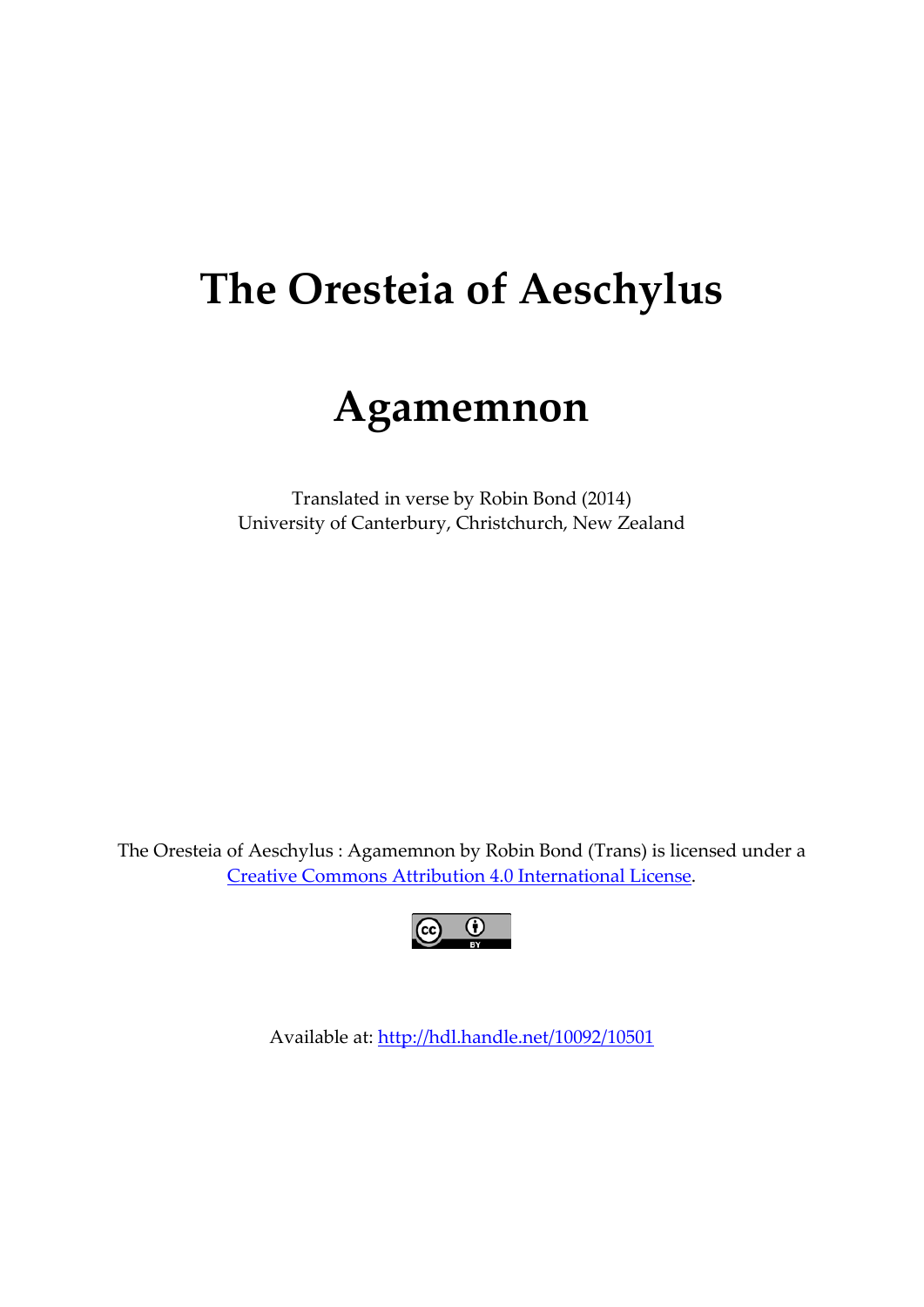# *Agamemnon*

**Dramatis Personae**

**Guard**

**Chorus of Elders**

**Clytemnestra**

**Herald**

**Agamemnon** 

**Cassandra**

**Aegisthus**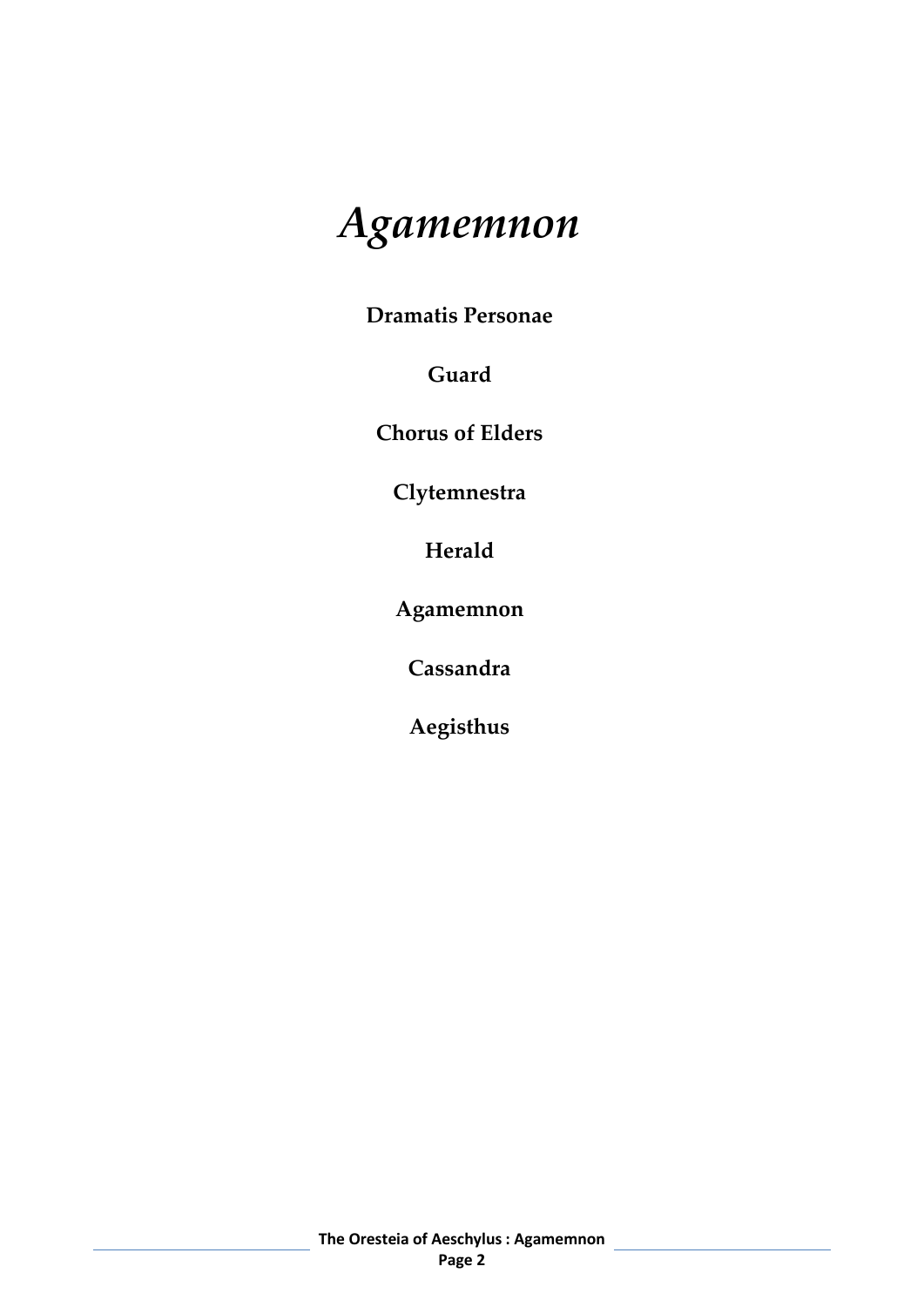#### **Guard**

**Chorus**

| I pray to the gods for release from this drudgery,<br>this watch-keeping, measured in years, sprawled here<br>elbows bent, doglike, on top of Agamemnon's house.<br>I contemplate the congregation of the stars at night,<br>as they bring both winter cold and summer heat to men,<br>bright masters, constellations splendid in the sky,<br>as in their turns they wane and rise to dominance.<br>And now I watch for the beacon's flame, the fire's |    |
|--------------------------------------------------------------------------------------------------------------------------------------------------------------------------------------------------------------------------------------------------------------------------------------------------------------------------------------------------------------------------------------------------------------------------------------------------------|----|
| gleam, bringing word from Troy, a message of<br>the city captured; for a woman's sanguine heart<br>will have it so, her counsel more a man's.                                                                                                                                                                                                                                                                                                          | 10 |
| And when I keep this restless bed of mine,<br>all wet with dew, unblessed with watchful dreams,<br>- for fear stands guard in place of sleep and keeps<br>my lids from meeting in security - why then<br>I make up my mind to sing, or hum a tune,                                                                                                                                                                                                     |    |
| and hope to manufacture so an antidote to my<br>insomnia, lamenting in tears the fate of this house,                                                                                                                                                                                                                                                                                                                                                   |    |
| administered now far less well than before.<br>I would good fortune now might bring release from toil<br>with the flare of the beacon fire alight in the night.<br>O welcome, light in the darkness of night,                                                                                                                                                                                                                                          | 20 |
| vanguard of dawn and bright source of much dancing<br>in Argos, in joy at this turn of events<br>Awake, awake!                                                                                                                                                                                                                                                                                                                                         |    |
| My call will penetrate to Agamemnon's wife<br>so that roused from her bed in the house with all speed<br>she may raise the fair song of rejoicing to greet                                                                                                                                                                                                                                                                                             |    |
| this beacon, if, in fact, Troy has been taken at last,<br>as this signal blaze must clearly proclaim.<br>And I myself will dance the overture!                                                                                                                                                                                                                                                                                                         | 30 |
| For I will take my cue from my master's luck,<br>the fall of the dice in this watch has favoured me so!<br>I pray for this, at least, that I might clasp the master's hand<br>I love in mine, when he returns to rules this house.                                                                                                                                                                                                                     |    |
| But hush, now, as to that - a cattle beast has walked across<br>my tongue. The house itself, if only it could speak,<br>would tell the tale most clearly. I only speak to those<br>who have ears that hear, to the deaf I am dumb.                                                                                                                                                                                                                     |    |
| This is now the tenth year since the kings,<br>Menelaus and Lord Agamemnon,                                                                                                                                                                                                                                                                                                                                                                            | 40 |
| Priam's great opposition,<br>firmly harnessed, ensceptred,                                                                                                                                                                                                                                                                                                                                                                                             |    |
| enthroned by Zeus, Atreus' sons,<br>did launch from this land                                                                                                                                                                                                                                                                                                                                                                                          |    |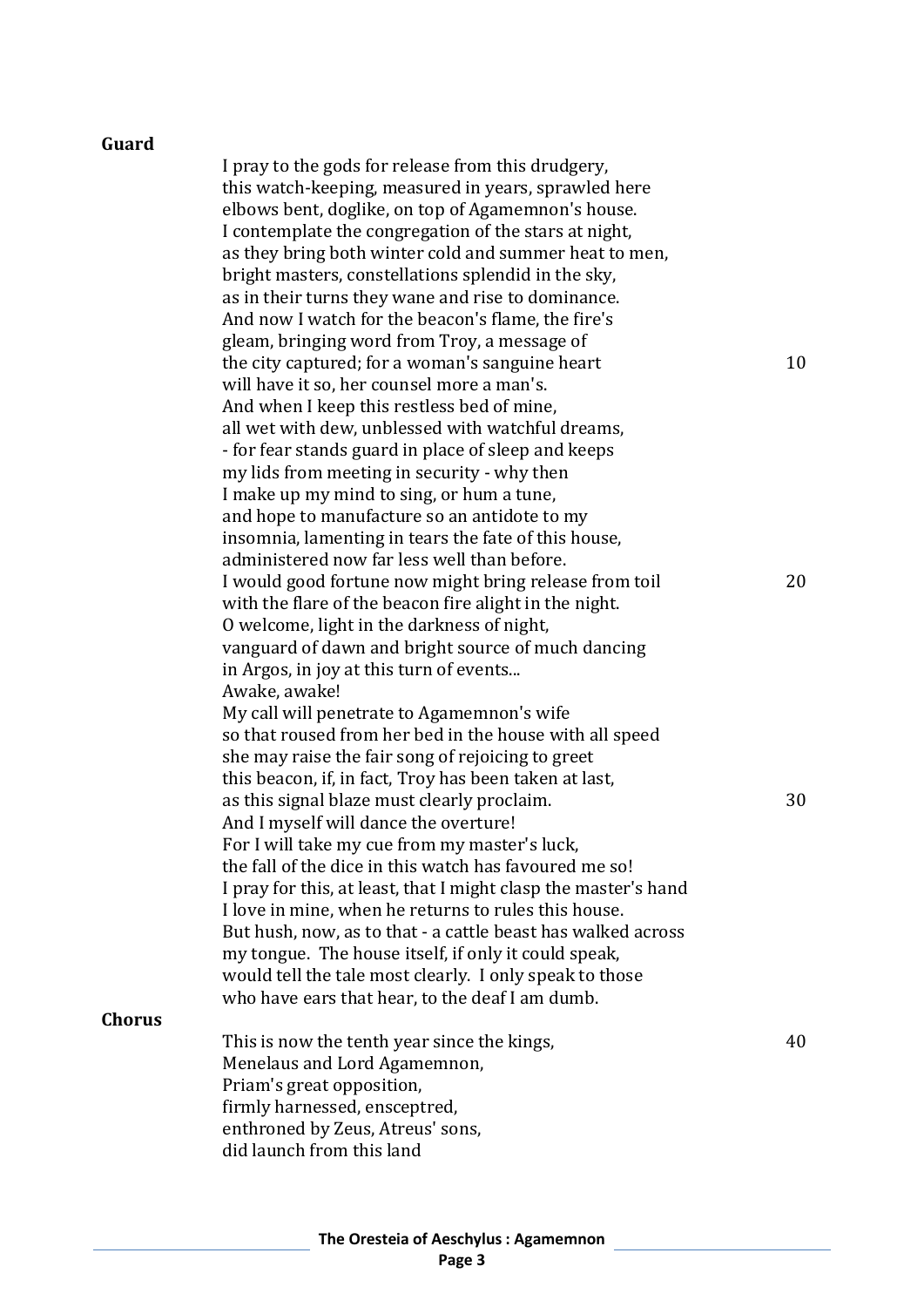| the thousand-strong                                                                 |    |
|-------------------------------------------------------------------------------------|----|
| Argive fleet, martial aid,                                                          |    |
| war cries clanging loud from their heart,                                           |    |
| a sound as of eagles                                                                |    |
| trackless in grief for their young                                                  | 50 |
| ones lost, carried high in the thermal                                              |    |
| whirl by the stroke of their                                                        |    |
| wings, nest empty below,                                                            |    |
| wasted the lingering labour                                                         |    |
| their young ones cost.                                                              |    |
| Some god in his height,                                                             |    |
| Pan, Zeus or Apollo, hearing the screams                                            |    |
| of their neighbours the birds, the shrill                                           |    |
| cries of grief,                                                                     |    |
| send out a slow vengeance of Furies.                                                |    |
| So it was lord Zeus, the god of hosts,                                              | 60 |
| guest-friends, sends out the Atreidae                                               |    |
| against Alexander, a woman the cause                                                |    |
| and much manned, setting up for the Greeks                                          |    |
| and the Trojans alike many battles to weary                                         |    |
| the limbs, knees thrust down in the dust,                                           |    |
| lances broken and snapped                                                           |    |
| in the war's early rites. It is now where                                           |    |
| it is and will end where the end has been set.                                      |    |
| No man can ease the tension of the wrath of god                                     |    |
| by burning sacrifices, by offerings that need no fire,                              | 70 |
| or by the shedding of tears.                                                        |    |
| But we, ancient of flesh, honour lost,                                              |    |
| had no share in that rescue attempt,                                                |    |
| stayed behind                                                                       |    |
| supporting our strength,                                                            |    |
| childlike, on these staves.                                                         |    |
| The sap of youth that shoots in the chest<br>is lost from the land and War          |    |
|                                                                                     |    |
| assumes here an old man's guise,                                                    | 80 |
| while age itself, leaf withered, stumbles<br>its three-footed way, weak as a child, |    |
| wanders dreamlike in the day.                                                       |    |
| Tyndareus' child,                                                                   |    |
| Clytemnestra, queen, what news                                                      |    |
| has brought you here? What messenger's report                                       |    |
| persuaded you to circulate                                                          |    |
| your priests of sacrifice?                                                          |    |
| The altars of the gods are ablaze with gifts,                                       |    |
| gifts for all the gods whose care our city is,                                      |    |
| of sky, of earth,                                                                   | 90 |
| native to this place and not                                                        |    |
|                                                                                     |    |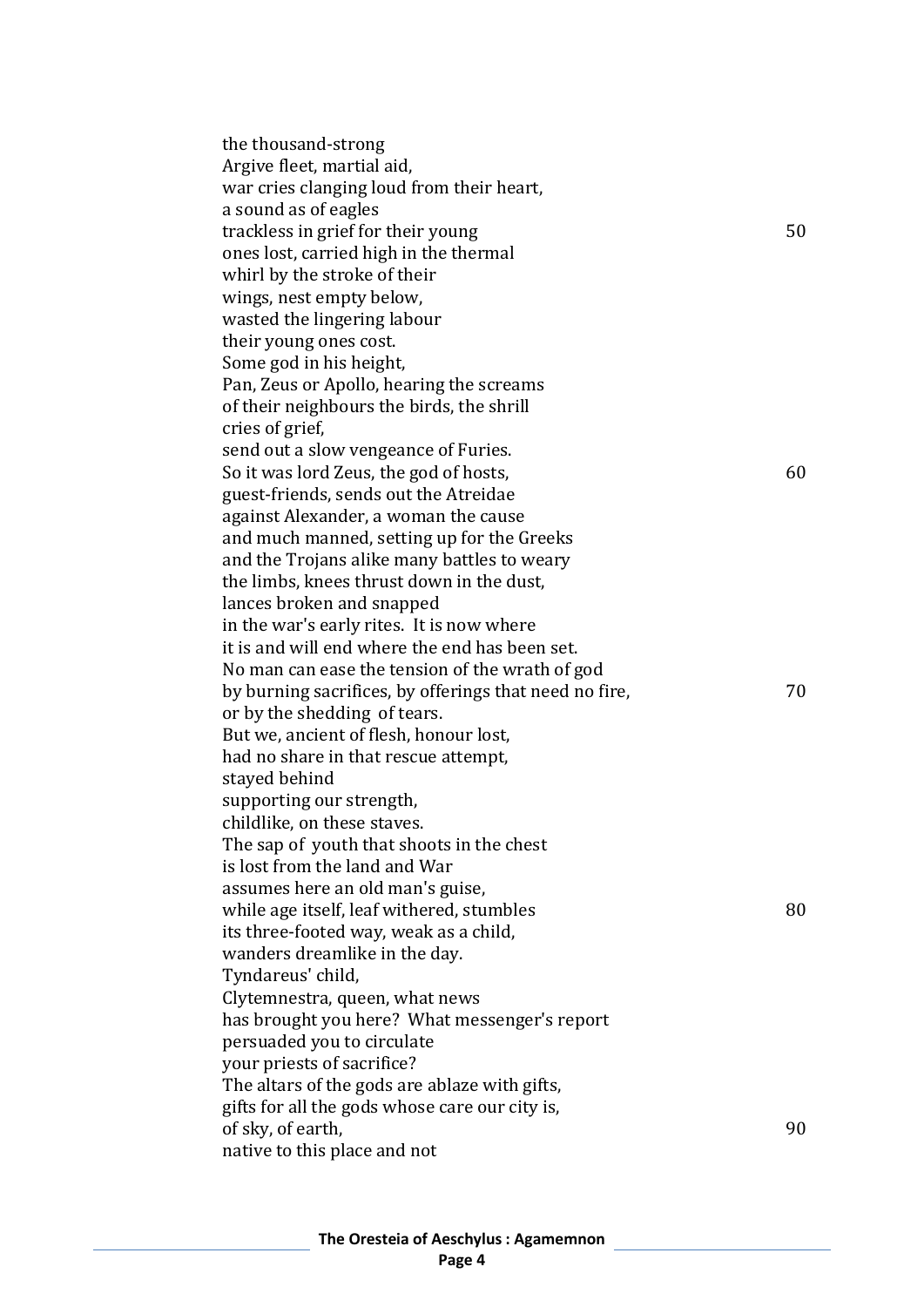|          | from here and everywhere the glare                                |     |
|----------|-------------------------------------------------------------------|-----|
|          | shoots skyward,                                                   |     |
|          | conjured up by the gentle, guileless persuasion                   |     |
|          | of oils, oils costly and pure, from the innermost                 |     |
|          | parts of this royal house.                                        |     |
|          | Tell of these things what is possible,                            |     |
|          | lawful, consent to be                                             |     |
|          | a comforter to our perplexity,                                    |     |
|          | at once a source of foreboding                                    | 100 |
|          | and next of kindly hope, aglow from the flames                    |     |
|          | of sacrifice, and sanity's unquenched defence,                    |     |
|          | keeping at bay the pain that eats my heart.                       |     |
| [str. a. | Power I have yet to sing the success of their rule over men       |     |
|          | in their prime on the road; inspired I am still by the gods       |     |
|          | to persuade, and my age is well matched to the telling of tales.  |     |
|          | The might of the Argives, twin-throned, and the martial,          |     |
|          | like-minded array of the young men of Greece,                     | 110 |
|          | was cast, vengeful spear in its hand,                             |     |
|          | upon the land of Troy, and the senders, berserk,                  |     |
|          | kings of birds, appeared to the kings of the ships, golden eagle, |     |
|          | sea-eagle, in turn, close in on the side of the spear,            |     |
|          | clear to see on their nests,                                      |     |
|          | gorging, their feast gravid womb-fruit of hare,                   |     |
|          | clawed at the last in the course of its flight.                   | 120 |
|          | Sorrow, speak sorrow, but may what is well still prevail.         |     |
| ant. a   | The valued Calchas, eyes prophetic of the host, observed          |     |
|          | the likeness to the warlike Atreids, at odds in style the two,    |     |
|          | said they, the generals, would 'rend the hare',                   |     |
|          | foretold, "In time this force will stalk the town of Priam,       |     |
|          | Doom plunder, violate                                             |     |
|          | the public herds that browse                                      |     |
|          | beneath its battlements;                                          | 130 |
|          | but let no malice of the gods invest Troy's mighty curb,          |     |
|          | this force, with darkling cloud. For virgin Artemis               |     |
|          | for pity's sake is angry at the winged hounds                     |     |
|          | the father sent to feast upon the trembling beast and hates       |     |
|          | the eagles' feast of pregnant dam and young."                     |     |
|          | Sorrow, speak sorrow. but may what is well still prevail.         |     |
| [mesod.  | "Fair is the goddess, so kind in her heart                        |     |
|          | to the birth-damp young of the lion, harsh beast                  |     |
|          | and a source of delight to the breast-cherished cubs              |     |
|          | of all the wild things of the field,                              | 140 |
|          | so she begs to accomplish the signs,                              |     |
|          | the visible signs that I see bringing good,                       |     |
|          | bringing ill in their train".                                     |     |
|          | I cry, 'Apollo, the Healer,                                       |     |
|          | do not let her bring on the Greeks a cessation                    |     |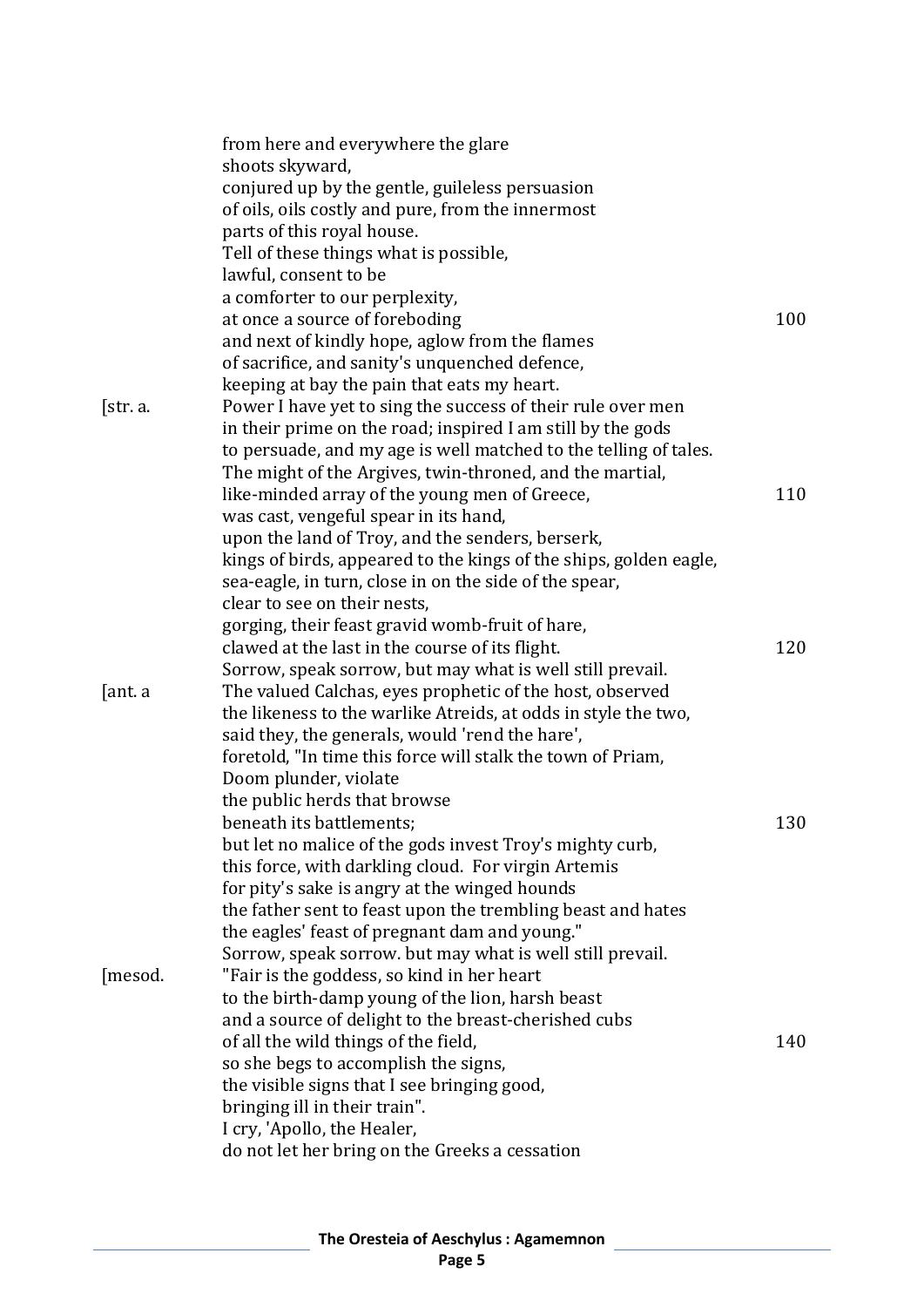|         | f ship-shifting breeze, to delay them too long,                |     |
|---------|----------------------------------------------------------------|-----|
|         | in her wish for an answering death,                            |     |
|         | unsung, and not to be taken to eat,                            |     |
|         | a match for that parent of strife,                             |     |
|         | and she no respecter of men.                                   | 150 |
|         | 'Dreadful there waits one to safeguard the house,              |     |
|         | a madness it is, avenging a child and mindful of guile."       |     |
|         | Even so Calchas trumpeted Fate to the men, great and good,     |     |
|         | the fate of the house from the flight of the birds on the way; |     |
|         | yes, in concert with them,                                     |     |
|         | sorrow, speak sorrow, but may what is well still prevail.      |     |
| [str.a. | Zeus - whoever he is, and, if this title                       | 160 |
|         | is pleasing to him, this is the name I bestow.                 |     |
|         | Nothing I think of compares,                                   |     |
|         | of all things that I weigh,                                    |     |
|         | except Zeus, if I must successfully hurl from my mind          |     |
|         | its vain burden of dread.                                      |     |
| [ant.b. | Not even he who formerly was great,                            |     |
|         | teeming triumphant with strength,                              |     |
|         | not even of him will the story survive;                        | 170 |
|         | nor yet of the one who succeeded,                              |     |
|         | now gone, though he won in his time.                           |     |
|         | Yet the man who in earnestness trumpets victorious Zeus        |     |
|         | will not be astray at all in his mind,                         |     |
|         | Zeus who has set men the route                                 |     |
|         | to good sense, set firm this sovereign rule,                   |     |
|         | that wisdom is the child of pain.                              |     |
|         | Displacing sleep before the heart there drips                  |     |
|         | the constant memory of grief, and wisdom comes,                | 180 |
|         | like it or not, upon men.                                      |     |
|         | The kindness of the gods that sit at heaven's helm             |     |
|         | is savage indeed.                                              |     |
| [ant.g. | The elder leader                                               |     |
|         | of the Argive fleet                                            |     |
|         | did not blame the prophet then,                                |     |
|         | but breathed in harmony with gusting fate,                     |     |
|         | and the Argive host, aggrieved                                 |     |
|         | and hungry in the doldrum                                      |     |
|         | calm, hugged the shore of Aulis' beach,                        | 190 |
|         | the currents flowing to and fro.                               |     |
|         | The winds persisted from the North,                            |     |
|         | imposing hunger, mischief, idleness,                           |     |
|         | upon that tiresome anchorage;                                  |     |
|         | crews sauntered, careless of the ships and gear,               |     |
|         | the winds stretched time, ground                               |     |
|         | down the withered bloom of Greece;                             |     |
|         | the prophet then cried out                                     |     |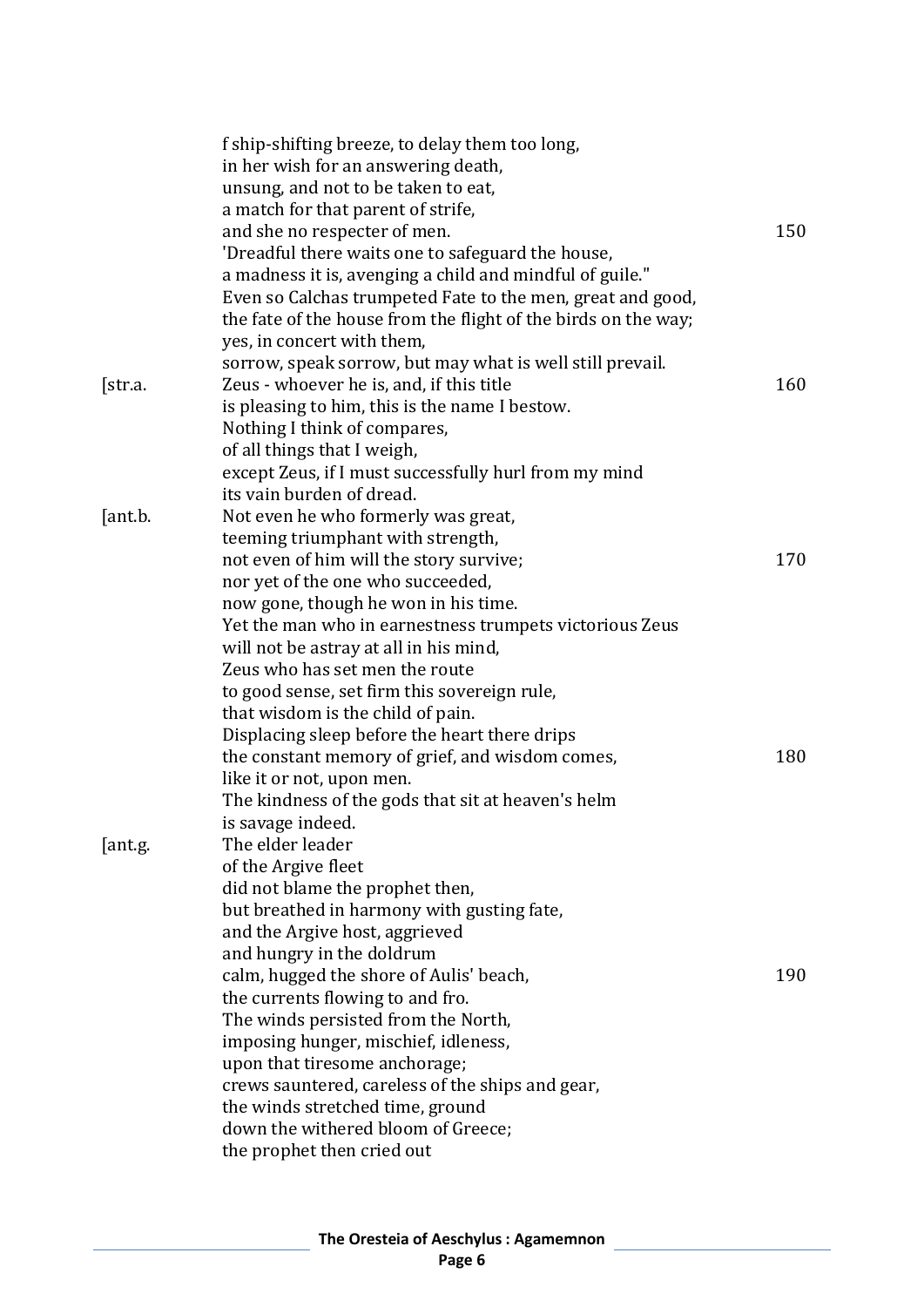|          | another remedy, more biting than                                   |     |
|----------|--------------------------------------------------------------------|-----|
|          | the bitter wind, a burden                                          | 200 |
|          | for the leading men, Artemis the cause                             |     |
|          | the Atreids did beat on the ground                                 |     |
|          | with their staves, could not                                       |     |
|          | restrain a tear.                                                   |     |
| [ant. d. | Lord Agamemnon spoke, the elder prince:                            |     |
|          |                                                                    |     |
|          | "Grievous the doom should I disobey,                               |     |
|          | but grievous, indeed,                                              |     |
|          | if I butcher the child, the delight of my house,                   |     |
|          | and stain these father's hands with floods                         |     |
|          | of virgin blood beside the altar place.                            | 210 |
|          | What thing is free of disaster here?                               |     |
|          | How can I desert the fleet,                                        |     |
|          | abandon my allies?                                                 |     |
|          | To rage in anger for                                               |     |
|          | a sacrifice to ease the winds,                                     |     |
|          | a sacrifice of a virgin's blood,                                   |     |
|          | is right. I would it were well."                                   |     |
| [str. e. | But when he put on the harness of necessity,                       |     |
|          | his heart's breath came evil within him,                           |     |
|          | impure and unholy, changed                                         | 220 |
|          | so as to dare all in his hardihood.                                |     |
|          | For madness encourages men in their schemes,                       |     |
|          | wretched first cause of all ills.                                  |     |
|          | Emboldened he slaughtered                                          |     |
|          | his child for a war                                                |     |
|          |                                                                    |     |
|          | waged for one woman,                                               |     |
|          | a gift for the fleet.                                              |     |
| ant. e.  | Her prayers, her screams of 'father',                              |     |
|          | her young and innocent life her judges                             |     |
|          | discounted, lusting for war                                        | 230 |
|          | Her father, he prayed and instructed his crew,                     |     |
|          | 'Though she clings at my robe,                                     |     |
|          | lift her high, like a young she goat,                              |     |
|          | over the stone, face down,                                         |     |
|          | heart rending, cover her mouth, her fair                           |     |
|          | lips, shutting off any curse                                       |     |
|          | she screams at my house.'                                          |     |
| [str.f.  | Gagged in violence, muted the cry                                  |     |
|          | of her heart, saffron robes flowing down,                          |     |
|          | she constantly pierced                                             | 240 |
|          | with the shaft of her piteous gaze each man                        |     |
|          | that would kill her, speaking portrait of silent appeal, this girl |     |
|          | who so often had sung midst these guests at her father's fair      |     |
|          | table, to honour with song and affection                           |     |
|          | the third welcome drink                                            |     |
|          |                                                                    |     |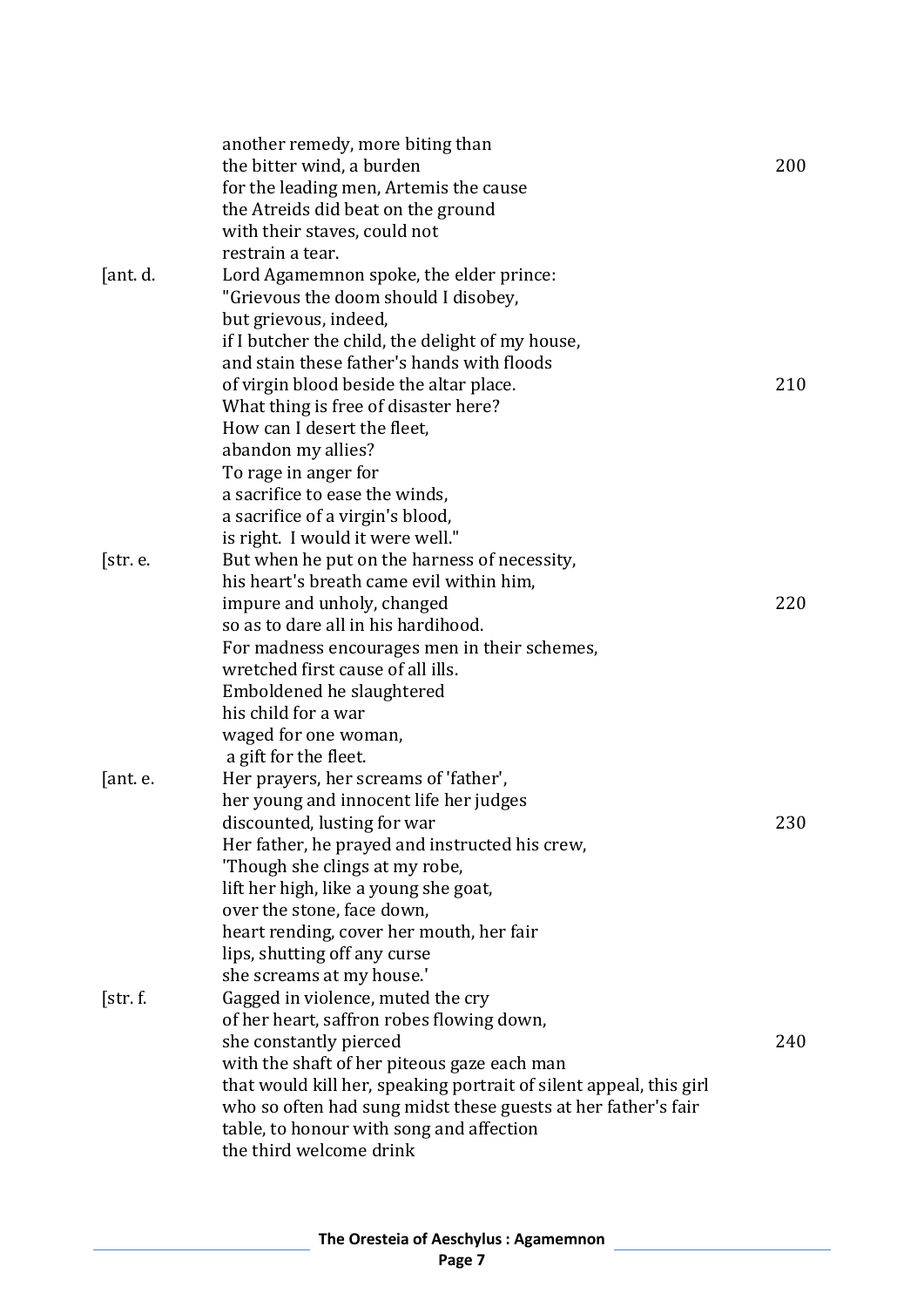| [ant. f.]    | her dear father set out,<br>clear voiced this virgin unploughed.<br>I neither saw, nor can speak of what happened next,<br>but Calchas's arts are not unfulfilled.<br>The scales of Justice swoop down<br>on those who will suffer and learn: you will<br>hear what will be when it comes;<br>leave it all well alone in advance.<br>Foreknowledge is equal to pain.<br>All will come clear with the sun's early light.<br>May the business that follows upon these events turn out well,<br>to match the desires of this woman close by,<br>sole bulwark of Apia's land. | 250 |
|--------------|---------------------------------------------------------------------------------------------------------------------------------------------------------------------------------------------------------------------------------------------------------------------------------------------------------------------------------------------------------------------------------------------------------------------------------------------------------------------------------------------------------------------------------------------------------------------------|-----|
|              | I have come respectful, Clytemnestra, of your strength;<br>For Justice demands we pay respect to the chieftain's wife,<br>should the man have left his throne untenanted.<br>I would gladly learn if these sacrificial flames that have raised<br>my hopes are in their turn inspired by news that is good<br>or bad, although your silence would not cause offence.                                                                                                                                                                                                      | 260 |
| Clytemnestra | May dawn, the child of kindly mother night,                                                                                                                                                                                                                                                                                                                                                                                                                                                                                                                               |     |
|              | be proven, as men say, a kindly messenger, and you<br>will learn a greater joy than ever you hoped to hear.<br>The Argive men have captured Priam's citadel.                                                                                                                                                                                                                                                                                                                                                                                                              |     |
| Ch.          | How's that? Your word escaped my disbelief.                                                                                                                                                                                                                                                                                                                                                                                                                                                                                                                               |     |
| Cl.          | Troy is now in Achaean hands. Is that quite clear enough?                                                                                                                                                                                                                                                                                                                                                                                                                                                                                                                 |     |
| Ch.<br>Cl.   | Joy steals upon me, summons a tear to my eyes.                                                                                                                                                                                                                                                                                                                                                                                                                                                                                                                            | 270 |
| Ch.          | Your eyes betray you for the loyal man you are.<br>But what convinced you? Have you proof of this?                                                                                                                                                                                                                                                                                                                                                                                                                                                                        |     |
| CI.          | Of course I have, unless some god has lied to me.                                                                                                                                                                                                                                                                                                                                                                                                                                                                                                                         |     |
| Ch.          | Is it in a vision and persuasive dream you put your faith?                                                                                                                                                                                                                                                                                                                                                                                                                                                                                                                |     |
| CI.          | I would not give tongue to fancies born of a sleeping soul.                                                                                                                                                                                                                                                                                                                                                                                                                                                                                                               |     |
| Ch.          | Does some unspoken rumour nourish you?                                                                                                                                                                                                                                                                                                                                                                                                                                                                                                                                    |     |
| Cl.          | Your words insult my mind, as if it were a child's.                                                                                                                                                                                                                                                                                                                                                                                                                                                                                                                       |     |
| Ch.          | How long is it, then, since the city was taken and sacked?                                                                                                                                                                                                                                                                                                                                                                                                                                                                                                                |     |
| CI.          | I speak of events of this kindly night that birthed this dawn.                                                                                                                                                                                                                                                                                                                                                                                                                                                                                                            |     |
| Ch.          | What messenger could ever reach this place so rapidly?                                                                                                                                                                                                                                                                                                                                                                                                                                                                                                                    | 280 |
| Cl.          | Hephaestus' flame relayed his shining light from Ida's height.<br>Each successive beacon's courier blaze sent on                                                                                                                                                                                                                                                                                                                                                                                                                                                          |     |
|              | the message: Ida to the Hermaean Crag                                                                                                                                                                                                                                                                                                                                                                                                                                                                                                                                     |     |
|              | on Lemnos; Zeus' sacred heights of Athos third                                                                                                                                                                                                                                                                                                                                                                                                                                                                                                                            |     |
|              | received that island's mighty torch,                                                                                                                                                                                                                                                                                                                                                                                                                                                                                                                                      |     |
|              | and then, like fish that in sheer joy do skim                                                                                                                                                                                                                                                                                                                                                                                                                                                                                                                             |     |
|              | the sun's bright track across the sea, the flames,                                                                                                                                                                                                                                                                                                                                                                                                                                                                                                                        |     |
|              | all golden, like the sun itself, announced                                                                                                                                                                                                                                                                                                                                                                                                                                                                                                                                |     |
|              | their presence to the watchers of Makistos;                                                                                                                                                                                                                                                                                                                                                                                                                                                                                                                               |     |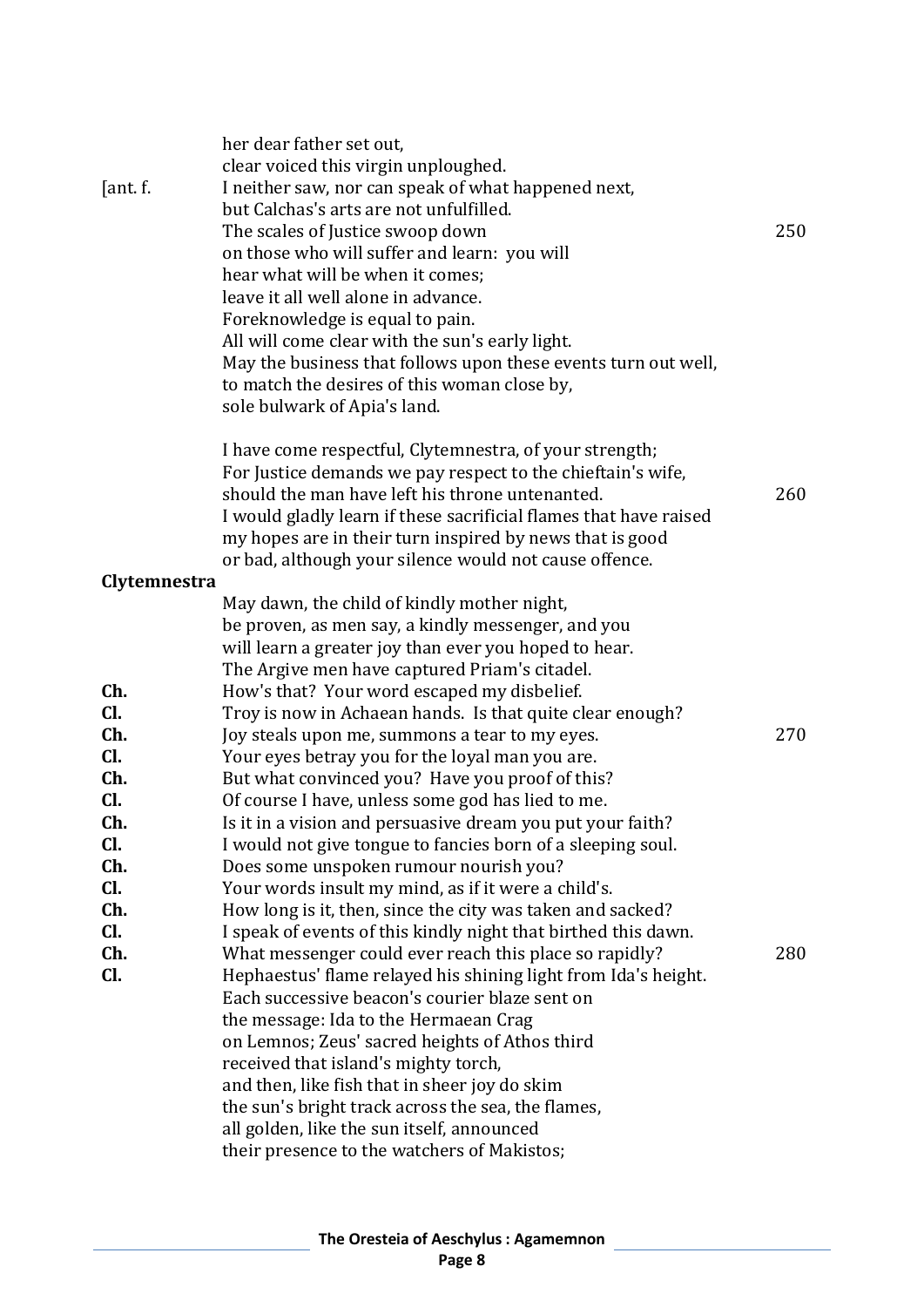they did not delay, because of overwhelming sleep, 290 but transmitted directly their share in the news; far flung above the straits of Euripus the flame makes known its journey to the guards upon Messapion, who in their turn ignite their beacon, pass the word still further, kindling their silvered heather pyre to flames. Gaining still in strength and slackening not at all the flame then leaps across Asopus' river flats, outshines the moon in brilliance to reach Cithaeron's flank and arouse once more still yet another stage. These guards did not ignore the far -flung blaze, 300 but sent it on, increasing rather its size to shoot its light beyond Gorgopis' marshlands, whence it came to Aegyplanctus' mountain peak which goaded further the fire's unflagging flight. Then lighting up the flame's great beard they send it on with undiminished energy, further to leap and blaze across the headland that overlooks the Saronic strait; and next it plunged to reach Arachnus' crag, the watch tower close at hand. And finally that flame, fathered on Ida, leapt 310 upon this house that belongs to the sons of Atreus. Yes, these were the relays of my torch lit race, each one in succession fulfilling its separate role; so every stage from first to last is worthy of the victory. This is the kind of proof and evidence I give to you, from my husband's message direct to me from Troy. **Ch.** My lady, again I give the gods my thanks, but now to hear once more and wonder at your words is my desire, to hear your tale complete in every part. **Cl.** The Argives hold the town of Troy this very day. 320 I picture a city resounding with contrasting cries. Pour vinegar with oil into the selfsame bowl, then you would say they separate in loveless enmity. Just so I hear the cries of victims and of conquerors distinctly, both with a share of this double tragedy. For of the victims some have collapsed by the corpses of their husbands, brothers - and children, too, about the bodies of their elder dead, their parents' death they grieve, slaves now, lamenting those they loved, while hunger and weariness, after the battle they fought 330 nightlong, dispose the victors to scavenge what food the city possesses, no billets fixed for anyone, each sleeping where his fortune's lot would have him lay. And sleep they do in the homes of those Trojans enslaved, free now of the frosty open sky and the damp cold air of the night, relaxed - no guard has been set -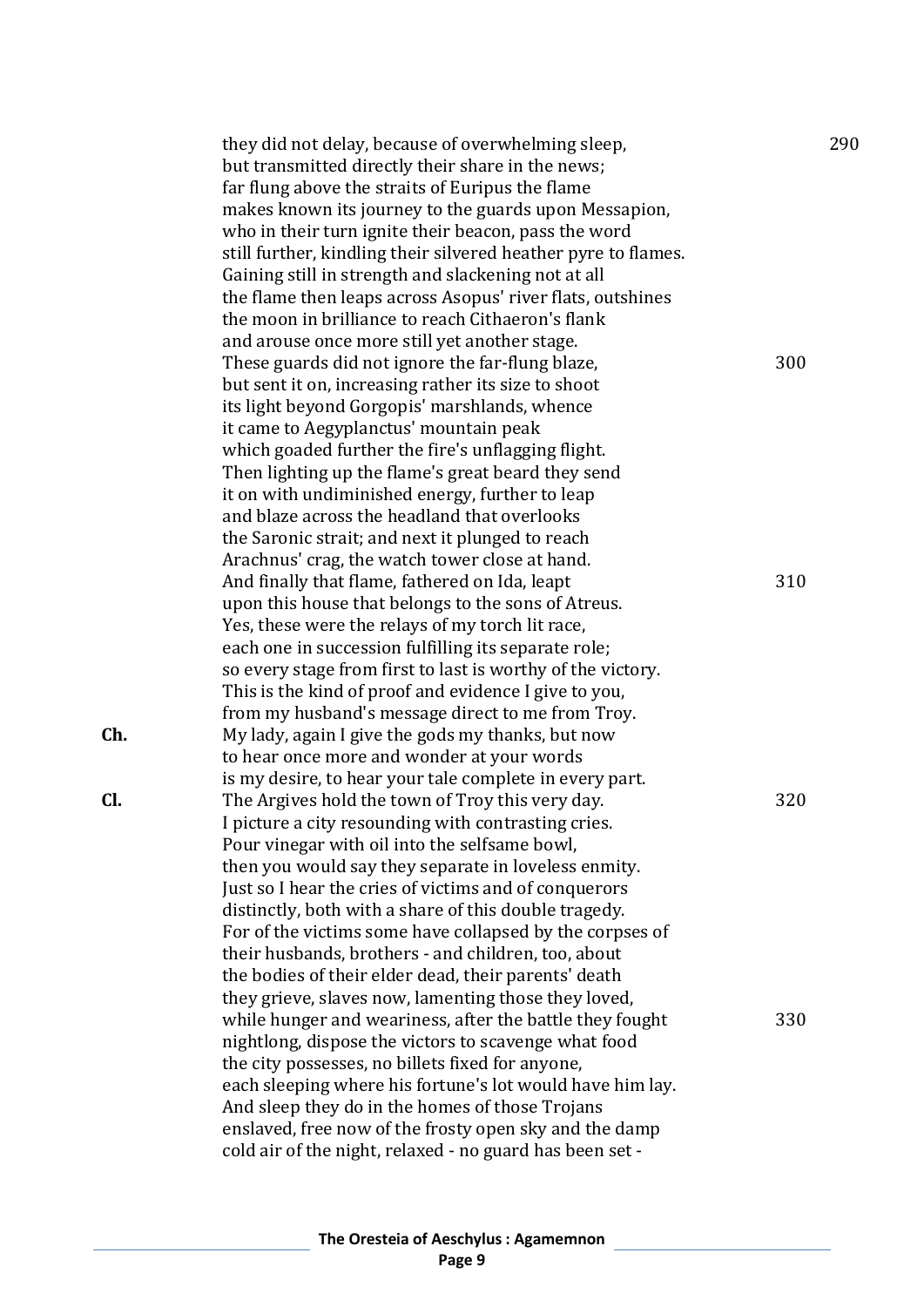|          | as they sleep the sound sleep of total success.<br>So long as they respect that city's gods, respect the temples<br>of the gods whose land they now possess, then they<br>who have despoiled might yet themselves escape<br>that fate; but let no lust to sack what they should not<br>beset their force, seduce it with desire for gain.<br>For still they need safe passage home, still need<br>to make completion of their race's homeward leg;                                                                                                                    | 340 |
|----------|-----------------------------------------------------------------------------------------------------------------------------------------------------------------------------------------------------------------------------------------------------------------------------------------------------------------------------------------------------------------------------------------------------------------------------------------------------------------------------------------------------------------------------------------------------------------------|-----|
| Ch.      | and if the army makes it home without offence to gods,<br>the curse of those that have been killed might be<br>aroused and still cause unexpected griefs to strike.<br>Such is the news you hear from me - a woman, yes;<br>let the good prevail and clearly be perceived as such.<br>Of many blessings this I most would choose to have.<br>My queen, you speak as soundly as might any careful man.<br>I am convinced of the truth of what you've said<br>to me and go to prepare my thankful prayers.<br>Out of ills has been wrought a worthy cause of gratitude. | 350 |
|          | O Zeus who is king and night who is kind,<br>endowed with mighty ornaments,<br>you cast above the towers of Troy<br>a net of constraint, so neither the old<br>nor young outleapt the ruinous all<br>encompassing mesh<br>and web of slavery.<br>Great the god Zeus that is Xenia's friend<br>and I praise the work he has done, on Paris<br>training his bow long ago that its shaft<br>might fall neither short, nor,<br>flying beyond, pass the stars.                                                                                                             | 360 |
| [str. a] | Men can describe the bolt of Zeus,<br>an trace its very track.<br>Act followed the nod of his head. One man denied<br>the gods did think it worth their while<br>to trouble with men who'd trampled<br>rights inviolate; he was anathema.<br>A curse appeared to hound descendants born<br>of those that dared deeds beyond what was right,<br>and houses whose bloom exceeded the limit<br>of that which was best. Let grief absent<br>itself that a man might be content                                                                                            | 370 |
|          | who is gifted with sense.<br>For wealth is no defence<br>when a man in his insolence boasts loud                                                                                                                                                                                                                                                                                                                                                                                                                                                                      | 380 |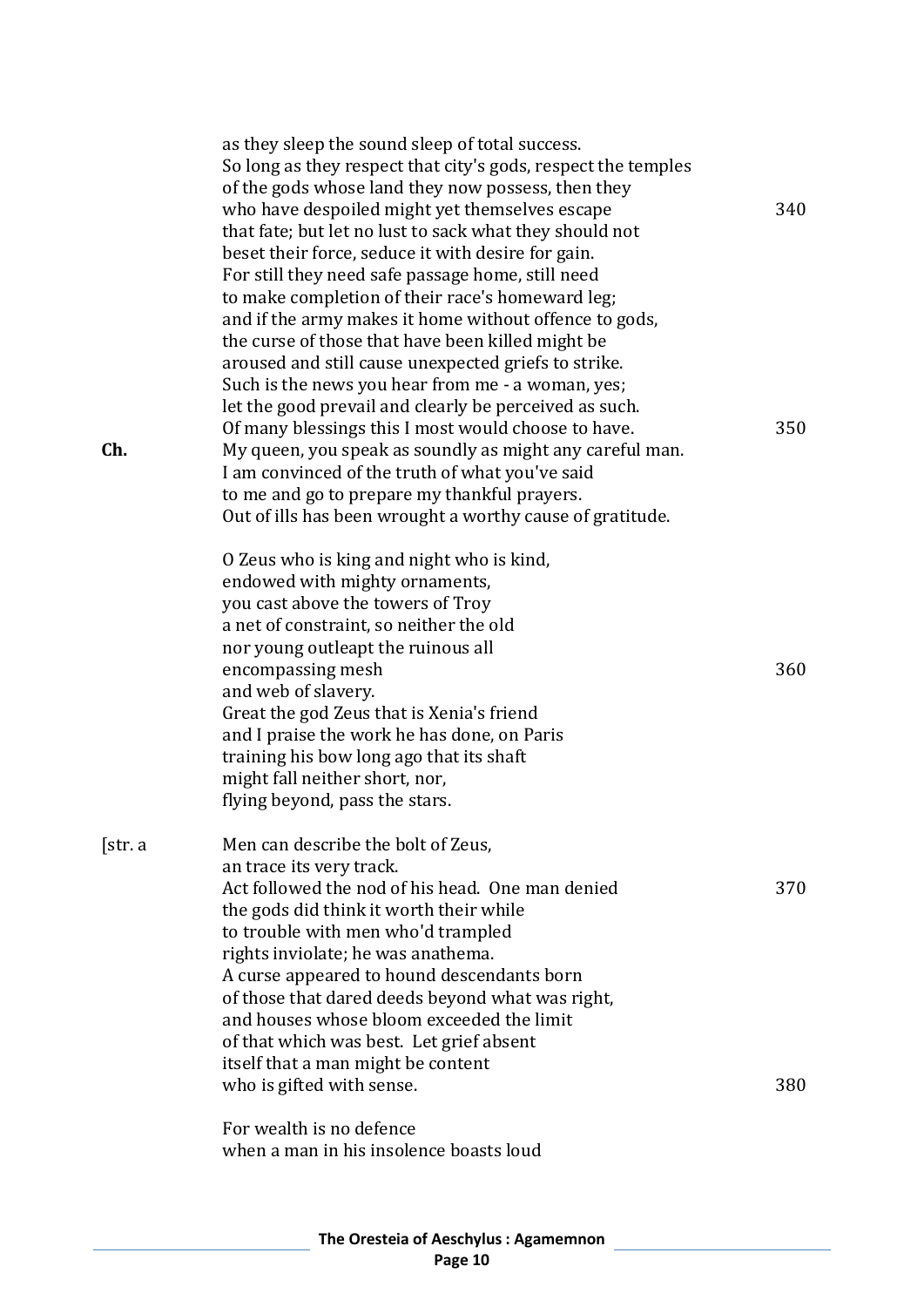|                | at the altar of Zeus, inviting<br>total destruction.                                                                                                                                                                                                                                                                                                                                                                                                                                                                                                                                                                           |     |
|----------------|--------------------------------------------------------------------------------------------------------------------------------------------------------------------------------------------------------------------------------------------------------------------------------------------------------------------------------------------------------------------------------------------------------------------------------------------------------------------------------------------------------------------------------------------------------------------------------------------------------------------------------|-----|
| [ant. a]       | Designing persuasion enforces its prey,<br>infatuation's unstoppable child.<br>All remedy vain. Unconcealed<br>the mischief burns clear, horrid gleaming;<br>base bronze's true temper<br>is betrayed into blackness<br>by wear and tear justly tested; childlike<br>the man who chases the bird, elusive in flight,<br>he laid on his town an ineffable smear,<br>but none of the gods pays heed to his plea;<br>Zeus strikes down the man<br>of injustice enmeshed in these crimes.                                                                                                                                          | 390 |
|                | Such a man also was Paris who came<br>to the house of Atreus' sons<br>and shamed his host by the theft of a wife.                                                                                                                                                                                                                                                                                                                                                                                                                                                                                                              | 400 |
| $\int$ str. b. | She left the din of shields among her citizens,<br>lancers drilling by troops, marines<br>to man the men of war,<br>to take her dowry of destruction over the sea to Troy;<br>tripping lightly through<br>whose gates she had dared what she should not; the prophets of<br>the house did groan aloud and said,<br>"We grieve for the house, its champions,<br>grieve too for the bed, the print of their lust laid upon it!<br>In silence, dishonoured, her husband at home, no curses,<br>nor prayers for that lost to sight.<br>His longing for what has gone over the sea<br>will conjure a phantom to rule in the house." | 410 |
|                | The statues that mirror<br>her beauty, anathema now<br>to her man; Aphrodite has perished,<br>is dead in the void of his eyes.                                                                                                                                                                                                                                                                                                                                                                                                                                                                                                 |     |
| [ant. b.       | Seductive, persuasive, illusory<br>visions appear, harbingers<br>of empty delight.<br>For all in vain is her seeming embrace,<br>elusive the vision,<br>twisting aside from his grasp, a dream<br>lost forever from sleep's winged path.<br>Such then the griefs in the house by the hearth,                                                                                                                                                                                                                                                                                                                                   | 420 |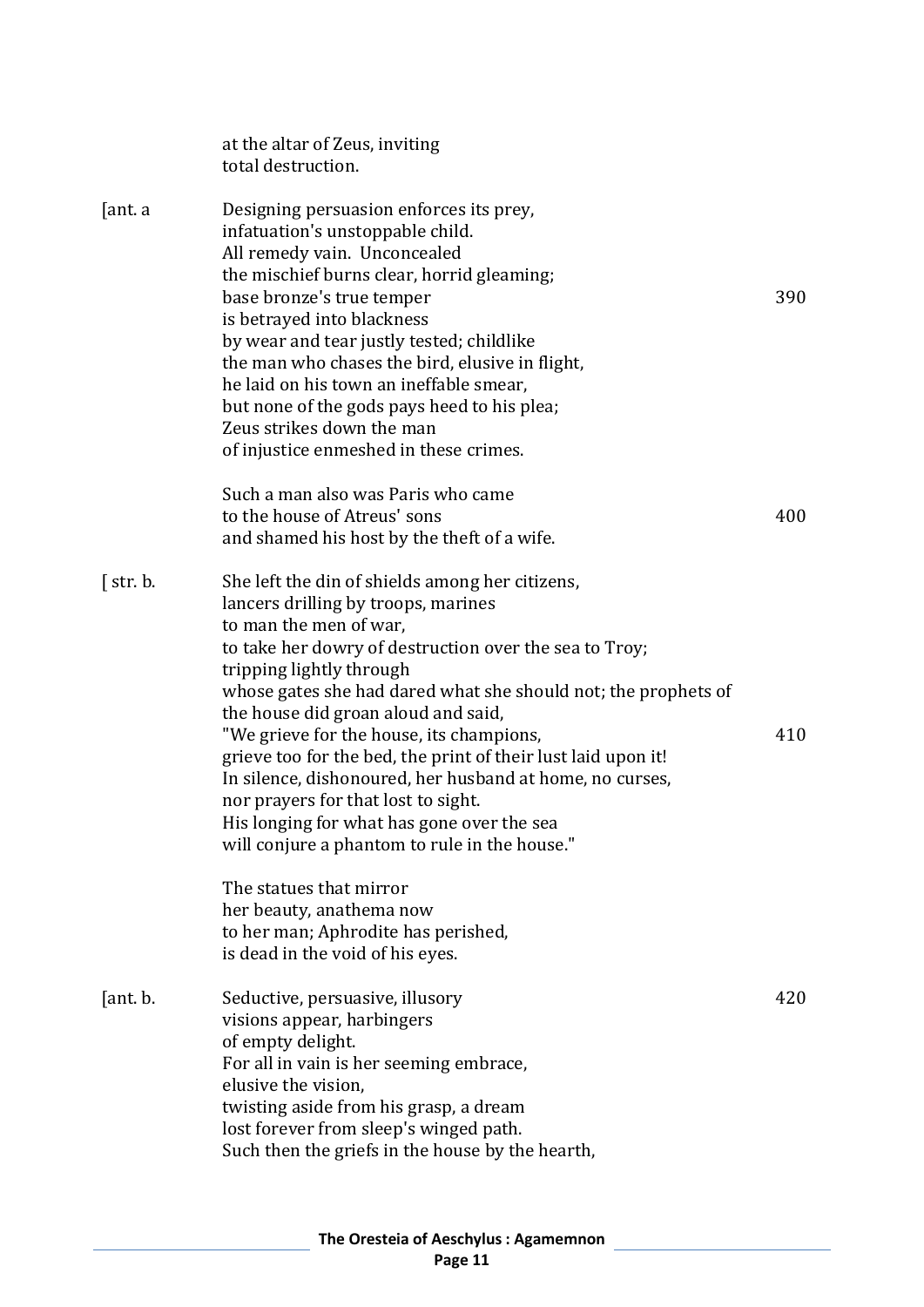|          | but the griefs of the now are far worse.<br>The host gathered from all over Greece<br>suffers grief fit to harden the hearts<br>of each individual house.<br>Many losses there are to gnaw at the heart.<br>Each wife knows the man that she sent<br>on their way, but ashes and urns,<br>in an exchange for men, is what is returned<br>and comes home.                                                                                                                                                                            | 430        |
|----------|-------------------------------------------------------------------------------------------------------------------------------------------------------------------------------------------------------------------------------------------------------------------------------------------------------------------------------------------------------------------------------------------------------------------------------------------------------------------------------------------------------------------------------------|------------|
| [str.c.  | Yes, Ares, who traffics in death and in corpses,<br>who critically tilts the spear's balance in war,<br>he sends from the pyre that is Troy<br>burdens of dust, to be wetted with tears<br>wrenched from their loved ones,<br>crumbling to brim-full the urns,<br>an easier cargo than warrior men.<br>In their grief they praise<br>one man as crafty in war, of another,<br>he died well in the slaughter - for what?<br>"For another man's wife!"                                                                                | 440        |
|          | each snarls in secret resentment<br>born of pain creeping up<br>on Atreus' litigant sons.<br>Some fine men keep their graves<br>beneath the circuit of Troy's wall.<br>Hostile the earth which they conquered and hold,<br>concealing them now in its grasp.                                                                                                                                                                                                                                                                        | 450        |
| [ant. c. | The talk of the men of the town is grievous with rage;<br>Fate drives payment of curses the citizens blend.<br>I wait in my dread to hear<br>what is hidden in night.<br>The gods are not careless of those<br>that have caused many deaths.<br>Black Furies some day will plunge<br>to the shades the man who is lucky<br>beyond what is right, reversing<br>the trend of his life; the shades<br>of the dead can have no relief.<br>Fair fame to excess is deadly<br>indeed. For Zeus hurls his bolt<br>with a flash of the eyes. | 460<br>470 |
|          | Ungrudged wealth I approve;<br>I would not wish to sack a town,                                                                                                                                                                                                                                                                                                                                                                                                                                                                     |            |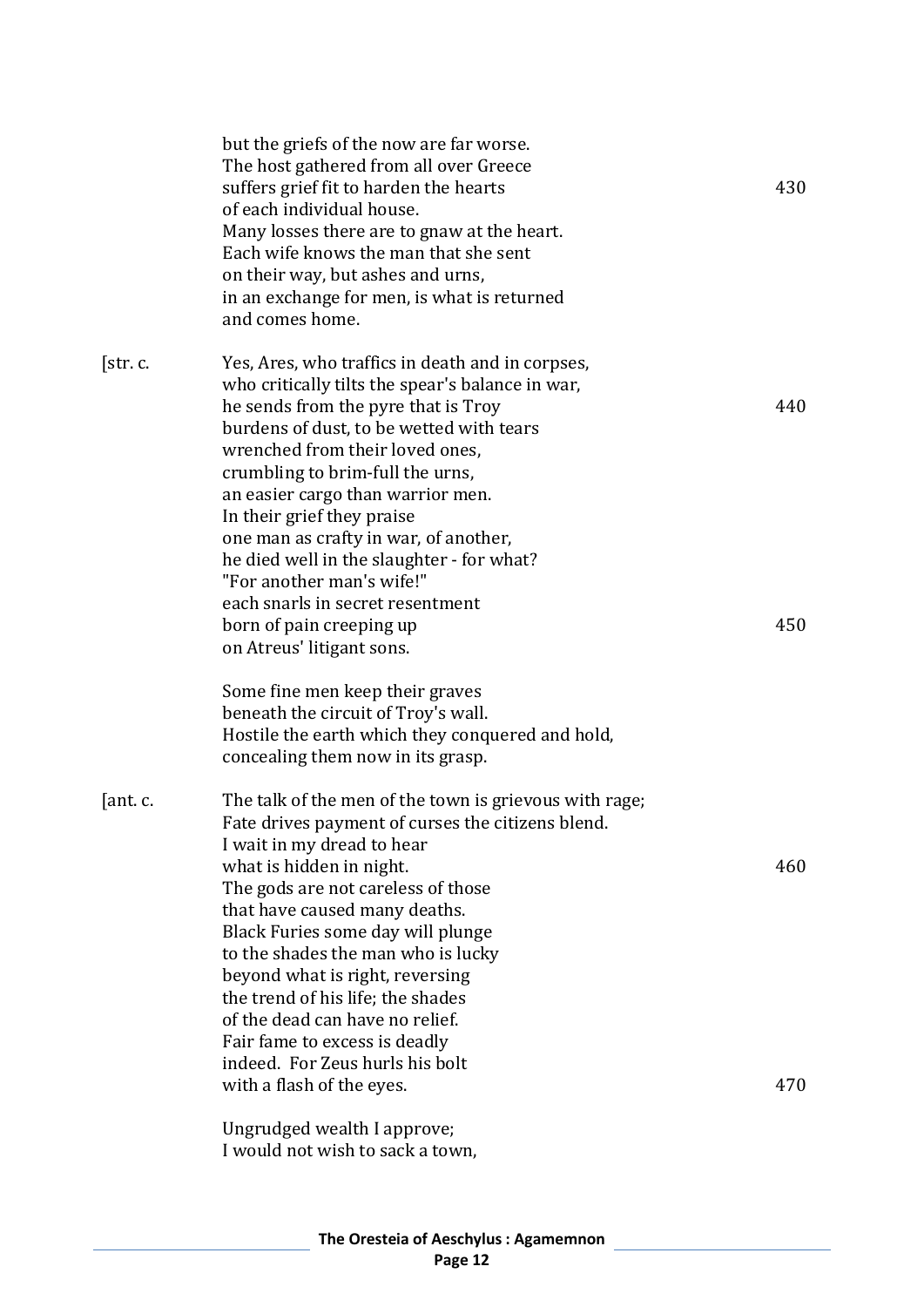|               | nor face the life of a captive in war,<br>some other's slave and possession.                                                                                                                                                                                                                                                                                                                                                                                                                                                                                                                                                                                                                                              |     |
|---------------|---------------------------------------------------------------------------------------------------------------------------------------------------------------------------------------------------------------------------------------------------------------------------------------------------------------------------------------------------------------------------------------------------------------------------------------------------------------------------------------------------------------------------------------------------------------------------------------------------------------------------------------------------------------------------------------------------------------------------|-----|
| [epode        | Swift the flame's progress<br>that brought the good news<br>to our town; who can know<br>if this is true, or some lie inspired by the gods.                                                                                                                                                                                                                                                                                                                                                                                                                                                                                                                                                                               |     |
|               | Who is so childish or knocked so awry in his wits<br>that, inflamed in his heart by the<br>new words of the flame, he will suffer distress<br>if the story is changed?<br>It suits a woman's mind<br>to give thanks in the light of this flame.<br>Too credulous, a woman's mind is prone<br>to hasty judgements, and the rumours she<br>spawns speed swiftly into oblivion.                                                                                                                                                                                                                                                                                                                                              | 480 |
| Cl.           | We soon will learn the meaning of the message brought<br>by fire and by the relays and transmission of the flame,<br>and see if it is true or if the flame has come, dreamlike,<br>to seduce our hearts with empty hopes of false delight.<br>I can see a herald coming from the shore with olive sprigs<br>to shade his brows; his cloak of dust, parched sibling of<br>the mud, proclaims, so far as I can see, he comes<br>with news, no mere kindler of flames in the forest hills,                                                                                                                                                                                                                                   | 490 |
|               | no maker of signals in smoke this man, he will speak out<br>and his words will all the more clearly bid us rejoice -<br>for I will not accept his purpose here is different from this.<br>May his appearance happily confirm the happy news.<br>May any man, who harbours wishes other than these<br>for our city, harvest for himself the fruit of foolishness.                                                                                                                                                                                                                                                                                                                                                          | 500 |
| <b>Herald</b> | All hail! I greet my native land, the soil of Argos!                                                                                                                                                                                                                                                                                                                                                                                                                                                                                                                                                                                                                                                                      |     |
|               | In this the tenth year's dawn I have come home,<br>have gained one hope at least of many that are dashed.<br>For never did I dare to hope that I would die at home<br>in Argos, gain a share of this dear land for my grave.<br>So now I greet the earth and greet the sun's bright light,<br>greet Zeus, supreme in the land, and greet the Pythian lord,<br>Apollo, pray they loose their shafts at us no more.<br>For by Scamander's banks you were more than hostile enough,<br>but now, Apollo, lord, I pray you, be our saviour, heal<br>our wounds. I make my plea to all the gods who supervised<br>our sport and most of all to Hermes, my protector, well<br>loved herald who brings all heralds sacrosanctity, | 510 |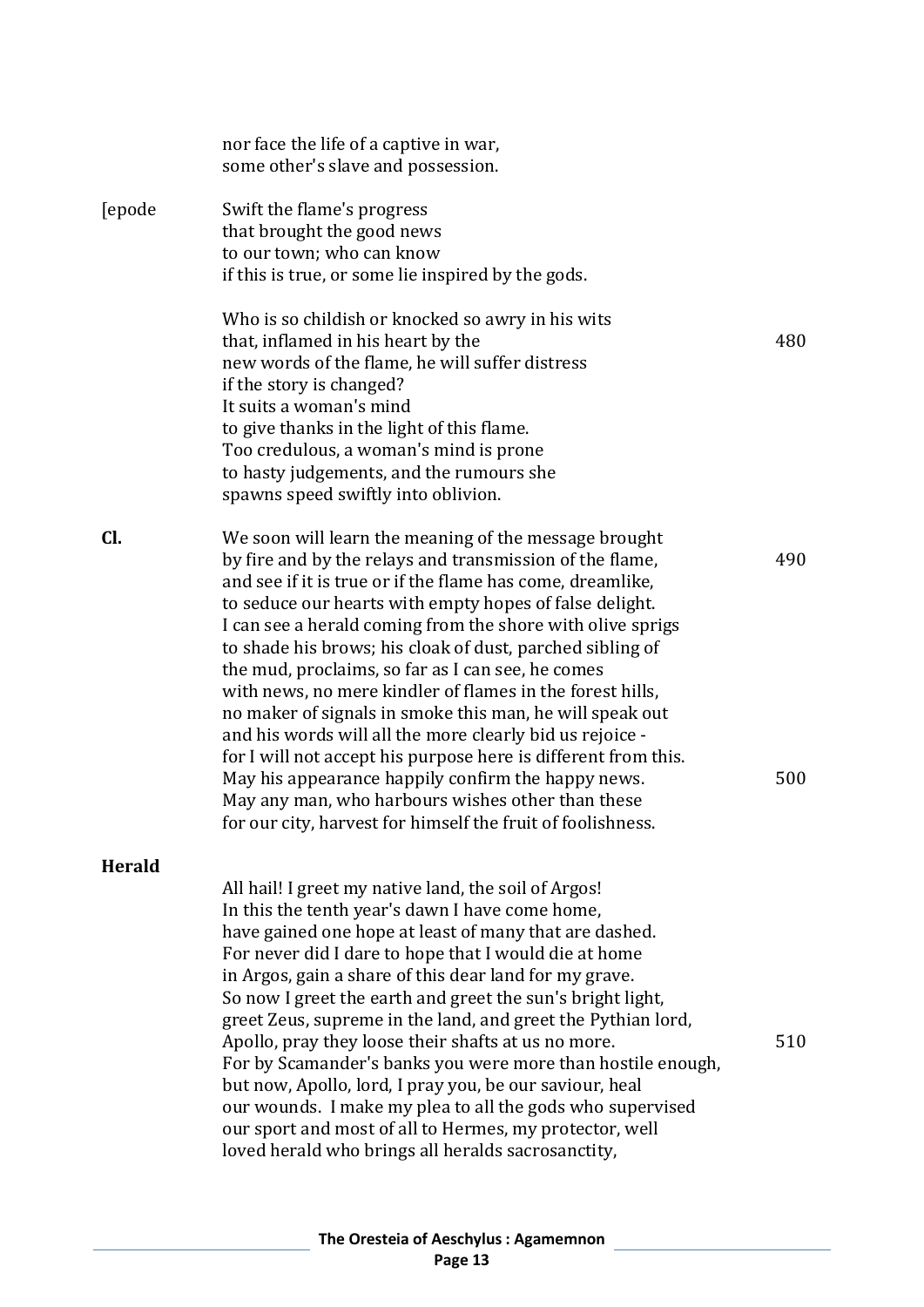|                          | to the heroes too that sent us on our way, receive in kindliness<br>the remnant of the host that has survived the spear.                                                                                                                                                                                                                                                                                                                                                                                                                                                         |     |
|--------------------------|----------------------------------------------------------------------------------------------------------------------------------------------------------------------------------------------------------------------------------------------------------------------------------------------------------------------------------------------------------------------------------------------------------------------------------------------------------------------------------------------------------------------------------------------------------------------------------|-----|
|                          | All hail the hall of kings, protecting roof I love,<br>the sacred council seats and statues of the gods that face the sun!<br>As never before, with eyes alight with joy and fitting dignity,<br>prepare to welcome the man, absent so long, your king!<br>Our lord Agamemnon has come to bring you a gift<br>of light in the darkness of night, a gift to share<br>with everyone. So welcome him as befits the man,                                                                                                                                                             | 520 |
|                          | ploughshare of Zeus the dispenser of right,<br>who has levelled the city of Troy to the broken ground.<br>The altars and the temples of the gods are seen no more and all<br>the seeded increase of the land is rooted out, destroyed.<br>Our lord, the son of Atreus, that happy man, is home,<br>his yoke of servitude cast round the neck of Troy,<br>and he is most deserving of your praise of all mankind alive today.<br>For neither Paris nor his city will combine<br>to boast their crime was greater than the punishment.                                             | 530 |
| Ch.                      | Found guilty of the crimes of rape and theft,<br>he lost the prize he'd won and brought a harvest of<br>complete destruction on his native land and home.<br>The sons of Priam have repaid their crimes twofold.<br>Be welcome, herald of those who lead Argive host.                                                                                                                                                                                                                                                                                                            |     |
| He.<br>Ch.<br>He.<br>Ch. | My greetings in return from one who now could die in peace.<br>Has longing for this, your native land, so tortured you?<br>So much that my eyes are filled with tears of joy.<br>This sickness which you have brings pleasure and distress.                                                                                                                                                                                                                                                                                                                                      | 540 |
| He.<br>Ch.<br>He.<br>Ch. | Only when you school me in your meaning will I understand.<br>We too were struck with a need for those who also longed for us.<br>You mean this country matched us in our yearning to return?<br>How often from my heart's uncertainty a sigh was wrenched                                                                                                                                                                                                                                                                                                                       |     |
| He.<br>Ch.<br>He.        | What caused your grief? Or did you feel anxiety for our force?<br>Long has my silence acted as a charm to ward disaster off.<br>Who was it made you tremble when the masters were away?                                                                                                                                                                                                                                                                                                                                                                                          |     |
| Ch.<br>He.               | As you just said, to die in peace would be a blessing now.<br>It has turned out well in the end. In the fullness of time<br>a man may say in some respects our fortune prospered there,<br>but other things were not so good; then, who apart from gods<br>remains untouched by pain throughout their life's whole span?<br>For if I were to speak of what we suffered then, the harsh<br>conditions, the gangways cramped at sea, the verminous bunks<br>and, equal cause for loud complaint, privations endured by day<br>And on the dry land too  horror there was and worse. | 550 |
|                          | Our beds lay deep in the shade of the enemy walls<br>and the dew dripped down from the sky and the damp<br>rose too from the earth, bringing mildew to blankets                                                                                                                                                                                                                                                                                                                                                                                                                  | 560 |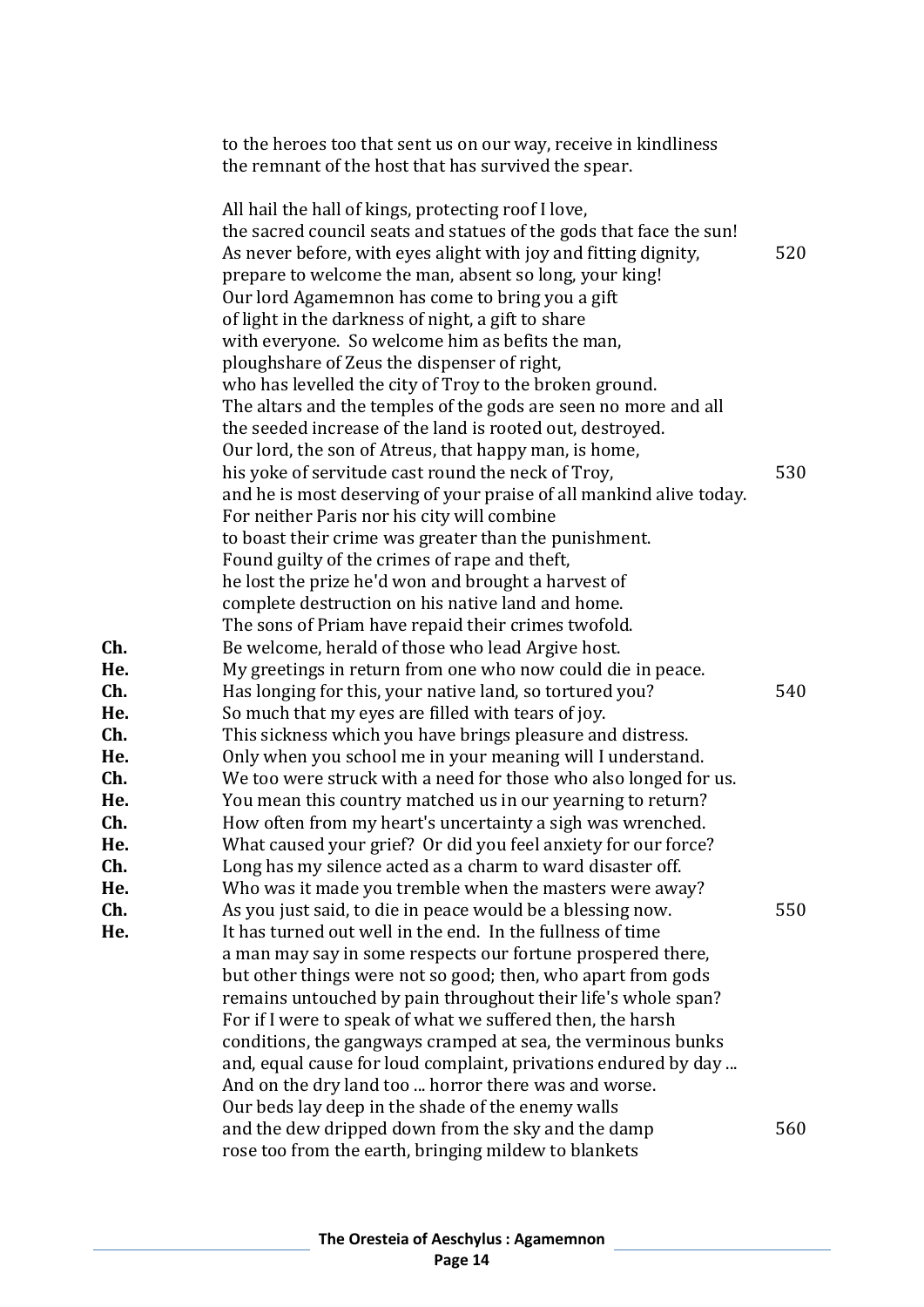|     | and a plague of lice, alive, infesting our hair.<br>The winter that killed the birds with cold, should I speak<br>of that? Of intolerable frosts the like of which<br>Mt Ida brings? Or summer heat, when the sea slept still<br>in a stifling, waveless calm in its bed, bereft of breeze?<br>But why should I rehearse these ills? Our trials are done.<br>Yes, done, - as are the trials of those now dead, who need<br>no longer care to think of resurrection; but why                                                                                                            |     |
|-----|----------------------------------------------------------------------------------------------------------------------------------------------------------------------------------------------------------------------------------------------------------------------------------------------------------------------------------------------------------------------------------------------------------------------------------------------------------------------------------------------------------------------------------------------------------------------------------------|-----|
|     | should we survivors count the cost in deaths,<br>or grieve at fortune's fickleness? I say that we<br>should be well pleased, who are the remnant of<br>the Argive force, for whom the balance<br>of advantage more than holds its own with pain.<br>and it is right for us, whose fame has taken wing                                                                                                                                                                                                                                                                                  | 570 |
|     | across the land and sea, to glory in this day's dawn and boast<br>how we, the Argive host, did capture Troy and have,<br>in homes throughout the length and breadth of Greece,                                                                                                                                                                                                                                                                                                                                                                                                         |     |
|     | made trophies for the gods, an ancient source of pride.<br>And those who hear such words as these must praise<br>our city and our generals; for so will the glory of Zeus<br>have respect in accomplishing this. Such then is my tale.                                                                                                                                                                                                                                                                                                                                                 | 580 |
| Ch. | I am not displeased to be convinced by what you say.<br>For even aged men are not too stale to learn a lesson well.<br>But most of all it is right that Clytemnestra and her house<br>should mark this news which so enriches me with them.                                                                                                                                                                                                                                                                                                                                            |     |
| CI. | I cried aloud in joy and triumph long ago when first<br>the message of the night borne flame arrived,<br>announcing Troy was captured and destroyed.                                                                                                                                                                                                                                                                                                                                                                                                                                   |     |
|     | Some men did mock me then and said, "Can you believe,<br>and be persuaded by these watch fires of the sack of Troy?<br>A woman's heart is all too ready to be uplifted so."<br>According to such talk it seemed that I had lost my mind.<br>Still I made sacrifice, and in a womanlike way<br>did different voices tongue throughout the town,<br>as men rejoiced among the temples of the gods<br>and poured the wine to still the scented sacrificial flames.<br>So why then should you now detail for me the total tale,<br>when I will learn it all from Agamemnon's lordly mouth? | 590 |
|     | It is best that I make haste to welcome him, when he<br>comes home again, my honoured lord, - for what<br>is a sweeter sight for a wife to see than this,<br>the gates agape to greet her husband home from war,<br>kept safe by the gods? You, tell my husband this:<br>to come as swiftly as he can - this man the city loves!<br>He will find his faithful wife inside when he returns,<br>just as he left her, guarding his stately home,<br>a trusted watchdog, loyal to him, a bane to his foes,                                                                                 | 600 |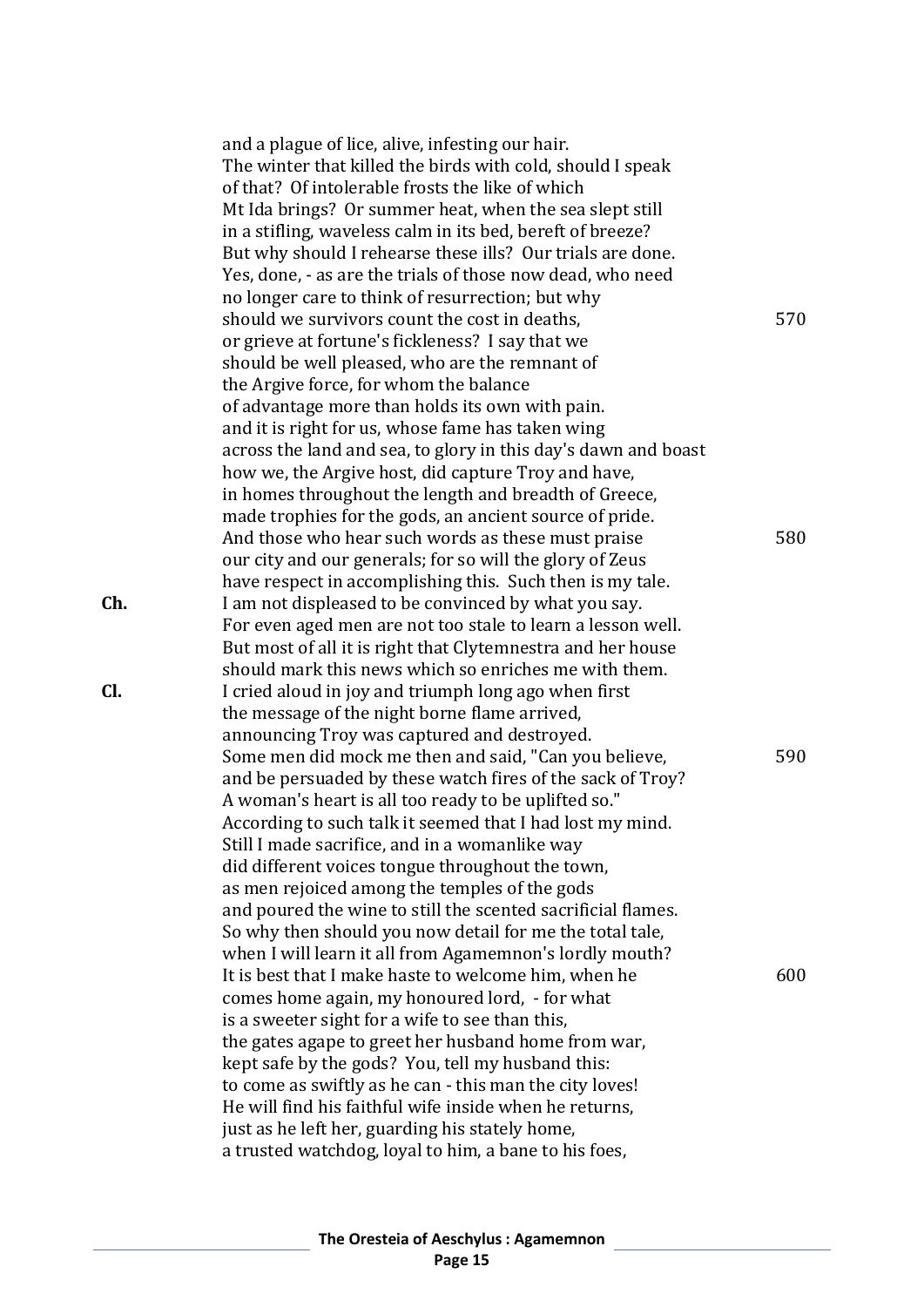|     | and in everything else unchanged, the seal set on                 |     |
|-----|-------------------------------------------------------------------|-----|
|     | her chastity unsullied still in all that length of time.          | 610 |
|     | No other man has pleasured me, my reputation is                   |     |
|     | as sound and pure as unadulterated bronze.                        |     |
|     | A woman, nobly born, need feel no shame to utter                  |     |
|     | such a boast as this with its pregnant burden of truth.           |     |
| Ch. | The queen has spoken and her words are clear to read              |     |
|     | for those with ears to sense the proper meaning there.            |     |
|     | Now, Herald, speak, that I might learn of Menelaus,               |     |
|     | if he has returned safe home in company with you,                 |     |
|     | the man who is the well-loved bulwark of this land.               |     |
| He. | It cannot be that I should mask bad news with lies                | 620 |
|     | to gratify indefinitely the ones who hold him dear.               |     |
| Ch. |                                                                   |     |
|     | Is it so hard for you to tell a truth to us to bring us joy?      |     |
|     | Unpalatable truths are not so easily concealed.                   |     |
| He. | The man was lost to sight from the Argive fleet,                  |     |
|     | both the man and his ship. This is the truth I have to tell.      |     |
| Ch. | Was he lost to your sight as he sailed from Troy, or did          |     |
|     | some shared disaster, a storm perhaps, snatch him away?           |     |
| He. | Like a top notch bowman you have hit the mark                     |     |
|     | and have cut short a story long on grief.                         |     |
| Ch. | Have you had any word from any of those that sail                 | 630 |
|     | the seas if he is still alive or of his death?                    |     |
| He. | Of that no one has any certain knowledge save the sun             |     |
|     | whose warmth gives increase to the living earth.                  |     |
| Ch. | And how do you say this storm assailed the fleet?                 |     |
|     | Was it the anger of the gods? How did it end?                     |     |
| He. | It is not right to spoil a day of such fair fame by giving tongue |     |
|     | to messages of gloom. Respect for the gods lies other where.      |     |
|     | Whenever a herald, with downcast face, brings news                |     |
|     | of the army's wretched butcher's bill to town,                    |     |
|     | and says that the people at large has suffered one wound,         | 640 |
|     | also that many individuals, men driven from home                  |     |
|     | by the twin barbed goad, beloved of Ares, god of war,             |     |
|     | have met their fate, conjoined in blood, on the point of a spear  |     |
|     | Well, loaded with sorrows like that, the herald                   |     |
|     | should rather sing his victory song to give                       |     |
|     | the Furies praise, but, as I come with welcome news               |     |
|     | of our salvation to gladden the city's heart                      |     |
|     | how shall I then commingle happy news with sad,                   |     |
|     | reporting the storm which was sent against us by the angry gods?  |     |
|     | For they, the deadliest of enemies in former days,                | 650 |
|     | conspired, yes, fire and sea, and took a solemn oath              |     |
|     | to rain destruction on our wretched Argive fleet.                 |     |
|     | The stormy swell of the sea rose deadly in the night.             |     |
|     | The northern winds from Thrace thrust ship                        |     |
|     | on ship. In the storm's force, blindly rammed,                    |     |
|     |                                                                   |     |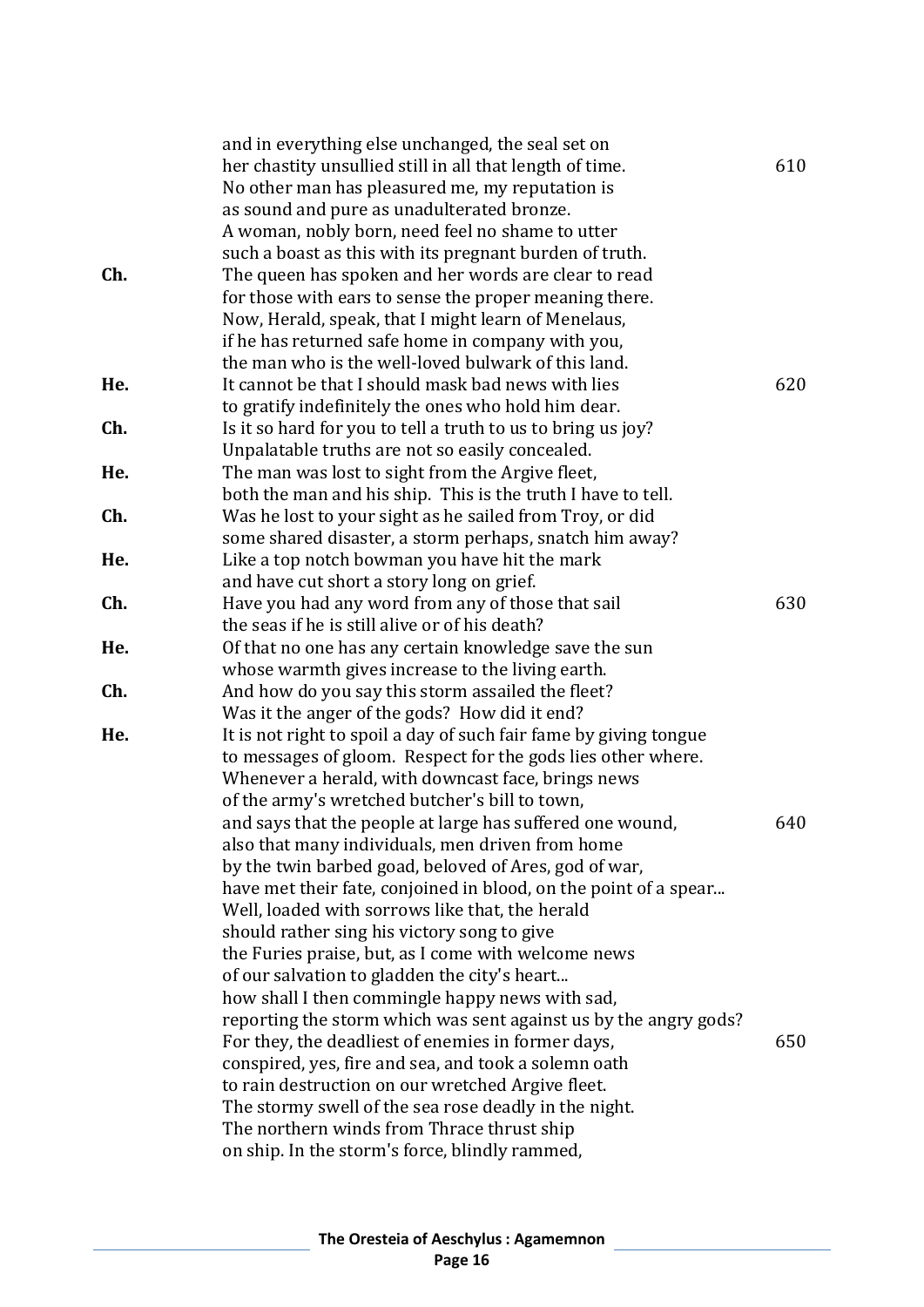|                | they were scattered and lost to mutual sight<br>in the gusting rain, a circling mob, the shepherd inept.<br>And when the sun's bright orb did finally arise<br>we saw a flowering of corpses on the sea, a bloom<br>of Argive warriors and fragments of wreck.<br>As for us and our ship, some god, no man, purloined<br>us, his hand on the helm, and gained our acquittal all unscathed.<br>Good fortune attended our ship and willed it safe,<br>so that she neither took on board green water on the deep,<br>nor beached herself to break apart upon some rocky shore.<br>And when we had escaped a watery grave, in the day's<br>pale light, not yet believing in our luck, | 660        |
|----------------|-----------------------------------------------------------------------------------------------------------------------------------------------------------------------------------------------------------------------------------------------------------------------------------------------------------------------------------------------------------------------------------------------------------------------------------------------------------------------------------------------------------------------------------------------------------------------------------------------------------------------------------------------------------------------------------|------------|
|                | we mustered our wits to face this new calamity,<br>the sight of our army cruelly pounded, quite spent.<br>And now, if any of them are still alive, they'll say,<br>of course, that we have all been killed - what else? -<br>while we must entertain the same suspicions of their fate.<br>I hope that all will turn out for the best, but yet<br>must fear, indeed expect, that Menelaus is no more.<br>However, if the sun's bright rays still find him out,<br>alive and well, then there is hope that he<br>will make it home again, if Zeus is not inclined<br>to bring about the total decimation of this race.<br>Hear this and know you listen to the truth.              | 670<br>680 |
| Ch.<br>[str.a. | Who was it coined this fatal name<br>in all respects most accurate? -<br>it must have been a man possessed<br>of a tongue<br>itself possessed of future sight<br>of what is bound to come.<br>Spear-bride and source of strife<br>yes, Helen, bringing hell and death<br>alike to men and cities, from<br>her bed of luxury she sailed<br>on Zephyrus' breath,<br>titanic; in the vanishing wake<br>of her oars<br>a host of shield-bearing men,<br>a pack in pursuit, their quarry gone<br>to ground in the reed covered banks<br>of Simois, intent<br>on blood and strife.                                                                                                      | 690        |
| [ant.a.        | A shackle of wedded woe,<br>well named and working its will,<br>in the fullness of time                                                                                                                                                                                                                                                                                                                                                                                                                                                                                                                                                                                           | 700        |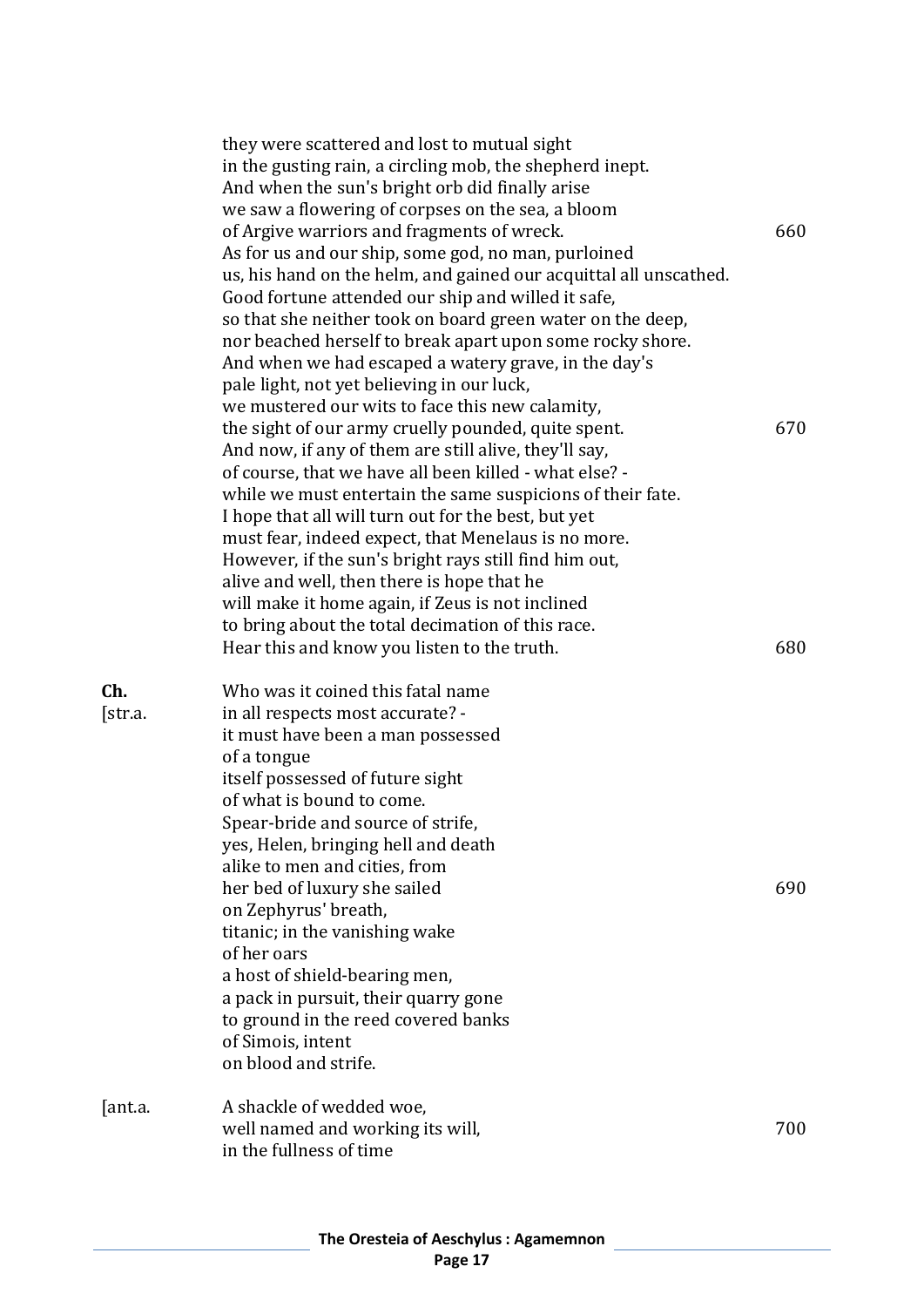|          | their rage imposed on Ilium, for guest<br>friendship and Zeus, domestic deity,<br>scorned, punishment exacted for<br>that boisterous song,<br>hymenaeal, which fate<br>then demanded<br>the new kin sing.<br>A new song is sung,<br>full of grief, by Priam's Troy,<br>too old now to learn,<br>cursing the bedstainer, Paris his name,<br>destructive and grievous, a bane<br>on the life of a town<br>enduring the grief<br>of citizen blood. | 710 |
|----------|-------------------------------------------------------------------------------------------------------------------------------------------------------------------------------------------------------------------------------------------------------------------------------------------------------------------------------------------------------------------------------------------------------------------------------------------------|-----|
| [ant. b. | A man once reared in his home<br>a lion cub, unweaned and still<br>fond of the teat;<br>in its formative years,<br>gentle, soft, loving the children, charming<br>the old folk often it lay in the crook<br>of their arms like a child, newly born,<br>eyes bright as it fawned on their hand,<br>compelled by the ache of its belly for food.                                                                                                  | 720 |
| [ant. b] | Maturity betrayed its natural bent,<br>inherited not learned, repaid<br>the kindness of its foster kin<br>with wasteful slaughter of sheep,<br>creating, unbidden, a feast for itself,<br>and the house was sullied with blood<br>a great pain unconnected with war<br>afflicted the people, a murderous bane<br>sent from the god, a minister of death<br>had been raised against the house.                                                   | 730 |
| [str.c.  | Let me describe her first coming to Troy,<br>of her demeanour so calm<br>and unruffled,<br>a delicate emblem of richness, submission<br>the glance of her eyes, love's<br>bloom to eat out your soul.<br>Perverted the course of that marriage to a bitter end,<br>a curse of ill luck on the house<br>hurled down on Priam's kin                                                                                                               | 740 |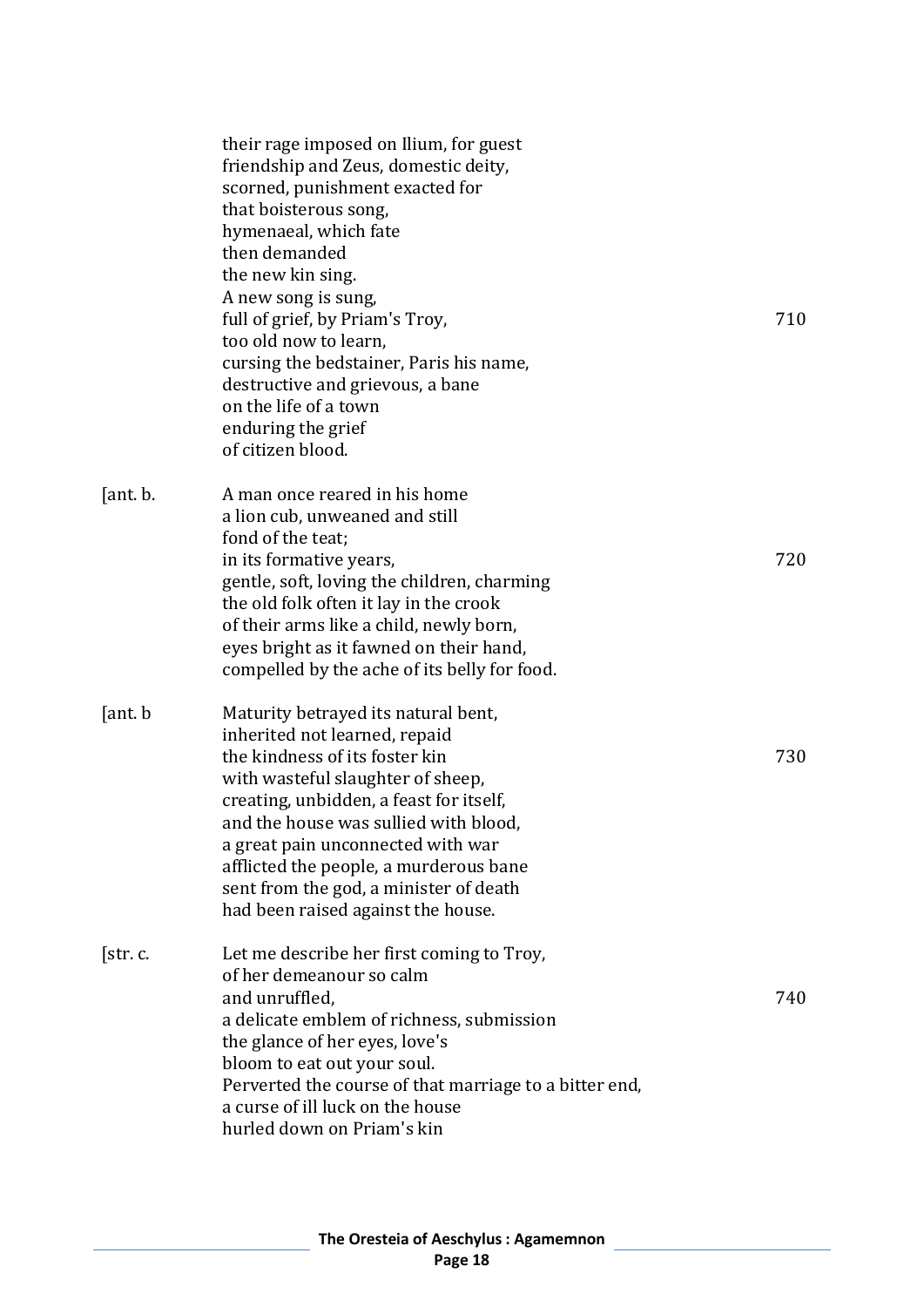|          | by hospitable Zeus,<br>a Fury to make the bride weep.                                                                                                                                                                                                                                                                                                                                                                                                                                                                                                                                                                                                                            |            |
|----------|----------------------------------------------------------------------------------------------------------------------------------------------------------------------------------------------------------------------------------------------------------------------------------------------------------------------------------------------------------------------------------------------------------------------------------------------------------------------------------------------------------------------------------------------------------------------------------------------------------------------------------------------------------------------------------|------------|
| [ant. c. | There is an ancient maxim, long standing it has<br>among men: a man's wealth full grown<br>perpetuates itself,<br>gives birth and does not die without increase,<br>an insatiable offspring of grief<br>for the race is the fruit of good luck.<br>My thought runs otherwise:<br>It is the evil act gives birth<br>to further deeds that match its sire;<br>always blessed is the house<br>where right and justice give birth<br>to sons that are fair.                                                                                                                                                                                                                          | 750<br>760 |
| [str. d. | Among the evil generations of<br>men born to die, Pride is likely<br>begotten by Pride soon or late<br>and, when the due day of its birthing arrives,<br>the Daimon emerges, undiverted by war<br>or by strife, an unholy bane of black<br>Ruin and madness at large in the halls, with the stamp<br>of their parents upon it.                                                                                                                                                                                                                                                                                                                                                   | 770        |
| [ant. d. | But Justice shines bright in the smoke<br>stained halls of the house and she honours<br>the life of the god-fearing man.<br>The gold spangled booty of hands fouled with crime<br>she abandons, reproachful her eyes,<br>keeps company with piety, pays no respect<br>to power in wealth that bears the stamp of false praise;<br>she directs all to its appointed end.                                                                                                                                                                                                                                                                                                          | 780        |
|          | We welcome the king, the sacker of Troy's tall citadel!<br>All hail to the noble son of Atreus!<br>But how to address you? How give honour due<br>and not exceed nor give short measure of praise<br>to this time of delight?<br>For many are they among men that honour the semblance<br>of honour, but transgress against Justice themselves.<br>Each and every man is ready to join and grieve with a man<br>who has suffered defeat, but the sting of their grief<br>comes nowhere near the seat of the pain;<br>And likewise men will join in rejoicing and force<br>their faces to take on lines of artificial delight<br>But any man who is skilled in judging his flock, | 790        |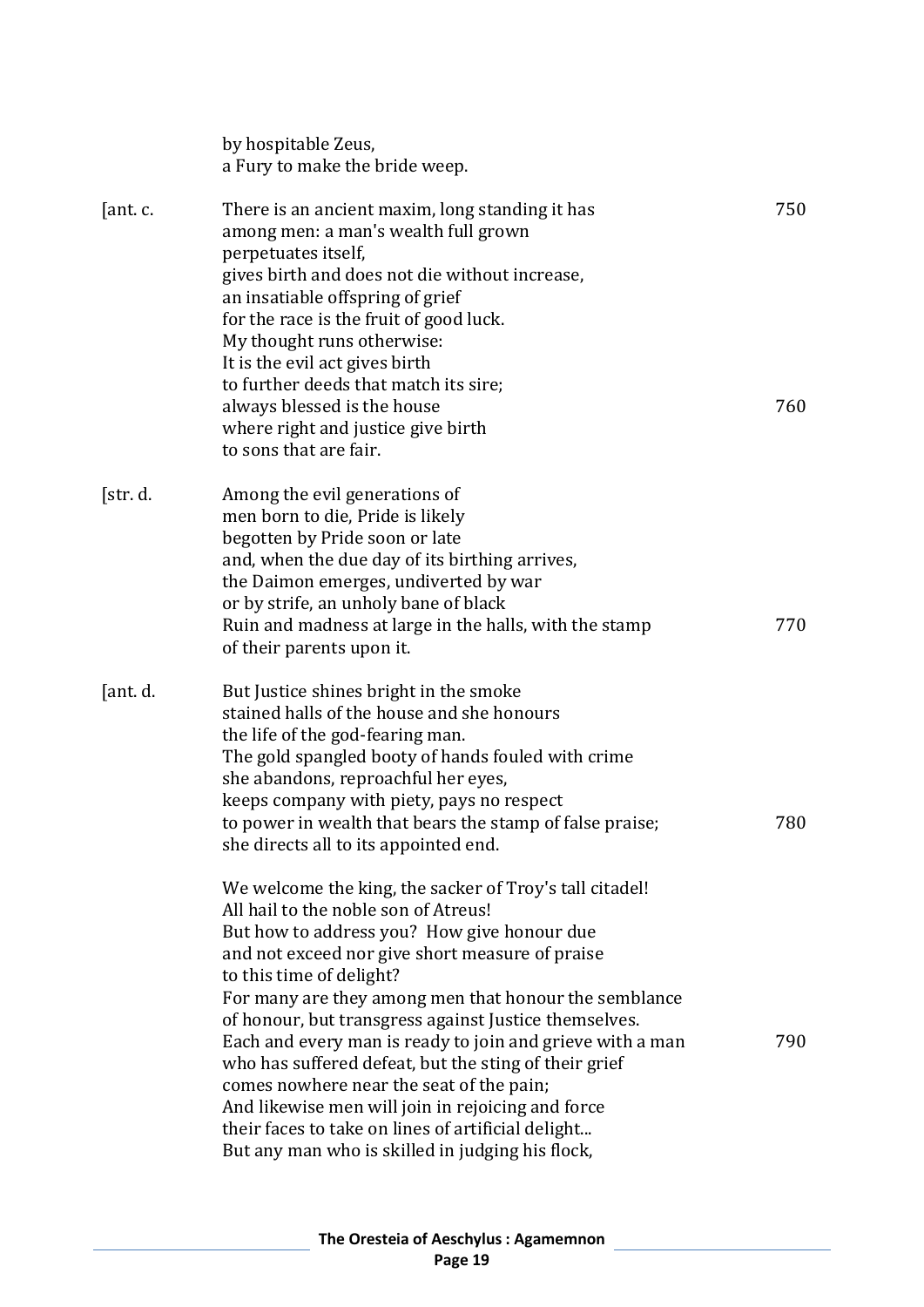|           | their seeming joyous eyes will not escape his note,<br>fawning in friendship dilute.<br>At the time that you sent off the army to Troy<br>and all for Helen's sake - I shall not hide my thought -<br>you were painted in my heart in unbecoming tones,<br>misguided, I thought, the course of your mind,<br>providing courage born<br>of the sacrifice to men on the point of despair.<br>But now my true friend's heart and mind<br>are well disposed to those whose task is well done.<br>In time you will learn, when enquiry you make, | 800 |
|-----------|---------------------------------------------------------------------------------------------------------------------------------------------------------------------------------------------------------------------------------------------------------------------------------------------------------------------------------------------------------------------------------------------------------------------------------------------------------------------------------------------------------------------------------------------|-----|
|           | just who of the townsfolk have served the city                                                                                                                                                                                                                                                                                                                                                                                                                                                                                              |     |
|           | with justice and who have not.                                                                                                                                                                                                                                                                                                                                                                                                                                                                                                              |     |
| Agamemnon |                                                                                                                                                                                                                                                                                                                                                                                                                                                                                                                                             |     |
|           | Right first demands I greet the land of Argos<br>and its native gods that share with me in my<br>return and shared alike in meting justice out<br>to Priam's town. For the gods, persuaded by<br>our deeds, not words, cast votes without dissent<br>into the urn of blood and death to wreak destruction on<br>the town of Troy. Vain hope was all there was<br>that a hand might hover above the other urn - and so<br>that fortunate city is overtaken now by smoke,<br>the cyclones of ruin still blow, and thick billows               | 810 |
|           | the breath from the guttering embers of wealth.<br>One must give many mindful thanks to the gods<br>for these gifts, since we have taken plunder fit<br>to boast of, and for one woman's sake<br>the Argive beast, the wooden horse, has trampled<br>a city to dust, given birth to a host of shields,<br>has measured its predator's leap on a backdrop of stars,<br>and the cannibal lion plunged over the lofty wall<br>of Troy to lap up its fill of a tyrant's blood.                                                                  | 820 |

I have extended my thanks to the gods; let them serve but as prelude. I hear and heed your thoughts, 830 agree with them - in me you find a like-minded man. Few men there are whose nature allows them to honour a fortunate friend ungrudgingly. The venom of ill will sitting close to the heart compounds the discomfort for envy's sick victim. The man himself is tortured by his own disease and also grieves at the sight of another's success. I speak as one who has experience. I know too well the dubious and shadowed image of life's face, and the men who seem to be, - oh, so devoted to the king. 840 Odysseus , who had to be compelled to sail, alone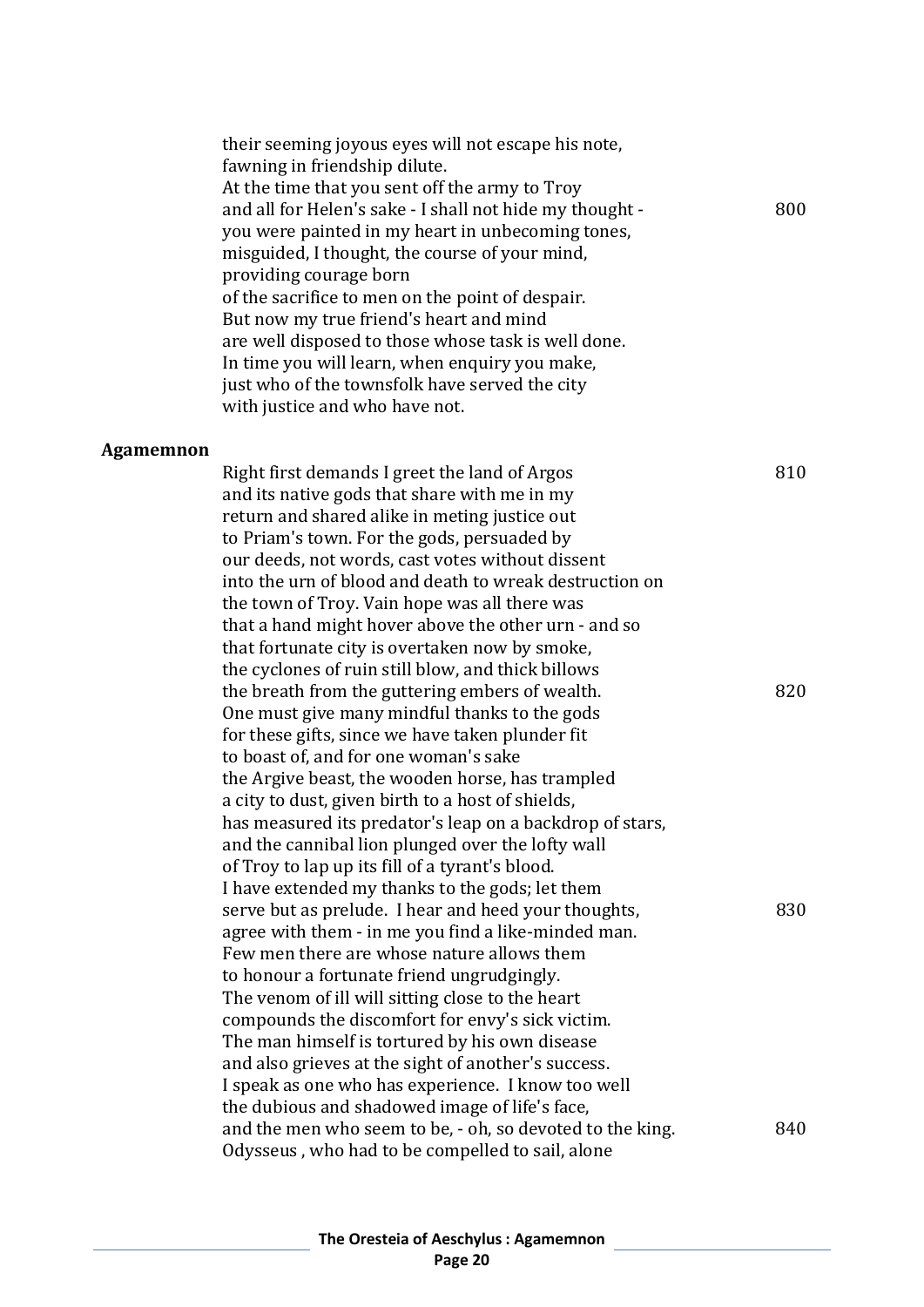was ready, once conscripted, to bear the yoke with me but whether I name a man who is dead, or still alive... As for the rest of our affairs, both secular and divine, we will assemble together full council of our folk and take advice to guarantee that our good health and luck remain set fair long term, but if there is, in fact, a need for healing remedies, then we, sound-thinking men, will aim by cautery or by the knife to put this bane of plague to flight. 850 Now I will go in to my palace and domestic hearth to greet initially, with all familiarity, the gods who sent me far away and have brought me home once more. Since victory has followed me, so let it always stay with me. **Cl.** As citizens and men of Argos you gentlemen deserve respect, and yet I feel no shame to speak to you the love I bear my man; in time the sense of what is proper fades and withers in humankind. This is no second hand tale that I tell, but the course of my own sad life's history for the time this man spent beneath the walls of Troy. 860 For a woman to sit in her house, divorced from her man, is firstly a desolate and extraordinarily evil thing, perpetually prey to outbreaks of rumours and gloom. Now one would come, and now another with news far worse than the one before, crying disaster on the house. And if this man had had as many wounds as the word that flooded this house maintained, he would have had more holes to count than any fishing net. If he had died as many times as swelling rumour told, he must have owned three bodies, been a second Geryon, to boast 870 a heavy threefold coverlet of earth above for burial - not to mention that below - and boast the need to die three times, each manifestation demanding a separate end. Because of recurrent rumours such as these, there were nooses, slung aloft, and round my neck, which other hands did grasp and loosen forcibly. This is the reason why your son, Orestes, does not stand beside me as he ought, the one who is pledge of our ties of mutual affection. Do not be surprised at this. Our friend and ally, Strophius of Phocis, kindly cares 880 for him; for he foretold a double dose of risk to me, the peril hanging over you beneath the walls of Troy, then insurrection by the people here and anarchy confounding government, since it is the nature of our mortal kind to put the boot into a man when he is down. This is my explanation and it contains no subterfuge. The springing torrent of my lamentation's flood runs dry and there is not one teardrop left inside to weep.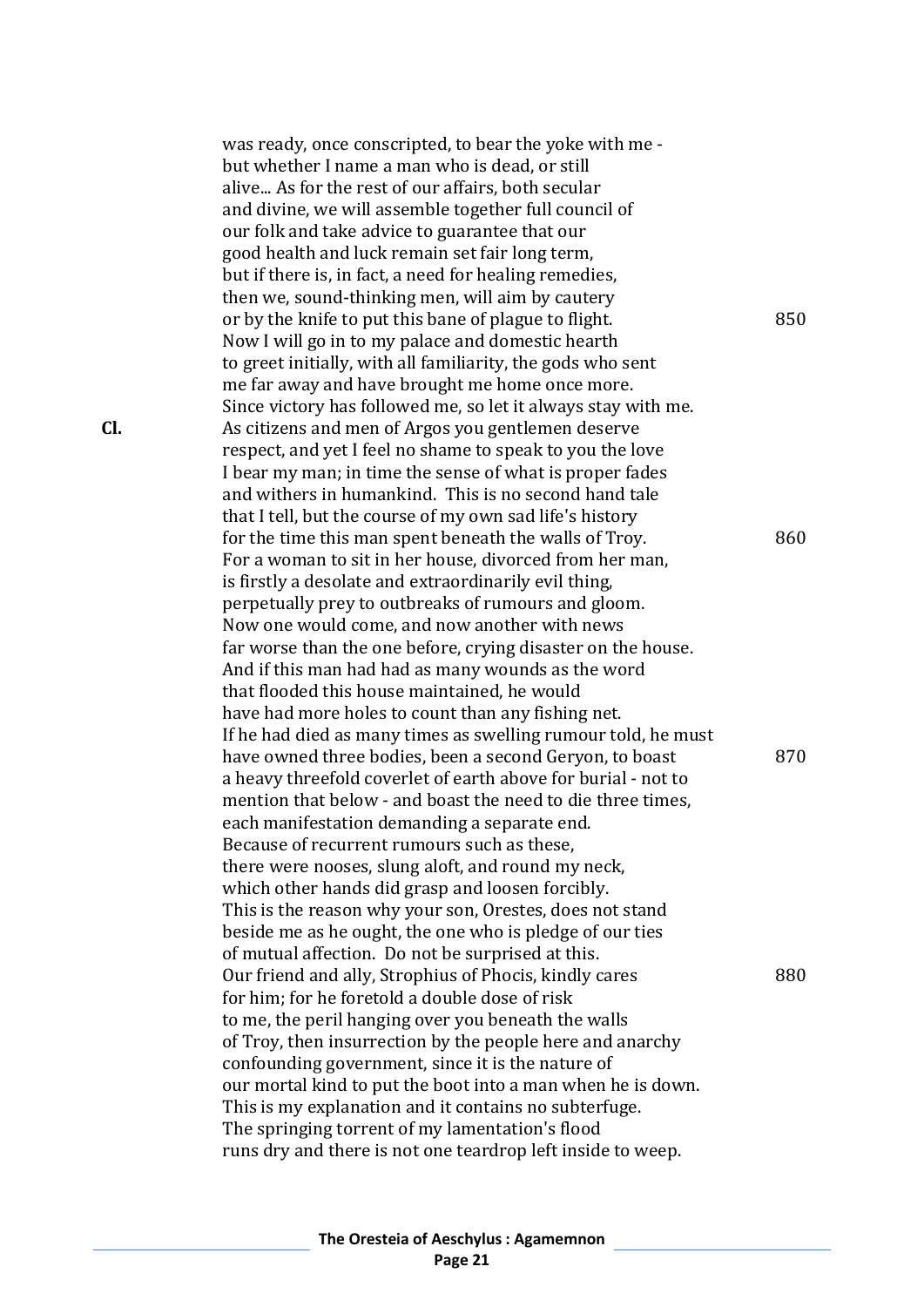|     | My eyes felt the pain of lack of sleep, as I wept                |     |
|-----|------------------------------------------------------------------|-----|
|     | with frustration at the unattended lights - and still never news | 890 |
|     | of you from the beacon sites. And in my dreams                   |     |
|     | I was wrenched out of sleep by the thin wing beat                |     |
|     | of a whining gnat, as I saw you take more hurts                  |     |
|     | than even the time that I slept with could contain.              |     |
|     | All this have I endured and now, my heart released               |     |
|     | from grief, let me greet this man, this watchdog of              |     |
|     | our flock, the ship's sustaining figurehead, the high            |     |
|     | roof's central prop, fixed firm in the earth, a sire's           |     |
|     | sole son and heir, a sailors' glimpse of land, hope gone,        |     |
|     | day's dawning from the storm, fairest far to look upon,          | 900 |
|     | parched traveller's draught from the flowing spring.             |     |
|     | How sweet it is to escape from all necessity!                    |     |
|     | Such are the words I choose to honour him.                       |     |
|     | Let envy keep its distance. For I have suffered many ills        |     |
|     | in time gone by. But now, my love, step down                     |     |
|     | from off your chariot, but do not set down your foot upon        |     |
|     | the ground, my lord, who laid in waste the town of Troy.         |     |
|     | Slaves, why delay in your appointed tasks?                       |     |
|     | Bestrew the ground where he will walk with tapestries.           |     |
|     | And let there be a path of purple laid into this house           | 910 |
|     | he had not hoped to see, a path as Justice might approve.        |     |
|     | As for the rest, my mind alert, not overcome with sleep,         |     |
|     | will all dispose, a disposition just and set with help divine.   |     |
| Ag. | Offspring of Leda, guardian of my house, in one                  |     |
|     | respect at least your words of welcome match                     |     |
|     | my absence - both were overlong. And as for praise that is       |     |
|     | appropriate, that gift must come from other mouths               |     |
|     | than yours. Also, seek not to pamper me, as if I were            |     |
|     | a woman, nor, prostrate, mouth your flattery as at               |     |
|     | some foreign potentate and do not, pray, with tapestries         | 920 |
|     | thrown down provide a path to nemesis for me;                    |     |
|     | it is right and proper to honour the gods in such a way,         |     |
|     | but no mortal man can trample down embroideries                  |     |
|     | so gorgeous as these without a pang of dread.                    |     |
|     | I say to honour me as suits a man and not a god.                 |     |
|     | Renown declares itself without the need to wipe                  |     |
|     | its feet on tapestry, while modesty of mind                      |     |
|     | is the gods' most precious gift. No life should be               |     |
|     | described as happy unless brought to a prosperous close.         |     |
|     | The future holds no fears for me, if thus I organise my life.    | 930 |
| Cl. | Well tell me this, and do not fail to speak your mind            |     |
| Ag. | Know well that I shall speak my uncorrupted mind!                |     |
| CI. | In a moment of fear did you vow this course to the gods?         |     |
| Ag. | I spoke with as full awareness as any of my words' intent.       |     |
| Cl. | What think you Priam would have done, if he had won?             |     |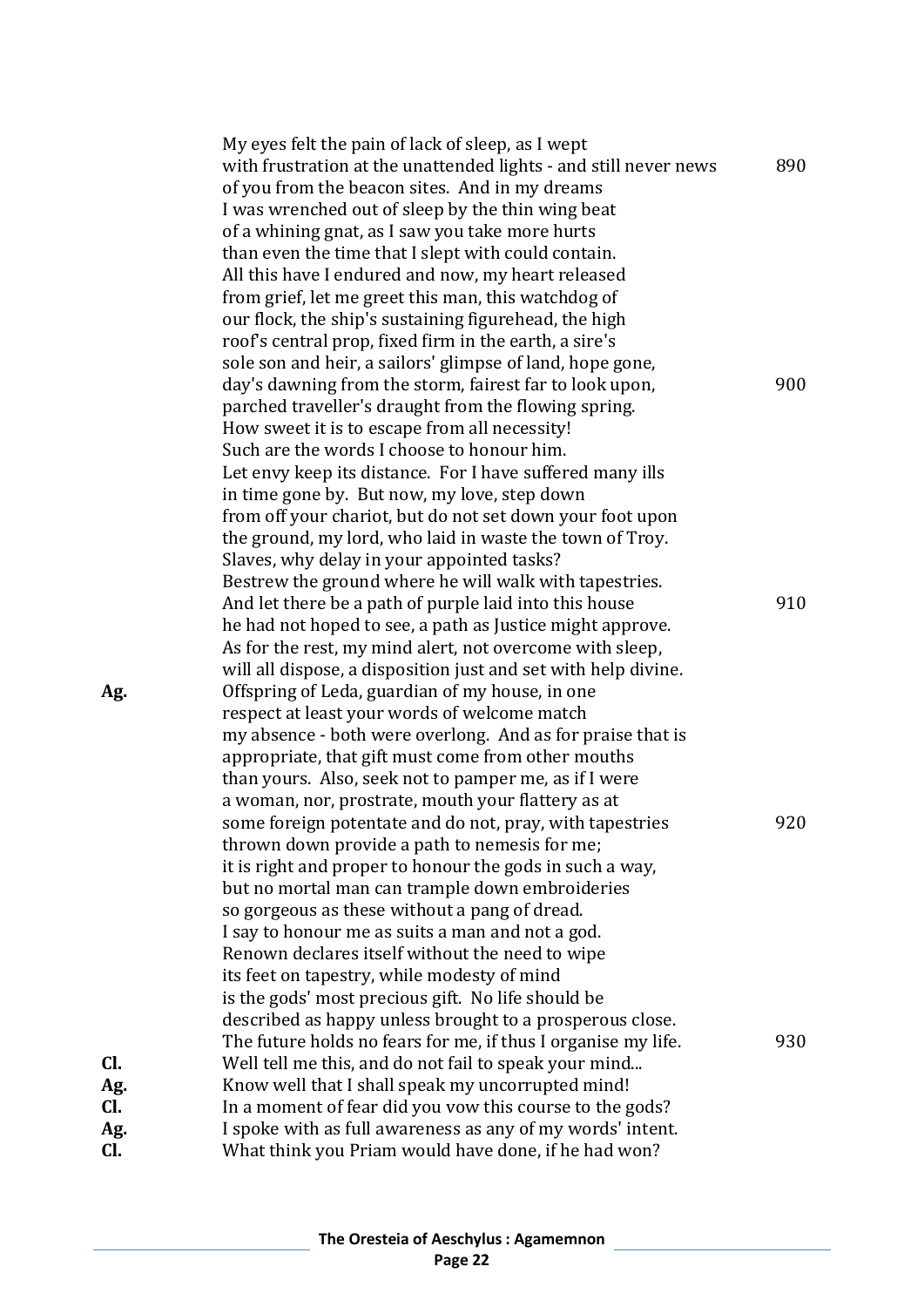| Ag.<br>Cl.<br>Ag.<br>CI.<br>Ag.<br>Cl.<br>Ag.<br>Cl.<br>Ag. | I am convinced he would have walked upon the tapestries.<br>Well then, you must not dread the evil tongues of men.<br>But public opinion is a powerful force.<br>The man who is unenvied is a man without success.<br>It is not the woman's part to hanker so for strife.<br>It is the victor's part to be gracious in defeat.<br>And do you value so a victory in this argument?<br>Concede, I pray, and win by granting victory to me.<br>Oh well, if you must have it so, let someone make haste<br>to loosen these sandals that serve as my footwear today.<br>And as I trample on these purple cloths let not<br>the grudging glance of any of the gods strike from afar.<br>I am greatly ashamed for my feet to destroy the wealth                                                                                                                                                                  | 940        |
|-------------------------------------------------------------|-----------------------------------------------------------------------------------------------------------------------------------------------------------------------------------------------------------------------------------------------------------------------------------------------------------------------------------------------------------------------------------------------------------------------------------------------------------------------------------------------------------------------------------------------------------------------------------------------------------------------------------------------------------------------------------------------------------------------------------------------------------------------------------------------------------------------------------------------------------------------------------------------------------|------------|
|                                                             | of this house and extravagantly spoil the silvered threads.<br>So much for that: now, take this foreign 'guest' inside<br>and treat her well; the god who watches from afar<br>is well disposed when the victor acts with courtesy.<br>No one puts on the yoke of slavery with eagerness.<br>The army gave this girl to me, the choicest bloom<br>of all the things we took, and so she follows in my train.                                                                                                                                                                                                                                                                                                                                                                                                                                                                                              | 950        |
| Cl.                                                         | Now, since I am constrained to hear you and obey<br>in this, I shall enter the halls and tread your purple path.<br>There is always the sea and it is inexhaustible and is<br>a source unfailing of the purple dye that tints<br>our cloth and matches silver's value, weight for weight.<br>Thanks be to the gods, my lord, this house is very well<br>supplied and remains quite ignorant of poverty.<br>I would have vowed a crushing of much cloth,<br>had the oracles made that demand of the house,<br>the while I strove for a means to bring you safely home.<br>So long as the root persists, the tree will burgeon<br>with leaves, shading the house against the summer heat;<br>even so you have come to your house and your hearth<br>and summer's warmth emerges in the winter cold.<br>And when next Zeus creates the vintage from<br>the unripe vine, there will be coolness in the house, | 960<br>970 |
|                                                             | because its proper master walks about the house.<br>Zeus, master, accomplish everything in answer to my pleas;<br>take care to bring to pass all that lies within your will.                                                                                                                                                                                                                                                                                                                                                                                                                                                                                                                                                                                                                                                                                                                              |            |
| <b>Chorus</b><br>[str. a.                                   | Why this obstructive dread<br>that hovers in place<br>before my heart to bring<br>foreboding,<br>why this song that springs unbidden and unwaged                                                                                                                                                                                                                                                                                                                                                                                                                                                                                                                                                                                                                                                                                                                                                          |            |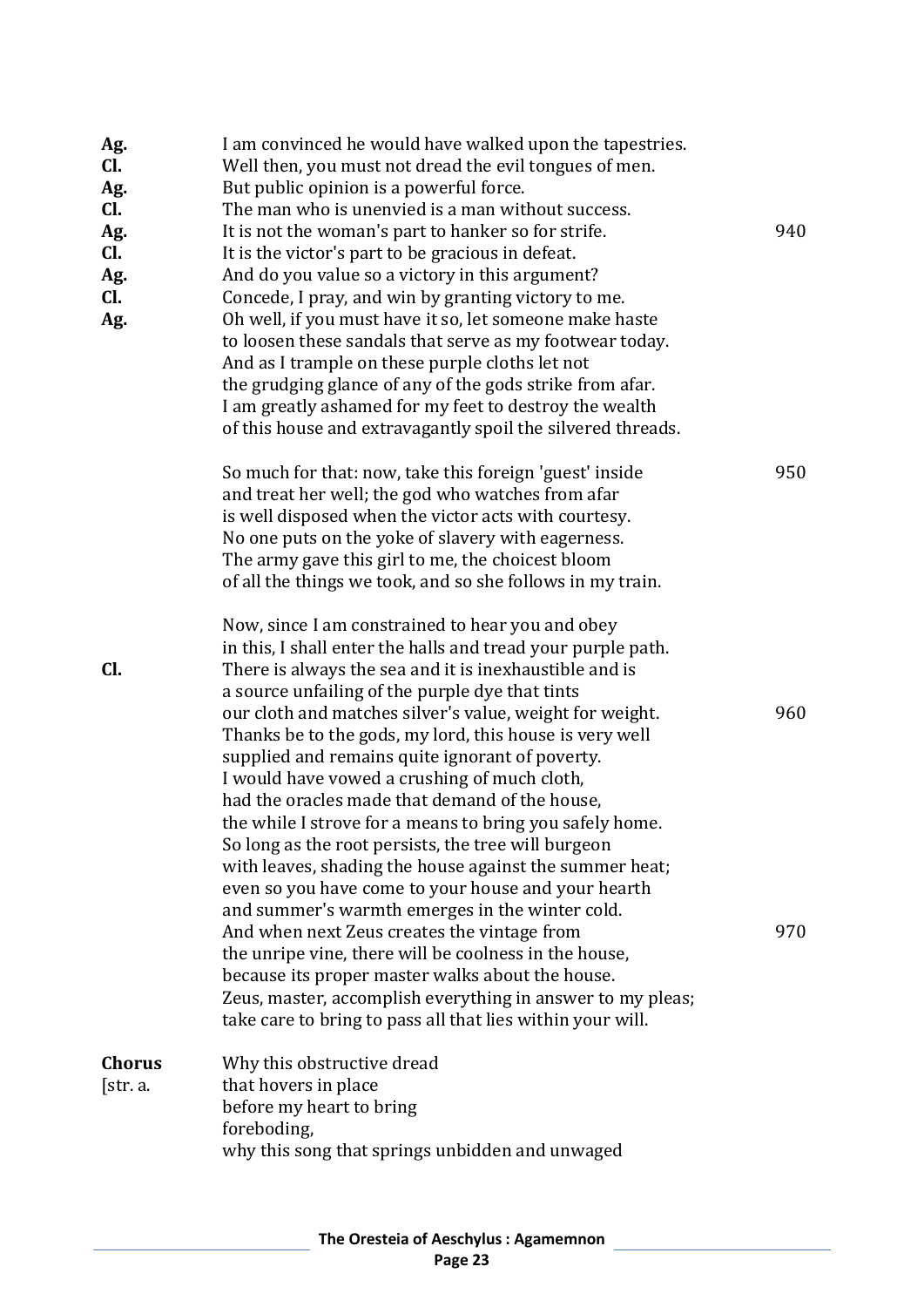|          | to prophecy, and why no confidence<br>in my dear heart to spurn<br>false prophecies<br>as doubtful dreams?<br>For the time is long gone<br>when the hawsers were cast off<br>in the turbid and turbulent surf<br>and the army took ship,<br>set sail for Troy.                                                                                                                                                                                                                                                                             | 980  |
|----------|--------------------------------------------------------------------------------------------------------------------------------------------------------------------------------------------------------------------------------------------------------------------------------------------------------------------------------------------------------------------------------------------------------------------------------------------------------------------------------------------------------------------------------------------|------|
| [ant. a. | I see at first hand and<br>believe in their safe return,<br>but yet my heart inside me sings,<br>self-schooled,<br>a joyless, tuneless song, a Fury's song<br>of vengeance, quite<br>hopeless my heart, unconfident.<br>Gut feelings will not be ignored.<br>My heart and soul, a vortex,<br>wrenched by thoughts of justice<br>brought to pass.<br>I pray my dreads<br>are vain, do not fall out                                                                                                                                          | 990  |
|          | and come to pass.                                                                                                                                                                                                                                                                                                                                                                                                                                                                                                                          | 1000 |
| [str. b. | A man cannot have<br>an excess of health.<br>For illness, health's<br>close neighbour, ever crowds<br>the man, whose destiny runs straight,<br>and runs him aground on an unseen reef.<br>The sacrifice of part for whole<br>is caution's choice, to jettison the surplus,<br>nicely weighed - the house in its entirety<br>is not then capsized, because it is<br>too fully loaded, past capacity -<br>nor is a ship submerged.<br>The plentiful bounty of Zeus is generous.<br>The furrowed harvest brings an end<br>to famine's plague. | 1010 |
| [ant. b. | The mortal blood<br>that falls<br>in blackness<br>on the ground<br>before the victim's feet,                                                                                                                                                                                                                                                                                                                                                                                                                                               | 1020 |
|          | what spells can call it back to life?                                                                                                                                                                                                                                                                                                                                                                                                                                                                                                      |      |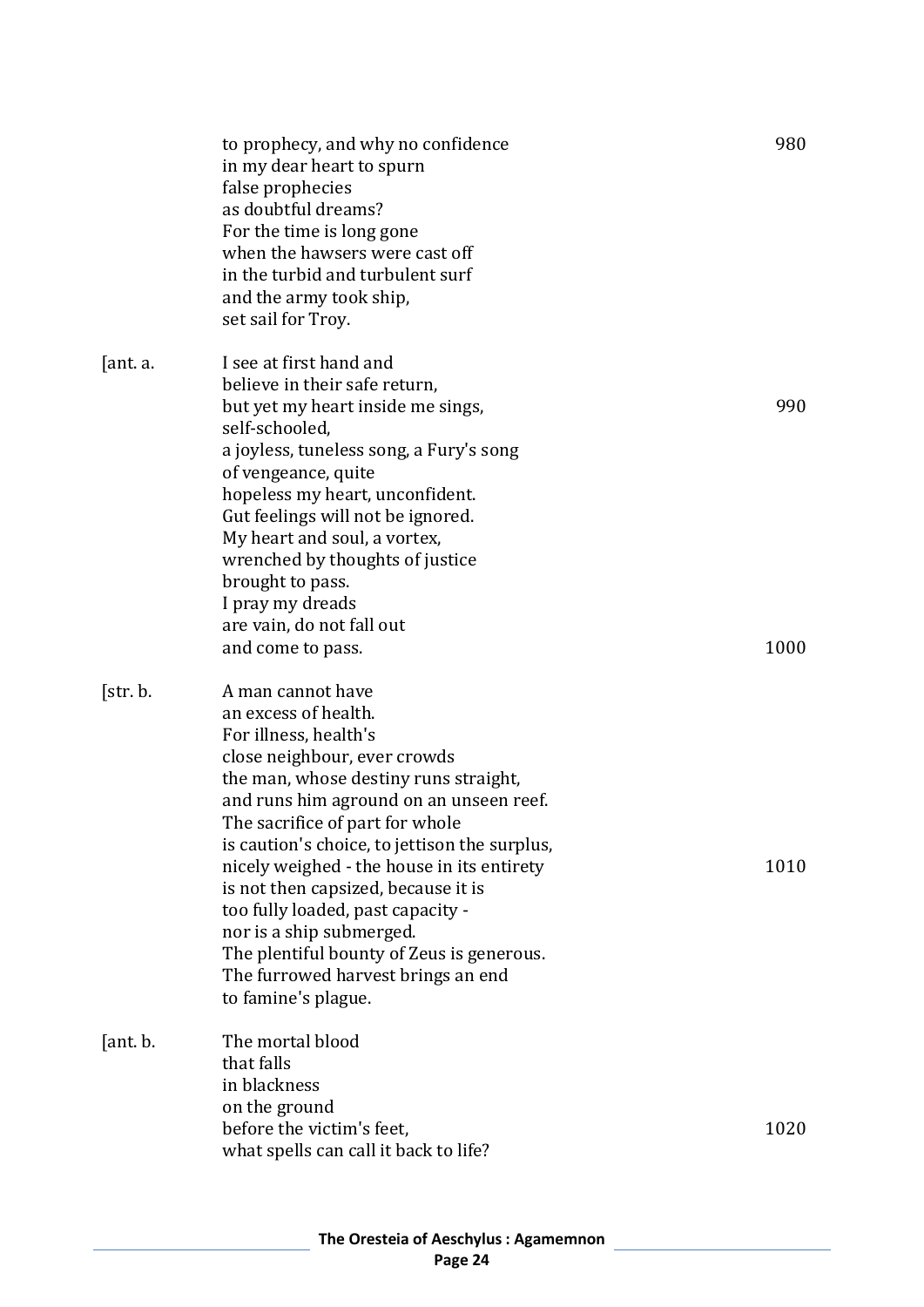|     | One man was skilled in bringing back                      |      |
|-----|-----------------------------------------------------------|------|
|     | the dead, Asclepius by name.                              |      |
|     | Zeus thwarted him and it cost him dear.                   |      |
|     | Had not the gods a balance set,                           |      |
|     | so none could step beyond their role,                     |      |
|     | my heart, anticipating now the office of                  |      |
|     | the tongue, would vent these thoughts.                    |      |
|     | But mumbling in the dark,                                 | 1030 |
|     | heartsore, it is bereft of any hope                       |      |
|     | of ever winding up to any proper end,                     |      |
|     | and my mind burns.                                        |      |
| Cl. | Bring yourself also within, yes you, Cassandra;           |      |
|     | for Zeus has in his kindness granted you a share          |      |
|     | in the worship in this house, to stand with all           |      |
|     | the many other slaves beside the family shrine -          |      |
|     | come down from the chariot, do not be proud.              |      |
|     | For men do say that Herakles himself was bought           | 1040 |
|     | and sold and forced to eat the bread of slavery.          |      |
|     | If fate and fortune have it that you have to be a slave,  |      |
|     | be very grateful that your masters have ancestral wealth. |      |
|     | Those new come to unexpected wealth will treat            |      |
|     | their slaves with unprecedented cruelty in everything.    |      |
|     | From us you will have the treatment custom requires.      |      |
| Ch. | Her speech just made was clear, and intended for you.     |      |
|     | You are a captive, part of the fated spoils of Troy -     |      |
|     | you should obey her, if you can; would you refuse?        |      |
| Cl. | Unless her speech is like the swallow's song, and she     | 1050 |
|     | is possessed of unknown tongue, barbarian,                |      |
|     | then she must take note and obey the words I speak.       |      |
| Ch. | Come. What she says is best, the way things are.          |      |
|     | Obey and leave the chariot seat behind.                   |      |
| Cl. | I do not have the leisure time to waste outside           |      |
|     | the house; the victim for the sacrifice already stands    |      |
|     | beside the central hearth and is readied for death.       |      |
|     | An unprecedented pleasure awaits me now.                  |      |
|     | If you are going to do what I say, then waste no time,    |      |
|     | but if, in ignorance, you cannot take my gist,            | 1060 |
|     | why - flap your foreign hand and do not speak!            |      |
| Ch. | This stranger seems to stand in need of an interpreter.   |      |
|     | She is like some newly netted creature of the wild.       |      |
| Cl. | No, rather she is crazed and heeds her own sick thoughts; |      |
|     | for she has left behind her newly netted town             |      |
|     | to come here, has not learned to bear the curb            |      |
|     | before her rage is spent in bloodied foam.                |      |
|     | I will not be dishonoured more by wasting words on her.   |      |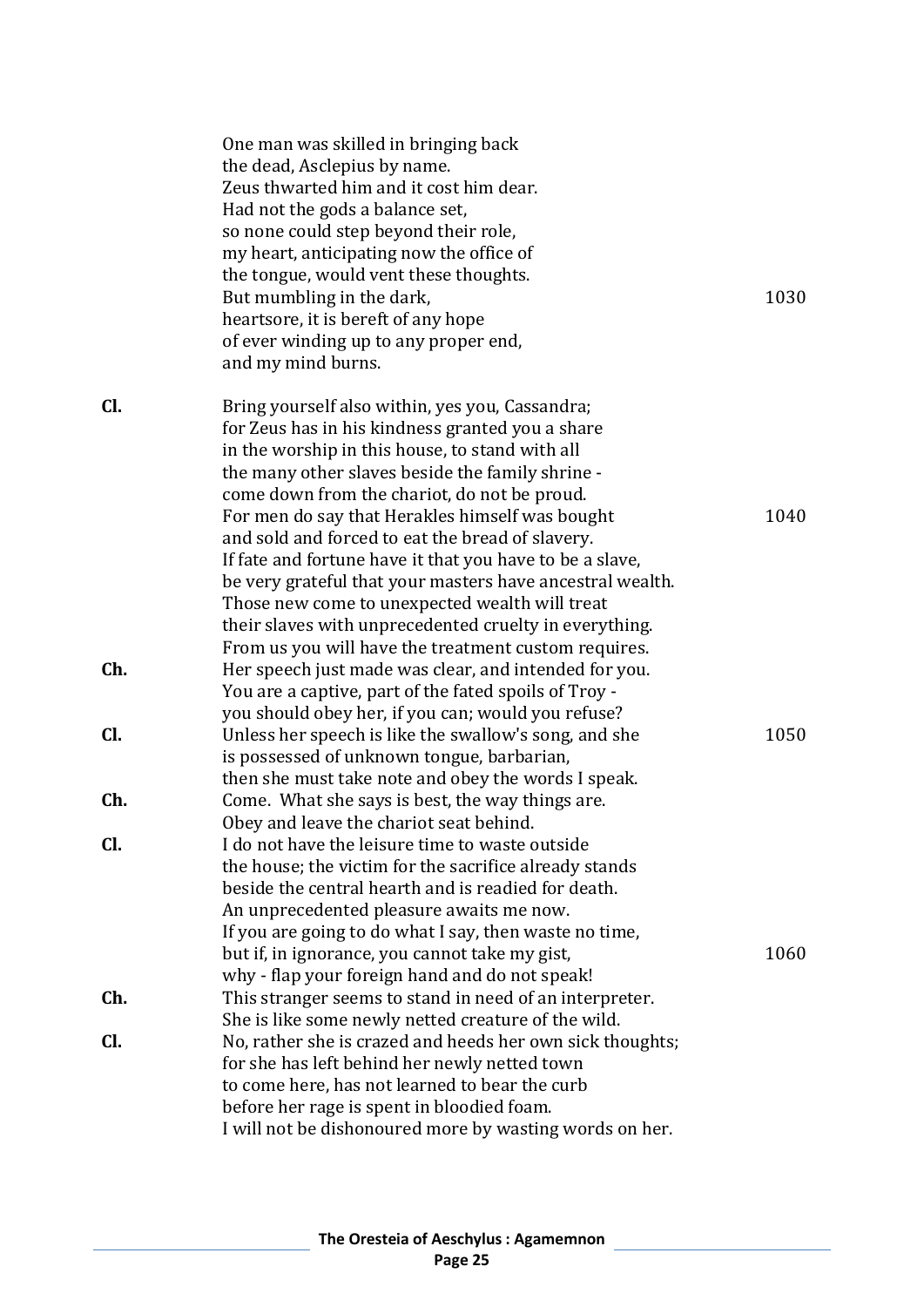| Ch.                    | I pity her myself and am not moved to anger.<br>Come now, poor wretch, and leave the chariot,<br>give way and accept this new yoke of necessity.                                                                                                                        | 1070 |
|------------------------|-------------------------------------------------------------------------------------------------------------------------------------------------------------------------------------------------------------------------------------------------------------------------|------|
| Cassandra              |                                                                                                                                                                                                                                                                         |      |
| [str. a.<br>Ch.        | Aghhhhhhhhh! Agh!<br>Apollo! Apollo!<br>Why in anguish raise your voice to Loxias?<br>For he is not the kind of god to welcome grief.                                                                                                                                   |      |
| Ca.<br>[ant. a.<br>Ch. | Aghhhhhhhh! Agh!<br>Apollo! Apollo!<br>Once more she calls on the god, tongue-tied in grief,<br>but before this god it is not right to stand and weep.                                                                                                                  |      |
| Ca.<br>[str. b.<br>Ch. | Apollo! Apollo!<br>Public guardian, Apollo mine!<br>A second time in fickleness you have destroyed me.<br>She seems about to sing of her own distress.<br>The gift divine of prophecy lives on within her heart.                                                        | 1081 |
| Ca.<br>[ant. b.<br>Ch. | Apollo! Apollo!<br>Public guardian, Apollo mine!<br>Where have you brought me now and to which house?<br>The house of Atreus' sons. Let me inform                                                                                                                       |      |
|                        | your ignorance. In speaking this you speak the truth.                                                                                                                                                                                                                   |      |
| Ca.<br>[str.c.<br>Ch.  | God hated then and conscience cursed,<br>a house of kindred deaths and hideous strength,<br>of a warrior's butchery upon the bloodied killing floor.<br>Keen-scented, like some hunting bitch, the stranger seems<br>to hound the places where a murder might be found. | 1091 |
| Ca.<br>[ant. c.<br>Ch. | Yes, these are witnesses here to my belief;<br>these children crying out at butchery,<br>their own flesh baked for a father to feast upon.<br>We have had word of your prophetic fame before,                                                                           |      |
|                        | but we have no need of prophets here.                                                                                                                                                                                                                                   |      |
| Ca.<br>[str. d.        | Ah! What is she plotting now?<br>What is this huge new pain?<br>Some huge new crime is being plotted in this very house,<br>to injure loved ones dreadfully, incurably,                                                                                                 | 1101 |
| Ch.                    | and any remedy is far away.<br>I have no understanding of these fresh prophecies.<br>The rest I know too well. The entire city shrieks with it.                                                                                                                         |      |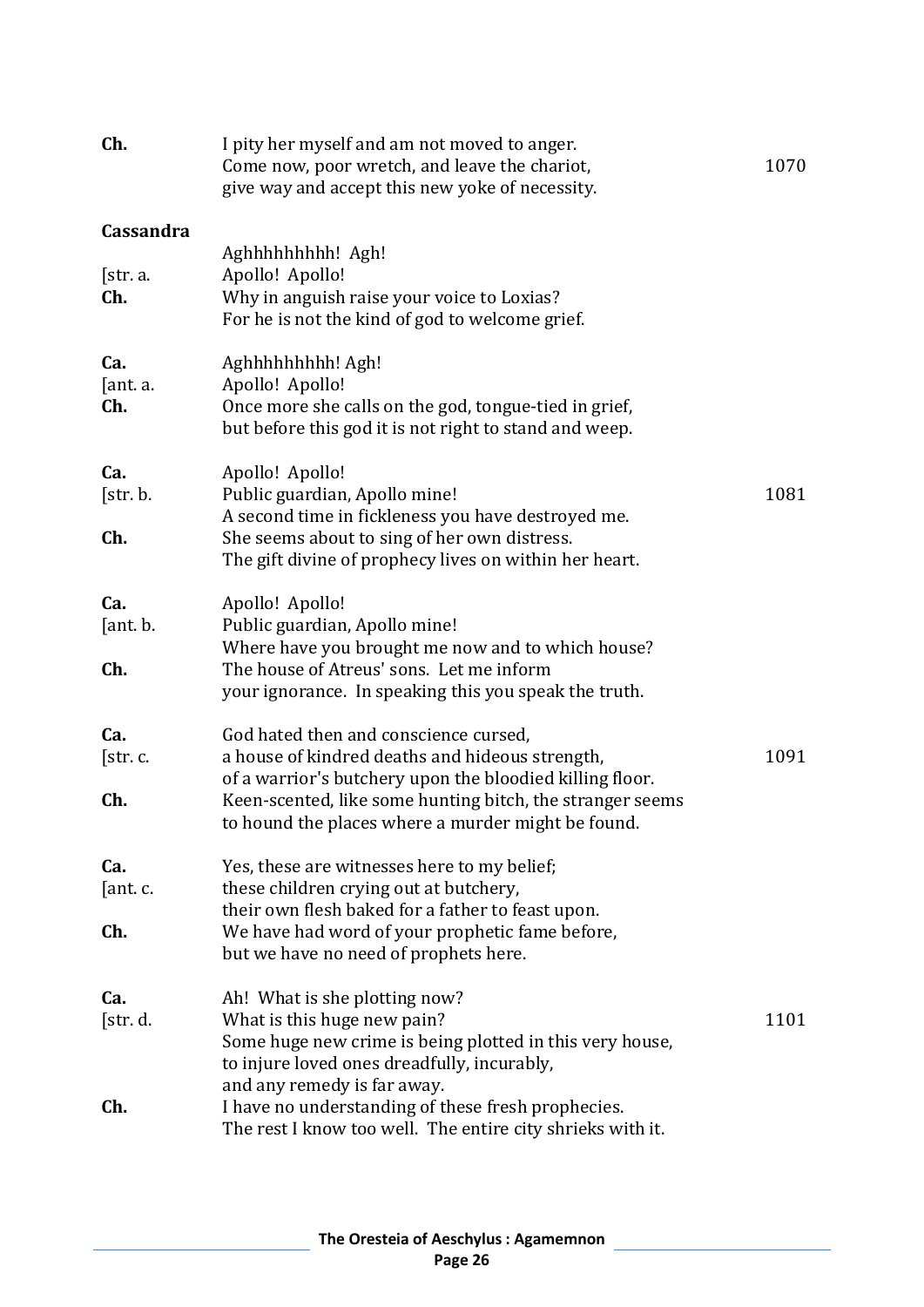| Ca.<br>[ant. d.<br>Ch. | Ah, woman, shall you bring this thing to pass?<br>To wash and bathe your bedmate,<br>husband, make him clean and bright - I ask, for what?<br>Yes, this will swiftly be. A hand outstretched<br>to grasp the hand outstretched<br>I do not understand, am at a total loss, confronted by<br>these riddles and the purblind ravings of the god. | 1110 |
|------------------------|------------------------------------------------------------------------------------------------------------------------------------------------------------------------------------------------------------------------------------------------------------------------------------------------------------------------------------------------|------|
| Ca.<br>[str. e.<br>Ch. | Noooo! Nooo! Ah! What vision is this?<br>She is the hunting net of Death!<br>His wife herself the snare, she shares the guilt<br>of blood. Let strife insatiable within this line<br>give tongue at the ritual stony death.<br>What kind of Fury is this in the house you call upon                                                            | 1120 |
|                        | to rouse itself? Your words do not enlighten me.<br>Dark runs the flow of purple blood towards my heart,<br>congeals, as it does in the darkling dusk of lives<br>that have succumbed to the spear.<br>Destruction is swift and imminent.                                                                                                      |      |
| Ca.                    | Ah! Ah! See! See! Keep the bull                                                                                                                                                                                                                                                                                                                |      |
| [ant. e.               | from the cow! She snares him in his robes                                                                                                                                                                                                                                                                                                      |      |
|                        | and gores with a horn of blackness and guile.                                                                                                                                                                                                                                                                                                  |      |
|                        | He stumbles and falls in the bath.<br>I tell you of fate brought to pass in a bath.                                                                                                                                                                                                                                                            |      |
| Ch.                    | I would not boast that I can read the oracles of gods with clarity,                                                                                                                                                                                                                                                                            |      |
|                        | but still I hazard these pronouncements bode no good.                                                                                                                                                                                                                                                                                          | 1130 |
|                        | What benefit has ever come to men                                                                                                                                                                                                                                                                                                              |      |
|                        | from oracles? For only out of disaster do<br>the garrulous skills of the seer                                                                                                                                                                                                                                                                  |      |
|                        | bring messages of dread for men to learn.                                                                                                                                                                                                                                                                                                      |      |
| Ca.                    | Evil the fate that rules my wretched destiny;                                                                                                                                                                                                                                                                                                  |      |
| [str. f.               | With welling tears I grieve at my suffering.                                                                                                                                                                                                                                                                                                   |      |
|                        | What is it that you have brought me to in my pain?                                                                                                                                                                                                                                                                                             |      |
|                        | For nothing else, but to share in another's death - of course.                                                                                                                                                                                                                                                                                 |      |
| Ch.                    | Your mind is unhinged by the transports of god,                                                                                                                                                                                                                                                                                                | 1140 |
|                        | lamenting a death, your own,                                                                                                                                                                                                                                                                                                                   |      |
|                        | a song unmeasured,<br>a song the tawny nightingale                                                                                                                                                                                                                                                                                             |      |
|                        | might warble tirelessly, heartsore                                                                                                                                                                                                                                                                                                             |      |
|                        | for its dear one, "Itys, Itys!" - grieving a life                                                                                                                                                                                                                                                                                              |      |
|                        | that is fruitful of woe.                                                                                                                                                                                                                                                                                                                       |      |
| Ca.                    | Ah yes, the fate of the warbling nightingale                                                                                                                                                                                                                                                                                                   |      |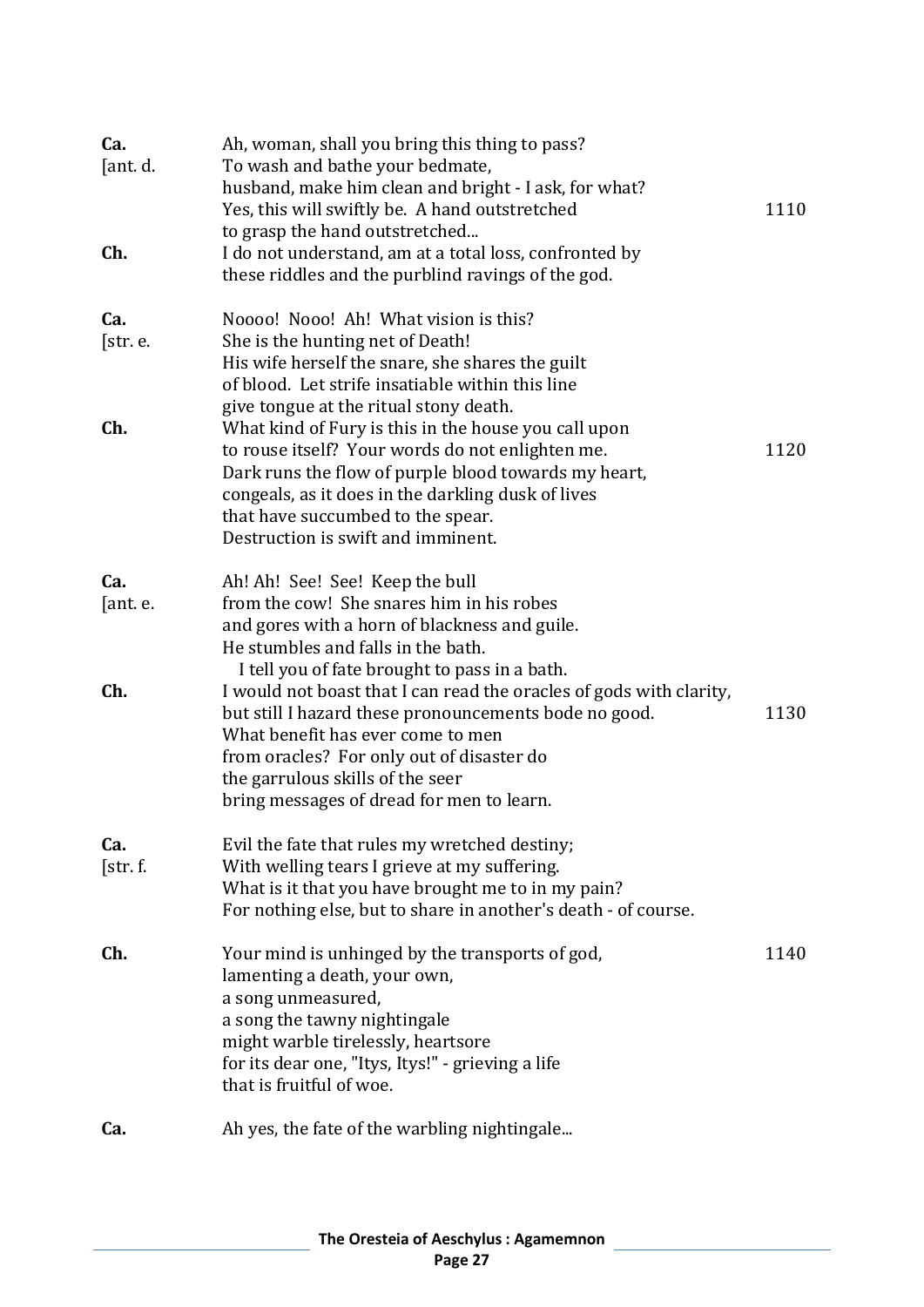| [ant. f.]<br>Ch. | The gods cloaked her body in feathers and<br>down, granted her pleasant life with no reason for tears;<br>For me awaits impalement on the double sided blade.<br>Is some god the source of this anguish that<br>wantonly batters your soul?<br>This is a song of dread you strike up and proclaim<br>in a cry, the cry of a beast, inarticulate, shrill.<br>What limit is set to your ill omened path<br>of prophecy?                                                                                                                                                                                                               | 1150 |
|------------------|-------------------------------------------------------------------------------------------------------------------------------------------------------------------------------------------------------------------------------------------------------------------------------------------------------------------------------------------------------------------------------------------------------------------------------------------------------------------------------------------------------------------------------------------------------------------------------------------------------------------------------------|------|
| Ca.<br>[str.g.   | I grieve at the match Paris made, at the deaths<br>that it brought to his friends,<br>for the river, Scamander, that watered the land<br>of my father, the waters beside which<br>I too then flourished and grew.<br>Soon now it seems I shall sing, inspired, of Cocytus<br>and of the tortures found beside the banks of Acheron.                                                                                                                                                                                                                                                                                                 | 1160 |
| Ch.              | The words you speak are now too clear!<br>A child could understand.<br>Again I am struck to the heart by the goad,<br>all blood, of a fate as bitter as yours, and you sing<br>a song that is painful to hear.                                                                                                                                                                                                                                                                                                                                                                                                                      |      |
| Ca.<br>[ant.g.]  | I grieve for the pains, the pains of the town,<br>completely destroyed,<br>for sacrifices father made in front of his walls,<br>for the prodigal slaughter of grazing flocks. No cure<br>at all they brought<br>to save the city from the suffering it had feel; and I<br>shall presently spill my body's warmth upon the ground.                                                                                                                                                                                                                                                                                                   | 1170 |
| Ch.              | This follows the run of your former song.<br>Some god with ill intent weighs hard<br>upon you, inspiring you to force expression of<br>a song, a song replete with grievous pain and death.<br>I cannot tell the end of it.                                                                                                                                                                                                                                                                                                                                                                                                         |      |
| Ca.              | My prophecy will no longer peek in diffidence from out<br>its wrappings like some new and blushing bride;<br>like a wind blowing clear to the east, it will come,<br>I think, a grief much greater than mine, that will come<br>like the swell of a wave that lifts to the light<br>of the dawn. I shall teach no longer by riddles.<br>And you too bear me witness, hunting by my side,<br>as I scent the traces of these crimes of long ago.<br>A choir there is that gives tongue in unison, an ugly sound,<br>and it shall not ever leave this house. Its message is grim.<br>Intoxicated by the blood of men and so whipped up | 1180 |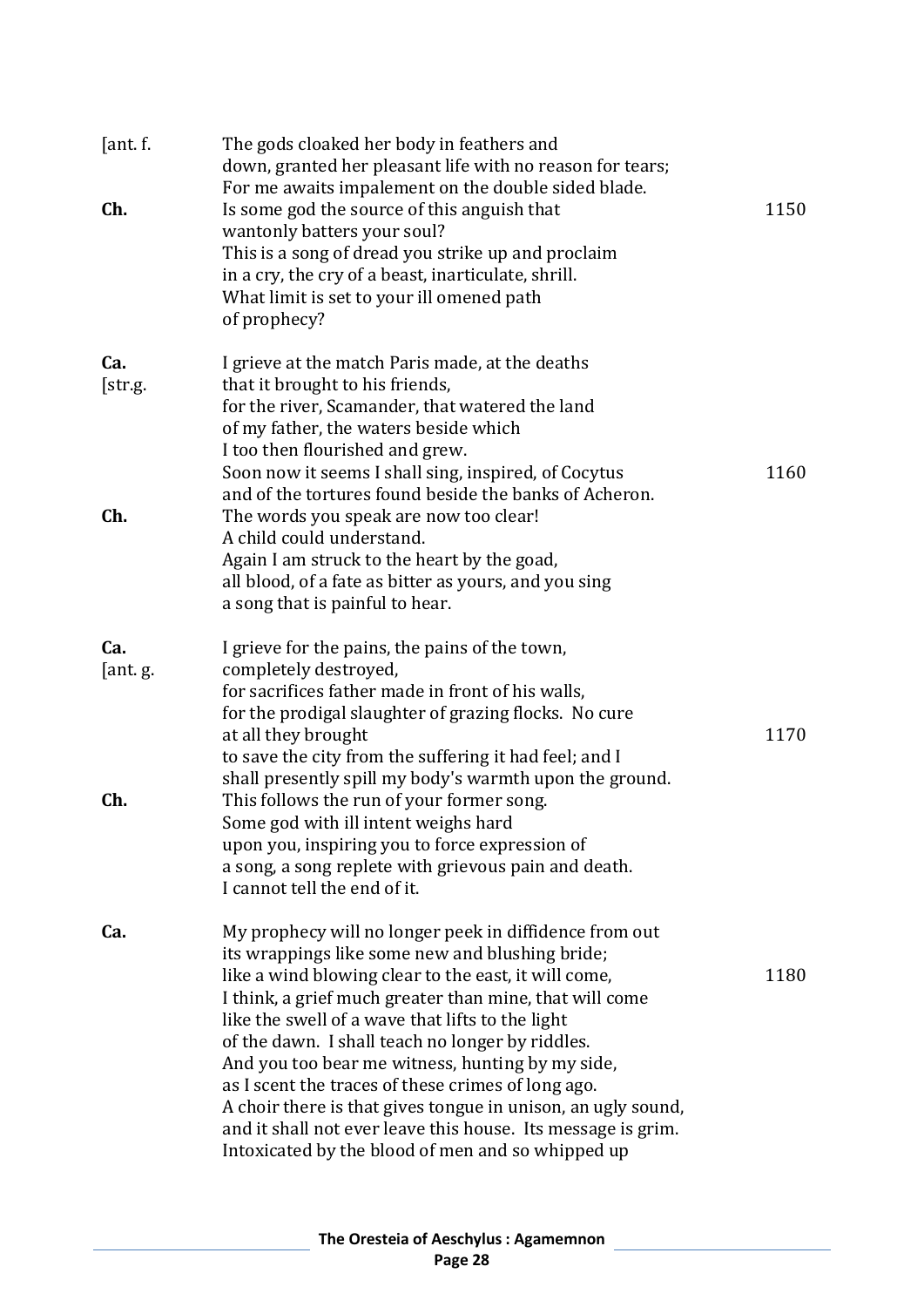|     | the more, it leads the lasting revelry of Furies in the house, |      |
|-----|----------------------------------------------------------------|------|
|     | the spirits of murdered kin so hard to dislodge.               | 1190 |
|     | Besieging the house, they sing their song of its ruin          |      |
|     | and original crime, spitting despite in their rage             |      |
|     | on the man who despoiled his brother's bridal bed.             |      |
|     | Did I miss the mark, or did I play the marksman properly?      |      |
|     | Am I false prophet, babbling at the doors I knock upon?        |      |
|     | On oath bear witness that I know about the crimes              |      |
|     | that are the long time story of this house.                    |      |
| Ch. | What benefit would accrue from such a binding oath,            |      |
|     | in all honesty sworn? But still I am amazed that you,          |      |
|     | though reared across the sea yet have the power to speak       | 1200 |
|     | the truth about another's town, as if you had been there.      |      |
| Ca. | Apollo, lord of prophecy, has set this task for me.            |      |
| Ch. | I assume that, god though he was, he lusted after you?         |      |
| Ca. | In former times I was ashamed to talk of these things.         |      |
| Ch. | In good times one can afford a certain delicacy.               |      |
| Ca. | He locked my limbs in combat, breathed delight.                |      |
| Ch. | Did you come to the business then of. procreation?             |      |
| Ca. | I promised that I would, but broke my word to Loxias.          |      |
| Ch. | And now you are a captive of the arts of prophecy?             |      |
| Ca. | I prophesied before the sum total of my city's grief.          | 1210 |
| Ch. | How come you escaped Apollo's rage unscathed?                  |      |
| Ca. | Ever since I let him down, nobody trusts a word I say.         |      |
| Ch. | And yet we think your prophecies are credible enough.          |      |
| Ca. | Ah! Ah! The evil, the grief and the woe!                       |      |
|     | Once more the dreadful pain of truthful prophecy               |      |
|     | confounds my soul with dizziness at what is still to come      |      |
|     | Do you see, seated there upon the house, young ones,           |      |
|     | nightmare shapes, images of dreams, children, dead             |      |
|     | at the hands of those nearest and dear to them,                |      |
|     | hands filled with the meat of their own flesh as food,         | 1220 |
|     | soft offal and entrails, grasping, together displayed,         |      |
|     | a pitiful burden, the feast that their father enjoyed.         |      |
|     | In requital, I say, some creature is plotting revenge,         |      |
|     | a fawning lion that keeps to the house and rolls               |      |
|     | in the bed of the master who is on his way home,               |      |
|     | my master - for I must bear the yoke of slavery                |      |
|     | The leader of ships and the sacker of Troy, he does            |      |
|     | not understand the nature of that tongue of the bitch          |      |
|     | that loathes him, yet did fawn on him at cheerful and          |      |
|     | ingratiating length to work an evil fate of hidden death.      | 1230 |
|     | Such boldness - for the wife to be a husband's murderer!       |      |
|     | I might give her any loathsome monster's name and still        |      |
|     | be accurate reptilian she is, twin-headed, or some Scylla      |      |
|     | of the crags who is the bane of those that sail the sea,       |      |
|     | this avenging mother, born of Hell, breathing war              |      |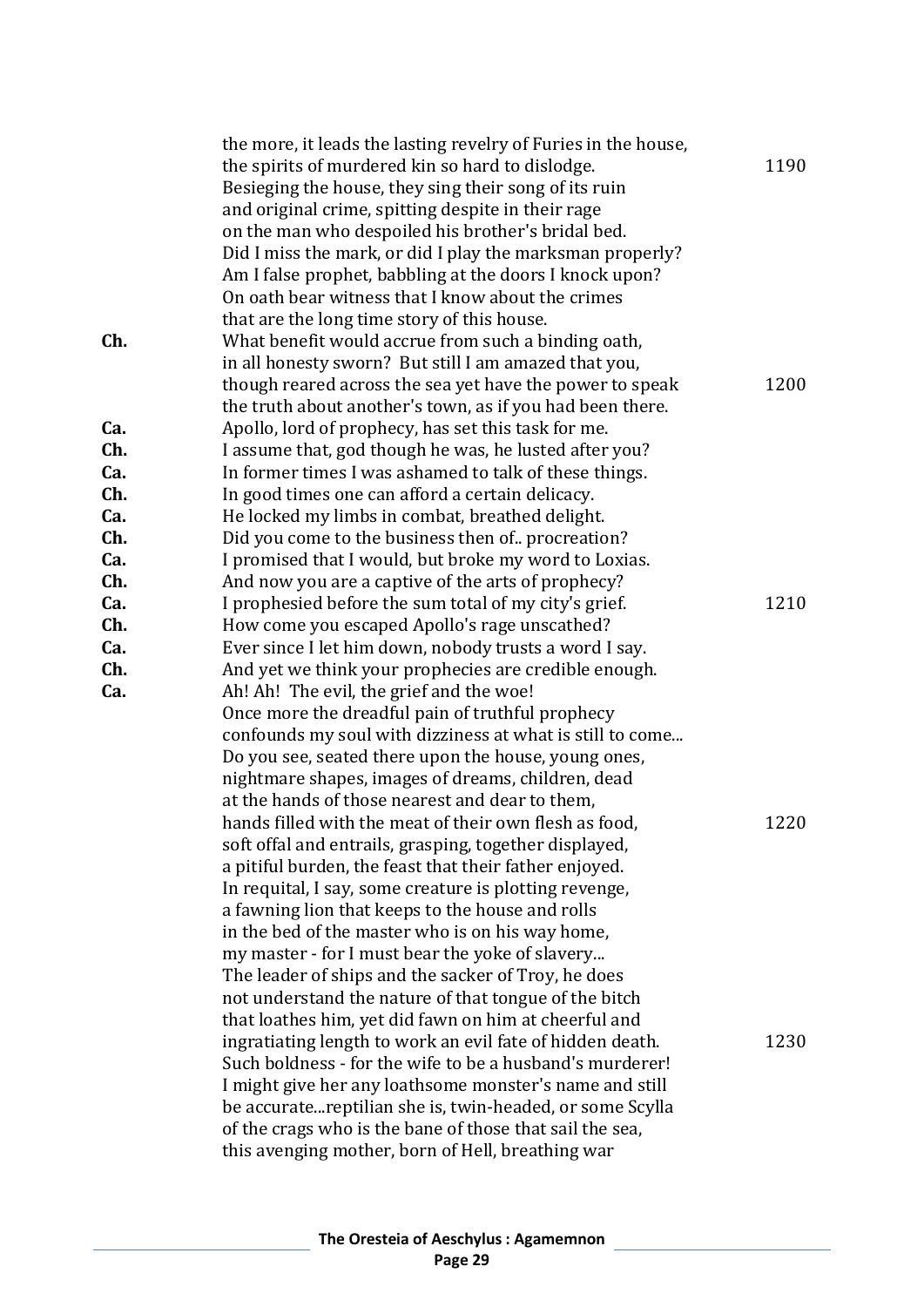|     | and death implacable upon her kin! Oh, how this harridan's      |      |
|-----|-----------------------------------------------------------------|------|
|     | heart yelped triumphantly, as if berserk in the throes          |      |
|     | of war, while she simulated gladness at his safe return.        |      |
|     | And if I don't persuade you of the likelihood of this, why then |      |
|     | what will come will come and you will soon stand by             | 1240 |
|     | in pity to call me by the name of too true prophetess.          |      |
| Ch. | I recognise and shudder at the feast of childish flesh          |      |
|     | Thyestes had, and dread possesses me to hear you tell           |      |
|     | this tale so truly, with no hint of fabrication.                |      |
|     | The rest I heard, but lost the scent and run confused.          |      |
| Ca. |                                                                 |      |
| Ch. | I say you will bear witness to Agamemnon's death.               |      |
|     | Peace, woman, hush! No words that bode so ill!                  |      |
| Ca. | This story will allow no peace of mind.                         |      |
| Ch. | No, not if it is willed, but I pray it may not come to that.    |      |
| Ca. | Yes, make your prayers, but others have murder in mind.         | 1250 |
| Ch. | By what man's hand is this monstrosity prepared?                |      |
| Ca. | Your reading of my messages is very far astray.                 |      |
| Ch. | I do not know the man whose aim this is.                        |      |
| Ca. | And yet my knowledge of your tongue is all too sure.            |      |
| Ch. | Apollo's oracles are framed in Greek, but yet are hard to read. |      |
| Ca. | The pain that assails me burns like fire!                       |      |
|     | Ah, Lord Apollo, Wolf God, the pain, the pain!                  |      |
|     | The lioness herself, two footed, lies in congress with          |      |
|     | the wolf in the absence of the noble leader of the pride,       |      |
|     | and she will kill me wretchedly, infuse her rage                | 1260 |
|     | with drugs compounded of her jealousy to pay me back,           |      |
|     | to hone her anger's knife for a husband's corpse,               |      |
|     | exact also my death in payment for my journey here.             |      |
|     | Why wear these things that make a mock of me? And why           |      |
|     | the sceptre, and the seer's garland round my neck?              |      |
|     | I will destroy you in anticipation of my fate.                  |      |
|     | Go, go! Accursed! Hurled down in payment for my pain!           |      |
|     | Enrich some other victim with disaster now instead of me!       |      |
|     | Behold, Apollo himself divests me of my robes                   |      |
|     | of prophecy, Apollo who has watched me mocked                   | 1270 |
|     | by friends and enemies alike, decked out in all                 |      |
|     | this finery, my prophecies ignored or doubted.                  |      |
|     | I learned abuse, as if I were some rabid charlatan,             |      |
|     | some wretched filthy beggar - and endured it;                   |      |
|     | And now the lord of prophecy himself has brought                |      |
|     | my task of prophecy to its appointed fatal end.                 |      |
|     | The butcher's block and not a father's altar waits for me,      |      |
|     | ensanguined with warm blood, all ready for my sacrifice,        |      |
|     | but in our death we will not be neglected by the gods.          |      |
|     | For another will come in his turn to avenge us,                 | 1280 |
|     | a son to kill a mother and avenge a father's death.             |      |
|     | An exile and a wanderer, sent by his kin from out this land,    |      |
|     |                                                                 |      |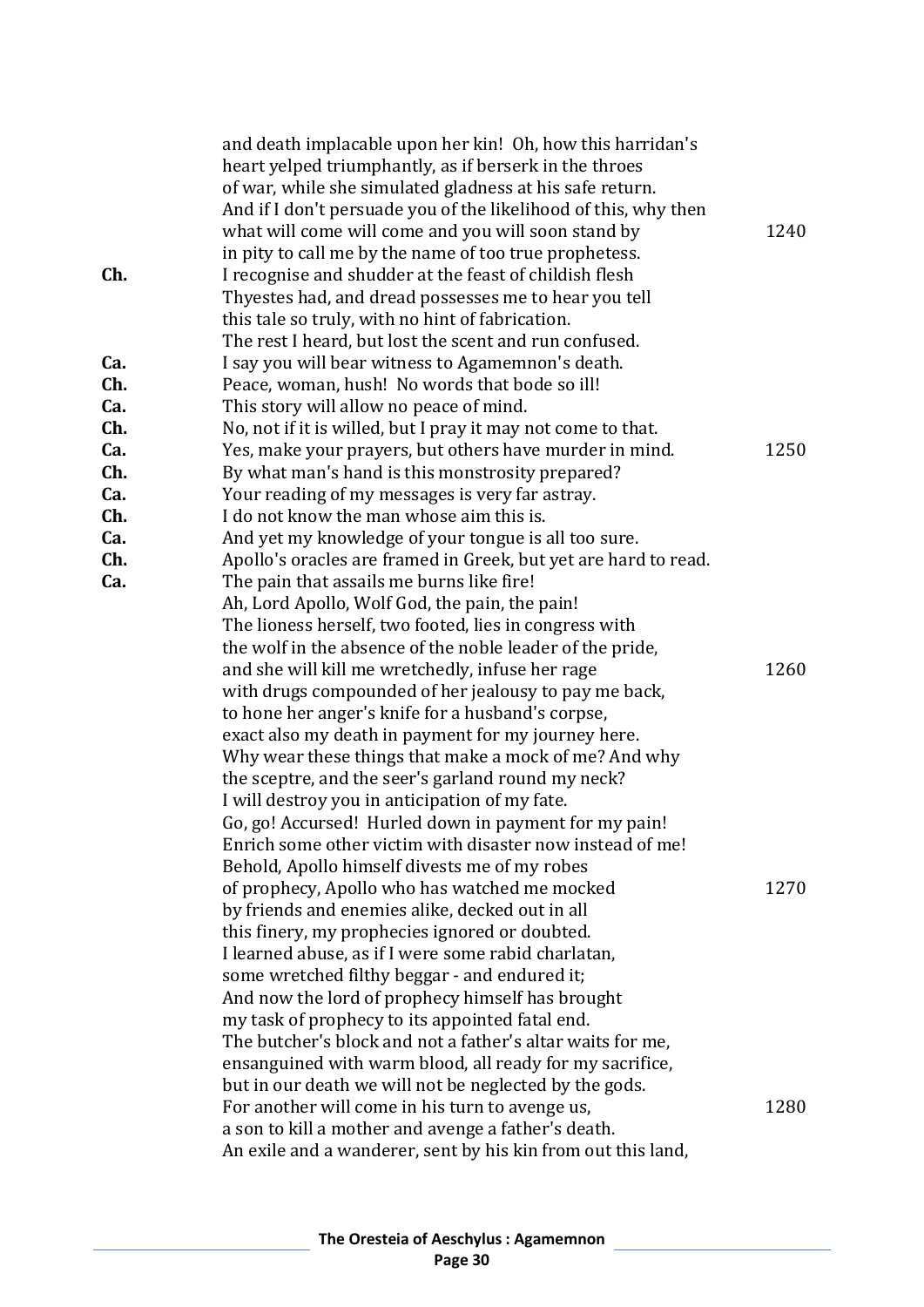|     | he will return, the final architect of their destruction.          |      |
|-----|--------------------------------------------------------------------|------|
|     | For the gods have sworn a solemn, mighty oath that from            |      |
|     | the grave his father's tumbled corpse will summon him.             |      |
|     | Yet why should I thus raise my voice in pity and in tears?         |      |
|     | For first of all I saw my city, Ilium, and how she met             |      |
|     | her fate, and I have seen the city's captors how                   |      |
|     | they fare, according to the dictates of the gods.                  |      |
|     | And I will go to meet my fate. I will endure to die.               | 1290 |
|     | This gateway where I speak is an entrance to Hell.                 |      |
|     | I pray the blow that I receive is skilfully struck                 |      |
|     | that I might die with dignity, and close my eyes                   |      |
|     | with no convulsive flux and gout of blood.                         |      |
| Ch. | You have suffered much and so become wise, and much                |      |
|     | have you said, but if, in fact, you have sure knowledge of         |      |
|     | your very own share in death, how can you make your way            |      |
|     | in calmness to the altar like some sacrificial cattle beast?       |      |
| Ca. | There is no escape, none, strangers, not in the time that is left. |      |
| Ch. | But one's last portion of time on this earth is most valued!       | 1300 |
| Ca. | The day has come. I find no profit in flight.                      |      |
| Ch. | Know you are brave, inspired by an indomitable heart.              |      |
| Ca. | No one that is happy ever hears such words of praise.              |      |
| Ch. | To die, though, but die well is a source of grace to us.           |      |
| Ca. | I grieve for you, father, and your children nobly born.            |      |
| Ch. | What is this thing that turns you from your path in dread?         |      |
| Ca. | The horror, the horror!                                            |      |
| Ch. | What is it that you flee? Some new abomination of the mind?        |      |
| Ca. | The walls of the house breath death and bloody murder.             |      |
| Ch  | It cannot be! This is the smoke and stench of sacrifice.           |      |
| Ca. | As such it suits the smoke that comes from the grave.              | 1310 |
| Ch. | The sacrifice was never some exotic decoration for the house.      |      |
| Ca. | But I will go inside the house and there lament my fate            |      |
|     | and that of Agamemnon. Let this be the limit of my life.           |      |
|     | Ah, friends!                                                       |      |
|     | I do not keen in fear, like some bird at the snares in a bush,     |      |
|     | and all to no avail; bear witness later to my dying words,         |      |
|     | when a woman pays for my woman's life with her own                 |      |
|     | and a man who made an evil match will die to pay her man.          |      |
|     | On the point of death I beg this stranger's gift from you.         | 1320 |
| Ch. | I pity you in the wretchedness of your prophetic fate.             |      |
| Ca. | I wish to give tongue just one more time, to a dirge               |      |
|     | lamenting me. I pray to this, last light of the sun                |      |
|     | that I shall see, that those who avenge my master's death          |      |
|     | will also exact requital in blood for me, poor dead                |      |
|     | slave that I am, and an object that is easily crushed.             |      |
|     | The lot of humankind is pitiful. The good fortune a man            |      |
|     | enjoys is a sketchy thing at best, and if one's fortunes change,   |      |
|     |                                                                    |      |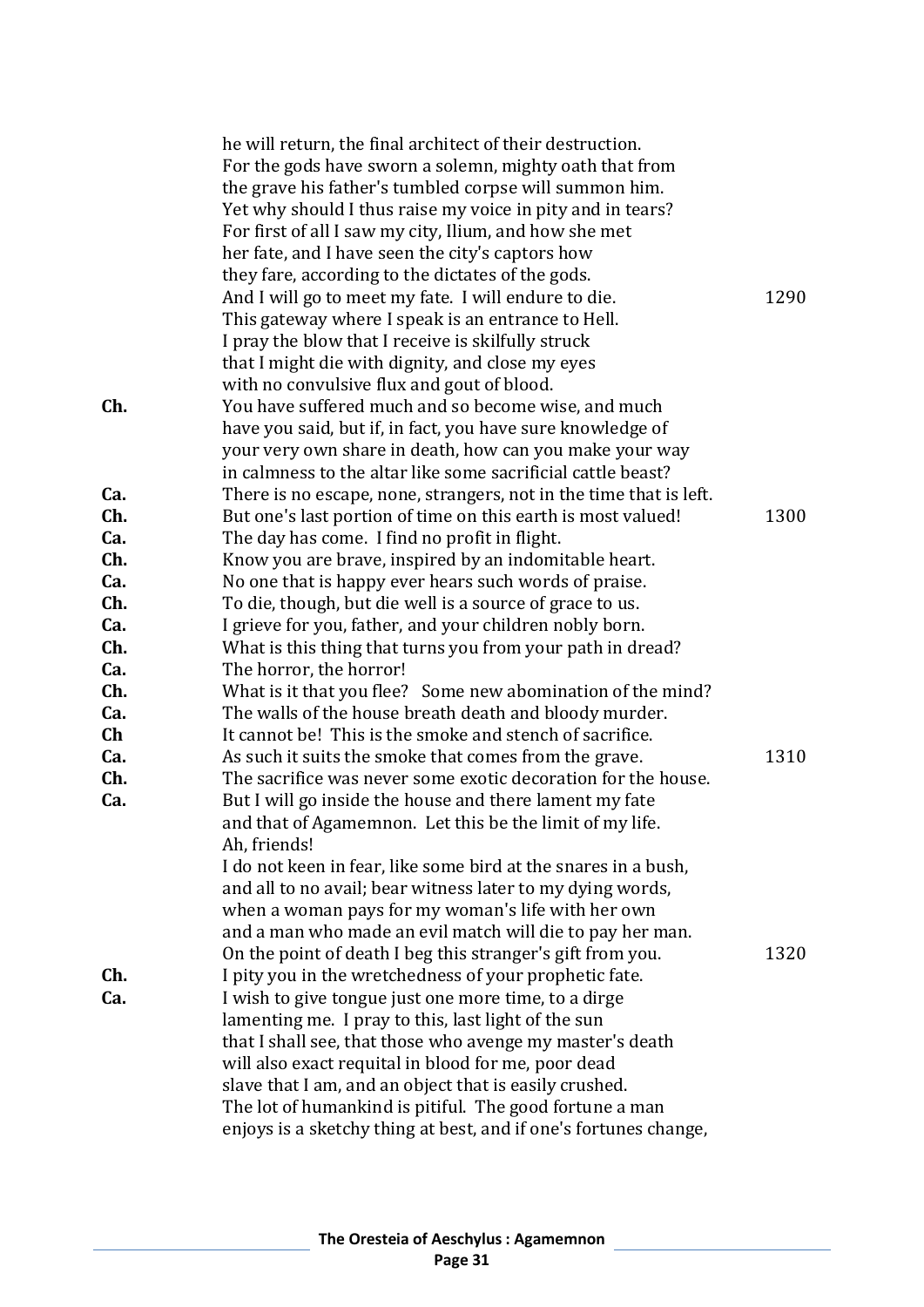|           |     | a wet sponge erases them with but a single pass.<br>That is far and away the thing I find most pitiable of all.                                                                                                                                                                                                                                                                                                                                                                                                                                               | 1330 |
|-----------|-----|---------------------------------------------------------------------------------------------------------------------------------------------------------------------------------------------------------------------------------------------------------------------------------------------------------------------------------------------------------------------------------------------------------------------------------------------------------------------------------------------------------------------------------------------------------------|------|
| Ch.       |     | Among mankind it is nature's way that the taste<br>for success can never be sated; no man cries a halt<br>to it, to keep it from his envied palaces<br>with this injunction, "You are welcome no more!"<br>The blessed gods did grant this man the gift<br>of taking Priam's Troy;<br>he comes back home with honour gained from god;<br>if he must now pay for former blood himself,<br>by death, and by his death ordain the punishment<br>and death of others too,<br>what man, on hearing this, could boast he was<br>himself born free of enmity divine. | 1340 |
| Agamemnon |     |                                                                                                                                                                                                                                                                                                                                                                                                                                                                                                                                                               |      |
| Ch.       |     | Agh! I am struck to the heart a fatal blow!<br>Be still! Who cries and complains of a fatal wound?                                                                                                                                                                                                                                                                                                                                                                                                                                                            |      |
| Ag.       |     | Agh! Again, and worse! A second blow!                                                                                                                                                                                                                                                                                                                                                                                                                                                                                                                         |      |
| Ch.       |     | The deed, it seems, is done; for these are the cries of our king!                                                                                                                                                                                                                                                                                                                                                                                                                                                                                             |      |
|           |     | We must join and decide, if we can, on a plan that is safe.                                                                                                                                                                                                                                                                                                                                                                                                                                                                                                   |      |
|           | 1.  | Then let me tell you what it is I think is right:<br>proclaim to the people to come here to the house!                                                                                                                                                                                                                                                                                                                                                                                                                                                        |      |
|           | 2.  | I say rather as fast as we can we should make an assault,                                                                                                                                                                                                                                                                                                                                                                                                                                                                                                     | 1350 |
|           |     | convict them, the blood still fresh on their swords.                                                                                                                                                                                                                                                                                                                                                                                                                                                                                                          |      |
|           | 3.  | Such too is my plan, I agree, and that is the course                                                                                                                                                                                                                                                                                                                                                                                                                                                                                                          |      |
|           |     | of action I vote. Delay will do no good!                                                                                                                                                                                                                                                                                                                                                                                                                                                                                                                      |      |
|           | 4.  | It is clear to see that these are the first steps and signs                                                                                                                                                                                                                                                                                                                                                                                                                                                                                                   |      |
|           | 5.  | of those who harbour tyrannical intent against the town.<br>We are wasting time, while they spurn caution's fame,                                                                                                                                                                                                                                                                                                                                                                                                                                             |      |
|           |     | do not lapse into sleep, when once the job's in hand.                                                                                                                                                                                                                                                                                                                                                                                                                                                                                                         |      |
|           | 6.  | I do not know what course I suggest we take.                                                                                                                                                                                                                                                                                                                                                                                                                                                                                                                  |      |
|           |     | For the man of action also needs a plan.                                                                                                                                                                                                                                                                                                                                                                                                                                                                                                                      |      |
|           | 7.  | And I agree with you. I know no way by means                                                                                                                                                                                                                                                                                                                                                                                                                                                                                                                  | 1360 |
|           | 8.  | of words that we will serve to resurrect the dead.                                                                                                                                                                                                                                                                                                                                                                                                                                                                                                            |      |
|           |     | And shall we then drag out our lives in shame, subject<br>our homes to the tyranny of leaders such as these?                                                                                                                                                                                                                                                                                                                                                                                                                                                  |      |
|           | 9.  | It is intolerable, a fate that is worse than death.                                                                                                                                                                                                                                                                                                                                                                                                                                                                                                           |      |
|           |     | Yes, death is a fate far sweeter than tyranny.                                                                                                                                                                                                                                                                                                                                                                                                                                                                                                                |      |
|           | 10. | But can we be sure from the proof of the cries                                                                                                                                                                                                                                                                                                                                                                                                                                                                                                                |      |
|           |     | that we heard that our master is certainly dead?                                                                                                                                                                                                                                                                                                                                                                                                                                                                                                              |      |
|           | 11. | We ought to have clear proof before we vent                                                                                                                                                                                                                                                                                                                                                                                                                                                                                                                   |      |
|           | 12. | our anger. Guesswork and proof are poles apart.<br>The weight of numbers convinces on all sides                                                                                                                                                                                                                                                                                                                                                                                                                                                               | 1370 |
|           |     | that I should learn precisely how it is with Atreus' son.                                                                                                                                                                                                                                                                                                                                                                                                                                                                                                     |      |
|           |     |                                                                                                                                                                                                                                                                                                                                                                                                                                                                                                                                                               |      |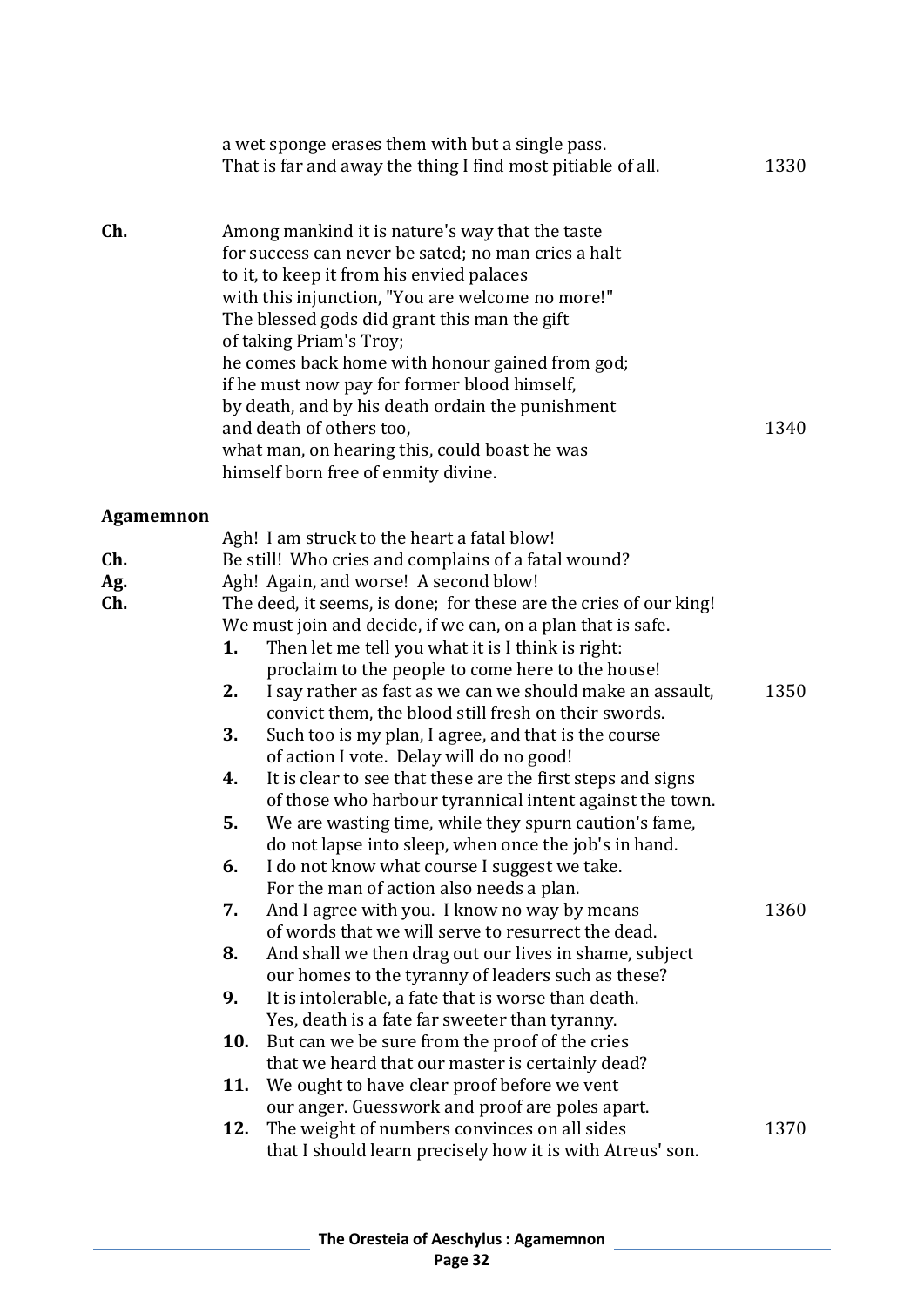### **Clytemnestra**

|              | I said much in the past that was governed by expediency,<br>but now I feel no shame to change my tune and speak the truth.<br>How else could I have raised the net of death too high<br>to overleap, when I was fighting hate with hate, embroiled<br>with those seeming friends that were in fact my enemies?<br>This contest has been long and well thought through by me.<br>The long held grudge is satisfied in the fullness of time.                                                                                                                                                                                                                                        |      |
|--------------|-----------------------------------------------------------------------------------------------------------------------------------------------------------------------------------------------------------------------------------------------------------------------------------------------------------------------------------------------------------------------------------------------------------------------------------------------------------------------------------------------------------------------------------------------------------------------------------------------------------------------------------------------------------------------------------|------|
|              | I stand, where I killed him, at the scene of the crime.<br>I did what I did - and I shall not attempt to deny it -<br>that he might not escape, nor yet ward off his fate.<br>I cast a complex net for him, as for a fish,<br>an evil weave it was of wealthy cloth,                                                                                                                                                                                                                                                                                                                                                                                                              | 1380 |
|              | and struck him twice; two groans was all,<br>his limbs collapsed: and where he lay prostrate<br>I gifted him another cut, a third, and made of him<br>a welcome offering to Hades' house, sure keeper of the dead.<br>So he fell and coughed out his last breath, and sudden                                                                                                                                                                                                                                                                                                                                                                                                      |      |
|              | the gush of carnage from his mouth to soak<br>me, pure and dark, moist rain of his death,<br>and I laughed with delight to match the sharp<br>and burgeoning joy fields find in the god-given rain.<br>Rejoice that the thing is done, my ancient lords<br>of Argos, if rejoice you will, while I rain curses down!<br>Were it right to pour an offering above the corpse, then such                                                                                                                                                                                                                                                                                              | 1390 |
| Ch.<br>CI.   | a gift of imprecations would be just and more than just.<br>So great a goblet of distress this fellow filled for us inside<br>this house, which he has now returned to lift and drain.<br>We are dumbfounded at the boldness of your tongue,<br>when you make such a boast about your husband's death.<br>You question me as if I were some empty headed girl.<br>Yet, as I speak to you, my breast is not aflutter, even though<br>you know what I have done - and your praise or blame is all<br>alike to me; this here is Agamemnon, husband mine,<br>and now he is a corpse by virtue of my own right hand,<br>a job well done and craftsmanlike. That is the way things are. | 1400 |
| Ch.<br>[str. | What evil thing, nurtured of earth,<br>have you partaken of, my lady, what drug<br>drained from the salt sea's surge induced this madness<br>of death and sacrifice, sufficient to rout the people's curse?<br>You have cut yourself off from the city; an exile now,<br>the citizens hate you mightily.                                                                                                                                                                                                                                                                                                                                                                          | 1410 |
| Cl.          | So you condemn me now to be an exile from the state,<br>pronouncing me the object of the city's hate and execration,<br>but in time past you brought no corresponding charge<br>against this man, who sacrificed his child, and thought no more                                                                                                                                                                                                                                                                                                                                                                                                                                   |      |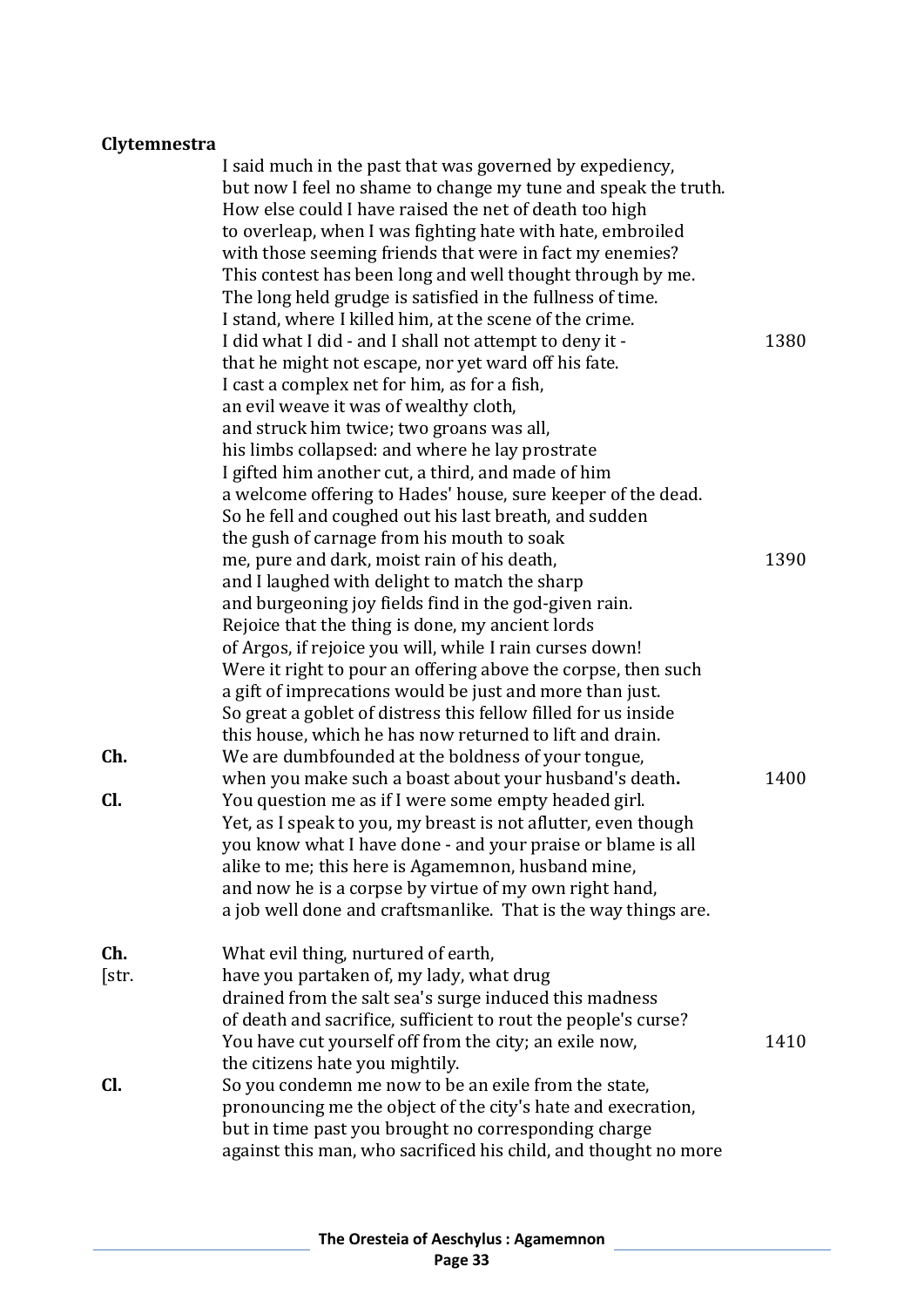|                 | about her death than had she been one sheep from out<br>his shaggy multitude of flocks, and she - the best loved fruit<br>of my labour's pain - a spell to calm the winds from Thrace.<br>You did not think it right to drive this man from the land,<br>in payment for that stain of blood? But stern you are<br>in judging me when you hear what I have done. I say to you:<br>"Yes, make your threats and be aware that I am well prepared<br>for you to rule, should you succeed in overpowering me,<br>but on these terms, that if the gods' decree is otherwise,<br>perhaps too late, you will come to learn to be discreet."                                                                                                                                                                                                                                                                                             | 1420 |
|-----------------|---------------------------------------------------------------------------------------------------------------------------------------------------------------------------------------------------------------------------------------------------------------------------------------------------------------------------------------------------------------------------------------------------------------------------------------------------------------------------------------------------------------------------------------------------------------------------------------------------------------------------------------------------------------------------------------------------------------------------------------------------------------------------------------------------------------------------------------------------------------------------------------------------------------------------------|------|
| Ch.<br>[ant.    | You are indeed ambitious<br>and your arrogance yelps out loud, as if<br>this sanguinary twist of fate had turned your head;<br>ensanguined too the gaze of your bloodshot eyes.<br>Now you must pay the price, bereft of friends,<br>pay back blow for blow.                                                                                                                                                                                                                                                                                                                                                                                                                                                                                                                                                                                                                                                                    | 1430 |
| Cl.             | Hear then the rightness of the oaths that I will swear;<br>by the Justice that my daughter's soul demands,<br>by Ruin and the Furies, with the help of whom I cut<br>his throat, no expectation of dread attends this house<br>so long as Aegisthus' warmth glows in my hearth<br>and protects me well as it has done in the past.<br>For this man has been the ample shield of our defiance.<br>So here he lies, the man who took and used this girl,<br>yes, Agamemnon, charmer of the golden girls of Ilium;<br>and here his spear-bride lies, the prophetess<br>and sharer of his bed, the speaker of signs<br>and trusted mistress, who also shared with him<br>the harshness of the rowers' bench. They have earned<br>this present privilege. For he lies so, while she,<br>swanlike, is nestled by his chest, and has sung<br>her last lament for death, a thought to bring<br>fresh relish to the pleasures of my bed. | 1440 |
| Ch.<br>[str. a. | Would that some painless Fate might swiftly come,<br>no lingering thing,<br>might come to bring us everlasting,<br>endless sleep, since now our guardian<br>is overcome, who cared for us<br>best and dared much, and that at the hands of a wife.<br>He lost his life at the hands of his wife.                                                                                                                                                                                                                                                                                                                                                                                                                                                                                                                                                                                                                                | 1450 |
| [ephymn. a.     | Oh Helen, Helen, wayward you were,<br>one woman you caused such countless deaths,<br>souls lost beneath the walls of Troy,                                                                                                                                                                                                                                                                                                                                                                                                                                                                                                                                                                                                                                                                                                                                                                                                      |      |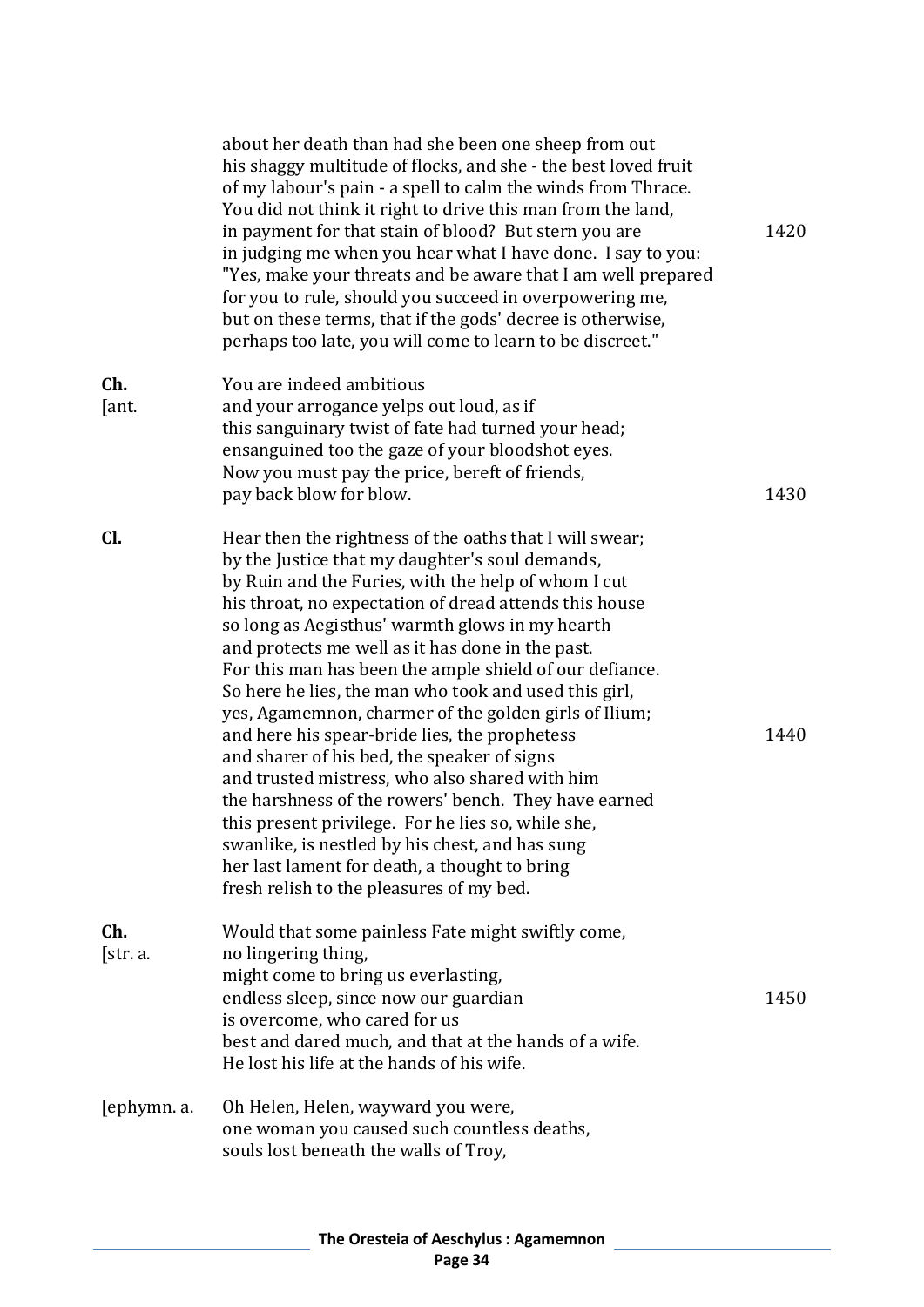|                 | but now the final and flowering prize, bought through<br>bloodshed indelible, and the strife you then caused<br>in your house enforced death on this man.                                                                                                                                                                 | 1460 |
|-----------------|---------------------------------------------------------------------------------------------------------------------------------------------------------------------------------------------------------------------------------------------------------------------------------------------------------------------------|------|
| Cl.             | You should not ask for a share in death,<br>distressed by what has come to pass;<br>nor should you turn your rage on Helen, claim<br>she was a murderess, that she alone<br>destroyed the lives of many men and caused<br>the Greeks incurable grief.                                                                     |      |
| Ch.<br>[ant. a. | You, evil force, that tramples down the house and twin<br>blood strains of Tantalus,<br>the power you wield, from women sprung,<br>like-minded women, it gnaws at my heart,<br>like this crow, perched<br>in malevolence above the corpse, that sings<br>its tuneless grace.                                              | 1470 |
| Cl.             | Your talk is now directed down a proper path,<br>since you invoke the deity<br>that has afflicted all three generations of this race.<br>From him bloodlust<br>is nurtured in the gut; before the long past<br>scar is healed, fresh pus.                                                                                 | 1480 |
| Ch.<br>[str. b. | Yes, great indeed is the god that you praise,<br>the weight of whose rage presses down on the house,<br>a terrible story of grief,<br>of insatiate fate.<br>But through Zeus, prime mover,<br>is everything done!<br>What action of men is done without Zeus?<br>What of these things is not sanctioned by Zeus?          |      |
| [ephymn. b.     | My king, my king!<br>How shall I weep for you?<br>What can I say to match the love I feel?<br>Prone in the web of this spider's net<br>you breathed out your life in impious death,<br>and I grieve for you, trapped in that fatal embrace,<br>overcome by the wiles of a wife,<br>by her hand on the double edged sword. | 1490 |
| CI.             | You then declare the guilt for this was mine?<br>Do not condemn<br>me, though, as being Agamemnon's wife!                                                                                                                                                                                                                 |      |
|                 |                                                                                                                                                                                                                                                                                                                           |      |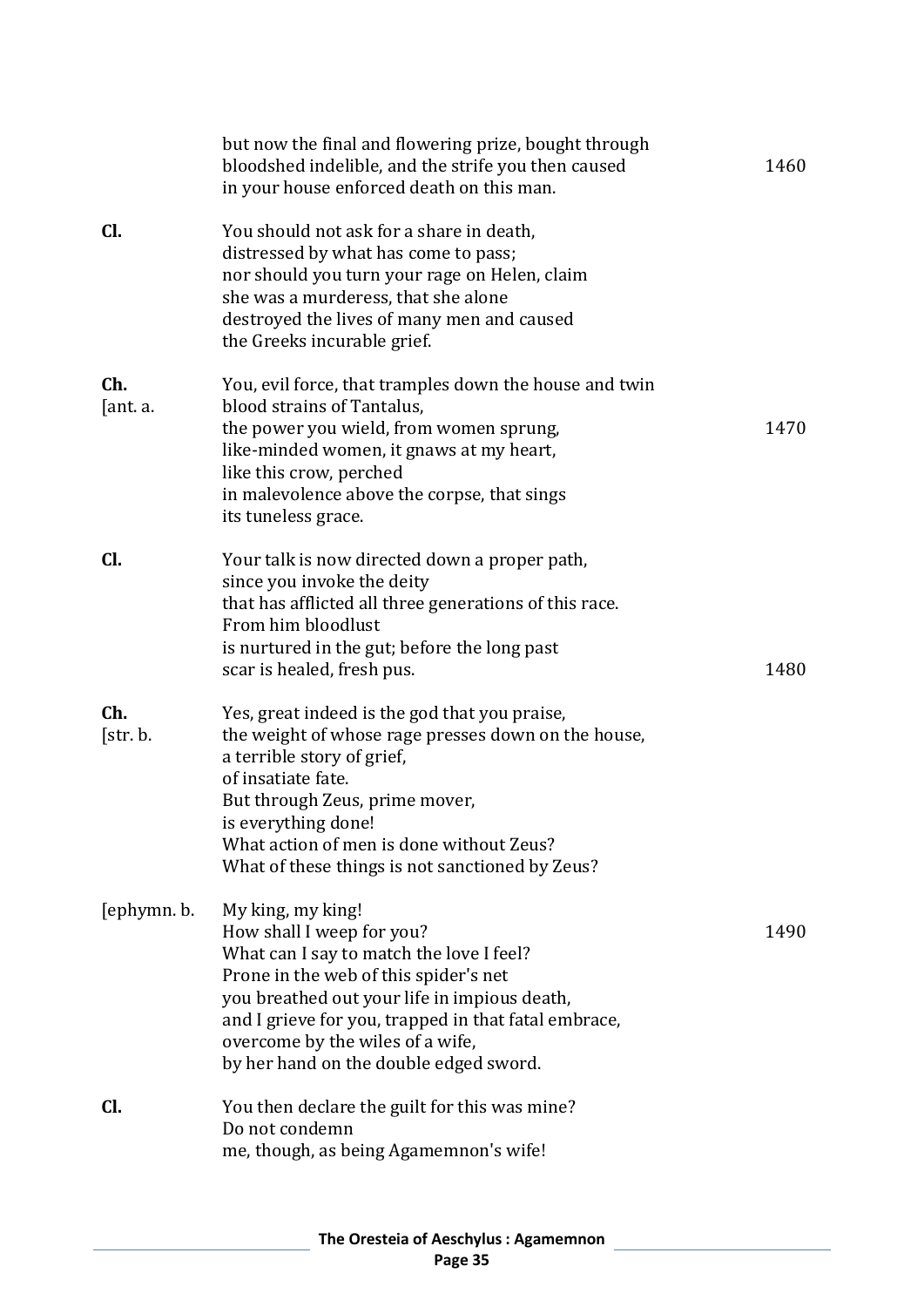|                 | Keen scented came the vengeance from the past<br>and took the likeness of the dead man's wife,<br>exacting retribution for the horrid feast<br>of Atreus, a sacrifice in honour<br>of the children dead.                                                                                                                                                                                            | 1500 |
|-----------------|-----------------------------------------------------------------------------------------------------------------------------------------------------------------------------------------------------------------------------------------------------------------------------------------------------------------------------------------------------------------------------------------------------|------|
| Ch.<br>[ant. b. | What man is there to testify<br>that you are guiltless of this death?<br>How, how? I pray that from his father's line<br>there might arise an ally to avenge him.<br>Black Ares indulges in force<br>and the fresh flowing streams<br>of kindred blood, advancing justice for the blood<br>congealed of the cannibal feast.                                                                         | 1510 |
| [ephymn. b.     | My king, my king!<br>How shall I weep for you?<br>What can I say to match the love I feel?<br>Prone in the web of this spider's net<br>you breathed out your life in impious death,<br>and I grieve for you, trapped in that fatal embrace,<br>overcome by the wiles of a wife,<br>by her hand on the double edged sword.                                                                           | 1520 |
| Cl.             | I do not believe that this man's death<br>was an ungenerous act.<br>For did not this man too wreak death through guile<br>upon the house?<br>The seed he sowed in me that grew and bloomed,<br>the child I wept for so, Iphigeneia,<br>he treated as he has himself<br>been dealt with - and let him not in Hades boast<br>his reputation, since he has paid<br>by the sword for the work he began. |      |
| Ch.<br>[str. c. | I have no sense of where to turn!<br>Bereft of wit my mind<br>has no direction, now our house has failed.<br>I dread the squall of blood that rains upon and shakes<br>the house. And does the storm now ease<br>to mist? Fate hones the blade of justice for another crime<br>on yet another sharpening stone.                                                                                     | 1531 |
| [eph.c.         | I grieve for the land, the land, and wish that it<br>had welcomed me before I looked upon this man,<br>laid low in the bath with the silver walls.<br>And who will bury him? Sing his lament?                                                                                                                                                                                                       | 1540 |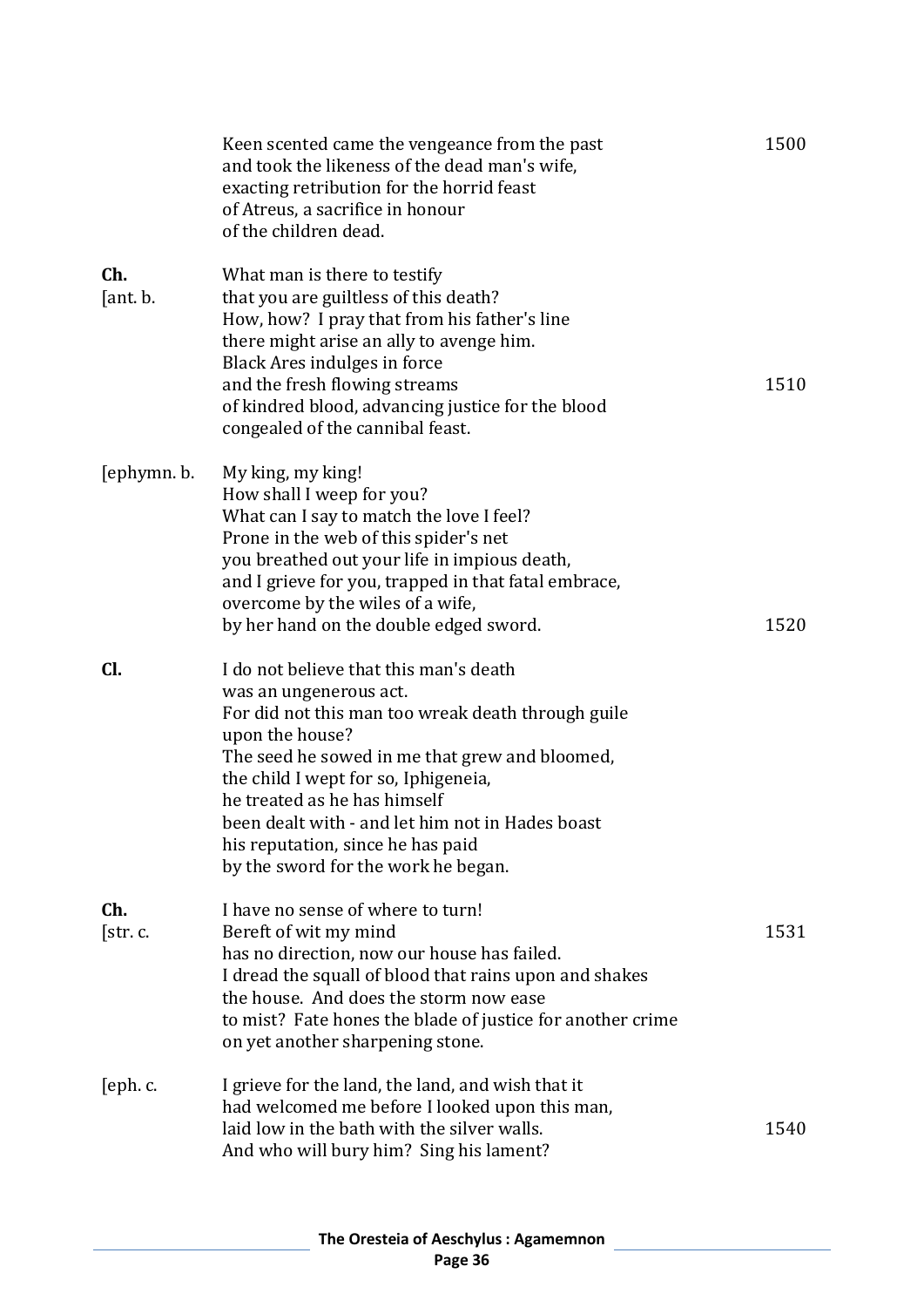|                  | Will you then be so bold, who killed<br>this man, your husband, as to sing his dirge,<br>and render, in injustice, graceless gifts to him<br>in monstrous payment for your crimes?<br>And who by the tomb of this godlike man will labour to speak<br>the words of tears and praise for him,<br>with the spirit of truth in their heart.                                                                                                                                                                                                                                                      | 1550 |
|------------------|-----------------------------------------------------------------------------------------------------------------------------------------------------------------------------------------------------------------------------------------------------------------------------------------------------------------------------------------------------------------------------------------------------------------------------------------------------------------------------------------------------------------------------------------------------------------------------------------------|------|
| Cl.              | It is not right for you to talk about such care<br>as this; he fell and died<br>because of me and I shall bury him, but there<br>will be no tears for him, shed by the people of this house,<br>but Iphigeneia, his daughter, as is only right,<br>may throw herself about her father's neck<br>and greet him with a kiss,<br>beside that stream of trouble and death that flows<br>so swiftly through the underworld.                                                                                                                                                                        |      |
| Ch.<br>[ant. c.  | Charge counters counter charge,<br>hard fought the judgement.<br>Despoiler is despoiled, and the killer has paid in full.<br>On the throne of Zeus the timeless legend waits,<br>"Both agent and patient are one." That is the law.<br>Who can hurl the congenital curse from the house?<br>The race and its ruin are wedded as one.                                                                                                                                                                                                                                                          | 1561 |
| Cl.              | The oracle about this man has issued now<br>in truth. And I, therefore, am willing enough<br>to make an oath, to the house's ancestral ghost,<br>that I am patient now, although these things<br>were very hard to bear. As for the future, let<br>that very spirit leave this house to grind in death<br>and internecine strife the fortunes of some other race.<br>A meagre part of our possessions will<br>suffice me well, so long as I have swept<br>away the madness from this house that showed<br>itself in the murder of kin.                                                        | 1570 |
| <b>Aegisthus</b> | The kindly light of this day's dawn brings justice in its train.<br>Once more I now can say that the gods above, avengers of men,<br>do gaze with care upon the troubles of this earth, since here I see<br>this man laid low, entangled in the mesh of the Furies' robes,<br>I'm glad to say, in payment for his father's guileful crime.<br>For when this man's father, Atreus, was ruler of this land,<br>he exiled from the city and from his home his own brother, my<br>father, Thyestes, in fact, to tell the story straight,<br>who had been in former days his rival for the throne. | 1580 |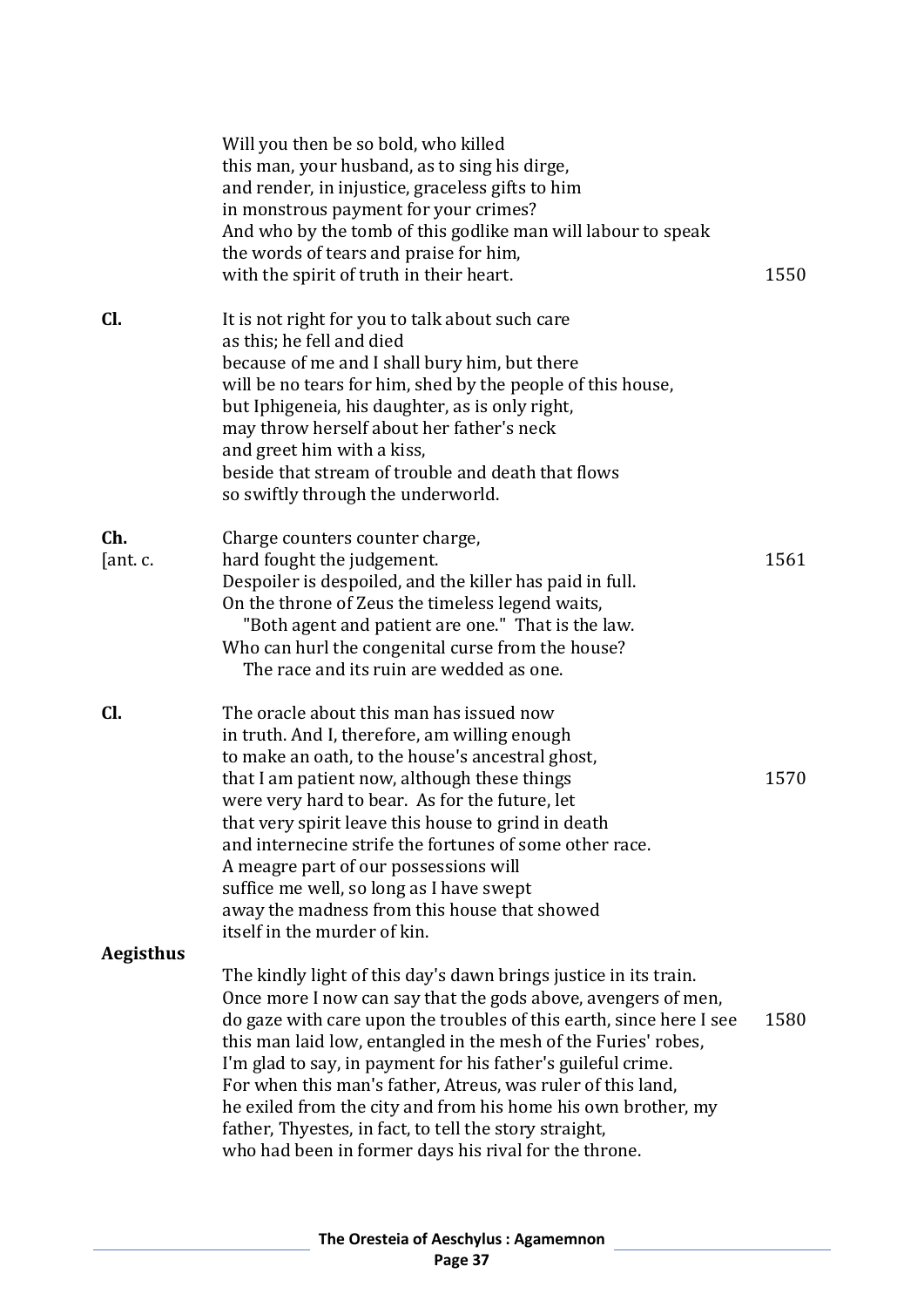|     | When, in sadness, Thyestes returned to be a suppliant of<br>the hearth, he gained for himself this much safety at least -<br>he was not killed nor did he stain with his own blood the floor<br>of his father's home. But Atreus, the godless father of this man,<br>he played for my father the role of zealous host, not that<br>of friend, and set aside a day for him, apparently, for feasting<br>and fellowship - and served him a stew of his own children's flesh.<br>Feet, hands and heads, the extremities, in fact, he lopped                                                                                                                                                         | 1590 |
|-----|--------------------------------------------------------------------------------------------------------------------------------------------------------------------------------------------------------------------------------------------------------------------------------------------------------------------------------------------------------------------------------------------------------------------------------------------------------------------------------------------------------------------------------------------------------------------------------------------------------------------------------------------------------------------------------------------------|------|
|     | them off and ground them down past recognition by the guests.<br>And so my father took the food from him at once, in ignorance,<br>and ate a meal that, as you see, has brought destruction on<br>the race. And when it dawned on him, the sacrilege that had<br>been done, he cried aloud and fell prostrate and vomited<br>the victim flesh, cursed the house of Atreus implacably,<br>and kicked the festive table from him as he cursed,<br>to bring complete destruction on the race of Pleisthenes.<br>So you see, these were the causes of this man's fall;<br>and I it was that justly wove the pattern of this execution.<br>For I, the third son born, was spared, and, a babe in arms | 1600 |
| Ch. | and at the breast, was driven with my father from the land.<br>Yet justice in her turn has brought me up and nurtured me,<br>and so I have, despite that exile, laid my hands upon<br>this man, by setting up this complex plot and subterfuge.<br>A fine thing it would even be for me to die, now I<br>have seen this man enmeshed in the toils of justice's net.<br>Aegisthus, I do not approve of arrogance in guilt.                                                                                                                                                                                                                                                                        | 1610 |
|     | You willingly confess that you have killed this man,<br>and by yourself contrived his piteous death? I say that on<br>the judgement day your head will know no ease and that<br>the people's curse will rain about your head as stones.                                                                                                                                                                                                                                                                                                                                                                                                                                                          |      |
| Ae. | And do you, members of the lower deck and shackled to<br>the oar, speak even so, while we are masters at the helm?<br>You soon will know, old man, how harsh a task it is for one<br>of such an advanced age to learn sobriety of speech.<br>There are chains, and one may fast in them, and so old age,<br>through hunger and prison both, and by their prophylactic pain,<br>grows sensible. Foresight surely tells you this is how it is?<br>You must not kick against the pricks in case you are impaled.                                                                                                                                                                                    | 1620 |
| Ch. | A woman, then, you laid your homicidal plans against the man<br>who was our general, who but just now has led his army back,<br>and stayed at home to stain and shame the master's bed.                                                                                                                                                                                                                                                                                                                                                                                                                                                                                                          |      |
| Ae. | These words will also be the source of bitter tears for you.<br>Your tongue has not the charm of Orpheus by any means.<br>For he did lead all creatures with the rapture of his song,<br>while your childish jabberings annoy. You will be led away<br>yourself. A little force will make you seem more docile.                                                                                                                                                                                                                                                                                                                                                                                  | 1630 |